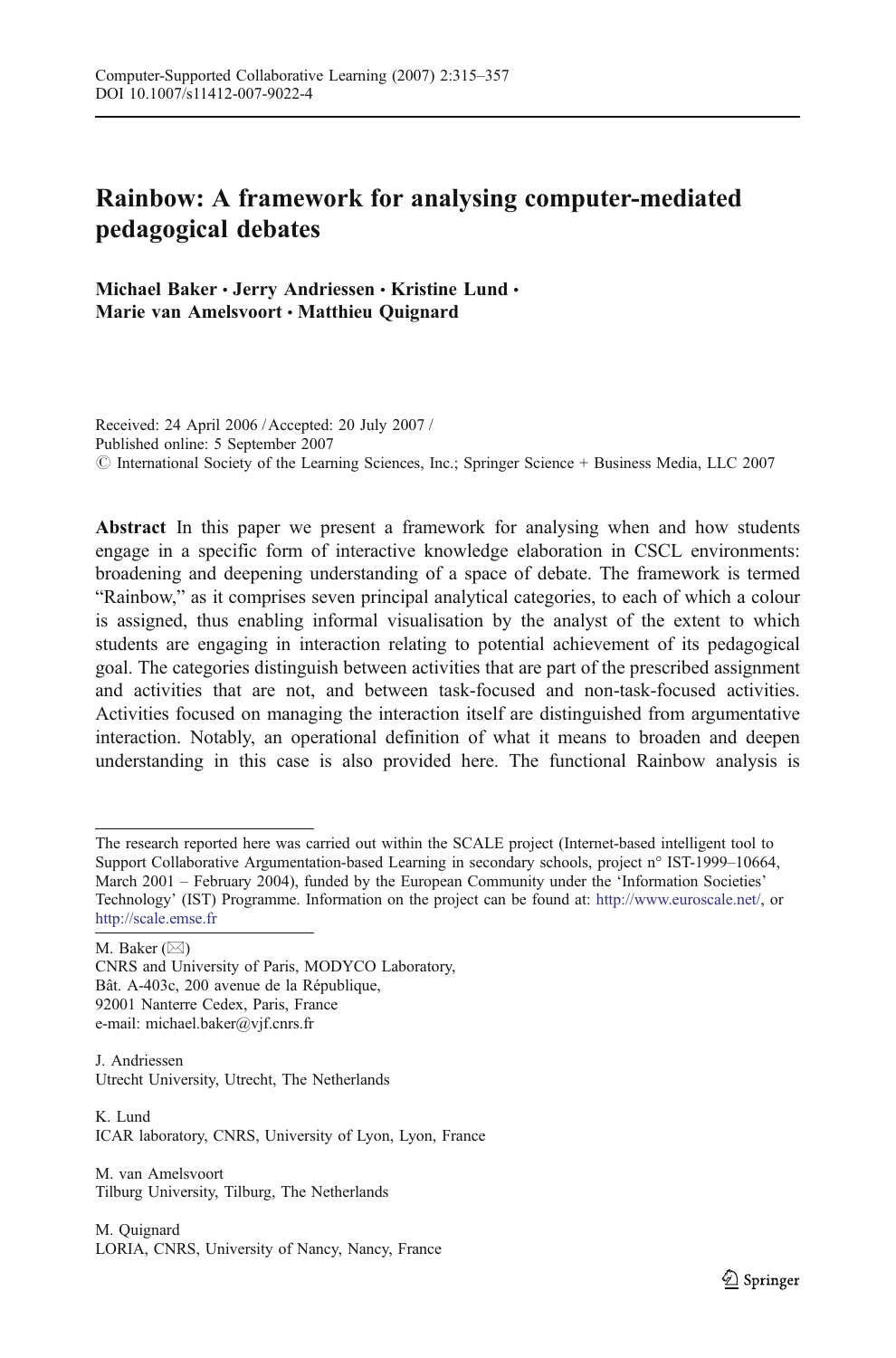complemented by an analysis of topics and subtopics that enables identification of one form of conceptual deepening of the question. In comparison with existing analysis techniques, Rainbow synthesises much of what is known into a single framework, with a broad theoretical base. The usability and educational relevance of the framework has been validated experimentally across a variety of collaborative learning tasks and communication media. Possible and actual extensions to the framework are discussed, with respect to additional CSCL tools, domains and tasks.

**Keywords** Argumentation  $\cdot$  Collaborative learning  $\cdot$  Debate  $\cdot$  Interaction analysis  $\cdot$ Methodology . Pedagogy

A significant amount of recent research on collaborative learning (CL), and computer support for it (CSCL), has been concerned with the study of interactions between students. This approach, broadly termed the "interactions paradigm" (Dillenbourg et al. [1996\)](#page-40-0) is, however, very diverse in terms of (at least) conceptions of what interactions are, reasons for studying them, and thus theoretical and methodological approaches to their analysis (see, e.g., Stahl [2004\)](#page-41-0). In this paper we propose a general framework for analysing one type of interaction between students in CSCL environments: debates. As an initial means of describing this framework, we shall briefly discuss some of these visions of interaction.

An "inter-action" is a series of actions that mutually influence each other. Human actions can be communicative or not, verbal or non-verbal, and expressed in a variety of media (speech, written language, graphical modes of expression, and so on). Mutual influence between actions, operating via the people who produce them, can function, for example, on physiological, epistemic, emotional and socio-relational planes. Mutual influence is a matter of degree, and relates in part to temporality: a more or less rapid exchange or emails, a set of contributions to a web-based forum, a CHAT exchange, a session of actions on a shared graphical workspace and a videoconference can all be more or less "interactive" in this sense. An interaction between human beings is thus intrinsically a dynamic process, functioning potentially and concurrently along all the dimensions of human joint activity. Computer-mediated interactions have specific characteristics, such as ability to revise messages, and their sequentiality, that influence the ways in which people achieve mutual understanding (Clark and Brennan [1991\)](#page-40-0).

As objects of scientific observation, communicative interactions are reconstructed within particular theories and methods. The existence of video recording and possibilities for automatically tracing computer mediated interactions raise the question as to the nature of the primary interaction data under analysis: some kind of transcription, or the original data itself? Analysis tools now exist (e.g., Transana: Woods and Fassnacht [2007\)](#page-42-0) that enable analysis codes to be ascribed directly to digitized video, in which case analysts are no doubt taking into account a wide variety of behavioural data in making their judgements. When transcriptions are done, these are necessarily selective, depending on the analysis approach to be applied to them, and this is also true of automatic computer tracing, where choices also have to be made as to what to trace and what not to trace.

In terms of a classical experimental approach, one reason for studying interactions between students has been to try to correlate their characteristics with differences in learning outcomes across experimental groups. This has motivated the search for so-called "productive" types of interactions (such as those where constructive conflict resolution, explanation and mutual regulation are preponderant). Very often, associated analysis methods are based on categories derived from some combination of speech act and problem-solving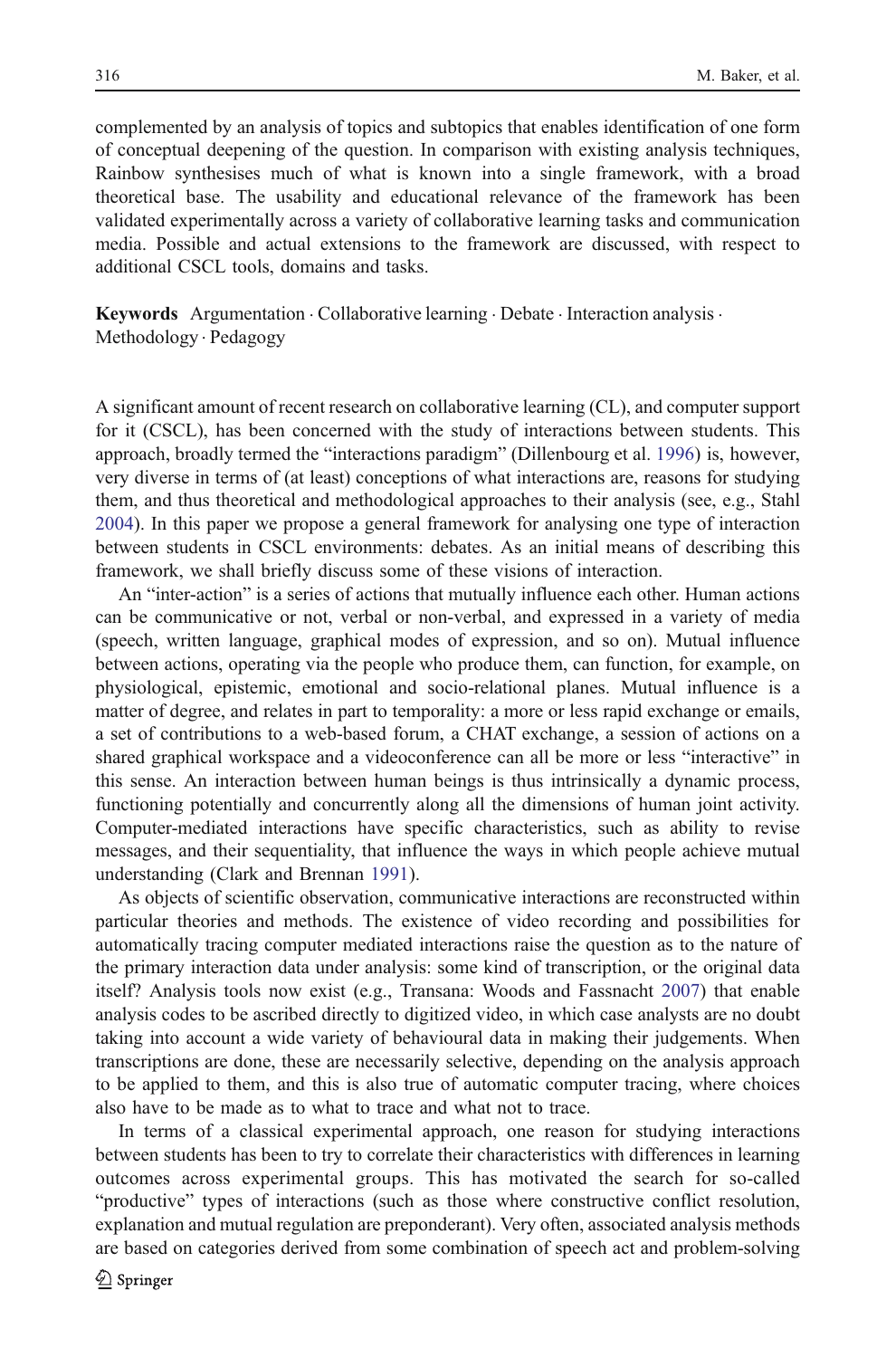theories. The categories are often designed to be discrete units, whose occurrences can be counted and applied in a repeatable way (as shown by measures of inter-coder reliability).

Other approaches consider the interaction itself as a process of socio-cognitive evolution, or "interactive meaning making" (Koschmann [2001](#page-40-0)), rather than as something that 'produces' subsequent learning 'effects.' Such work is often inspired by conversational analysis and dialogical theory, but also by social psychology, as in the case of the work of Trognon et al. (e.g., Trognon [1993](#page-41-0); Trognon and Batt [2003](#page-41-0)). These researchers see cooperative learning as a process of appropriation of proposals from the interlocutor (when one participant uses a proposition of another as a premise for joint reasoning). Seeing discursive phenomena (such as explanation, argumentation, negotiation of meaning) in communicative interactions as processes per se is not easily reconcilable with the ascription of discrete analytical categories, since these phenomena often underlie extended interaction sequences.

A third reason for studying students' interactions is to inform design of interactive technologies. For example, the study of real interactions can bring to light a wider range of processes than are originally supported by the technology, and can, for example, help to identify 'problems,' relating to coordination and mutual awareness.

Finally, these three motivations are not necessarily mutually contradictory, even though in some cases their conjoint pursuit may involve theoretical eclecticism. For example, it is possible to analyse broad functional categories of interaction (such as those that are primarily concerned with social or task-related talk) in relation to learning outcomes, to also do a more fine-grained process analysis, 'zooming in' on certain segments, and to attempt to relate the analyses to recommendations for CSCL system re-design.

Although we discussed above reasons for and approaches to studying "interactions" in general, in (CS)CL research, in fact these fields have now attained a state of maturity that has justified focusing on specific types of interactions and discursive phenomena, such as argumentation (Andriessen et al. [2003a](#page-39-0)). This paper thus presents a specific framework for analysing a specific type of interaction produced in collaborative learning situations: computer-mediated debates. A debate is a knowledge-based argumentative interaction (Baker [1999](#page-39-0)), in which argumentation in interaction is engaged in order to answer a specific question by purely verbal means (i.e., the question cannot also be answered by manipulating objects, carrying out experiments, and so on, in the interactive situation itself). As will be discussed in subsequent sections of this paper, we see argumentative interaction as a process that is oriented towards deciding what statement(s) should be jointly accepted, or not, by linking those statements to others [called (counter-)arguments], and thereby transforming the degrees of acceptability of the statements under discussion (theses). Whilst argumentative interactions may arise in any cooperative problem-solving situation, in debates, argumentation is the *raison d'être* of the verbal interaction itself, as a means and medium for solving a problem. The analysis framework that we present here is called *Rainbow*, since it comprises seven principal categories, to which different colours are assigned for ease of visualisation of broad functional categories of interaction.

Rainbow was developed within the EU funded "SCALE" project (Support for Collaborative Argumentation-Based Learning—see footnote "\*" at the beginning of this article), the aim of which was to develop web-based tools for argumentation-based collaborative learning. The principal aim of the analysis framework is thus to determine to what extent the students actually engaged in argumentative activities, and thereby attained the principal pedagogical goal of the situations that we designed, that of *broadening and* deepening understanding of the space of debate. As will be described later, this functional category corresponds to the seventh of rainbow, represented by the colour violet. Thus, the more the coded interaction goes towards the violet end of the colour spectrum, the more the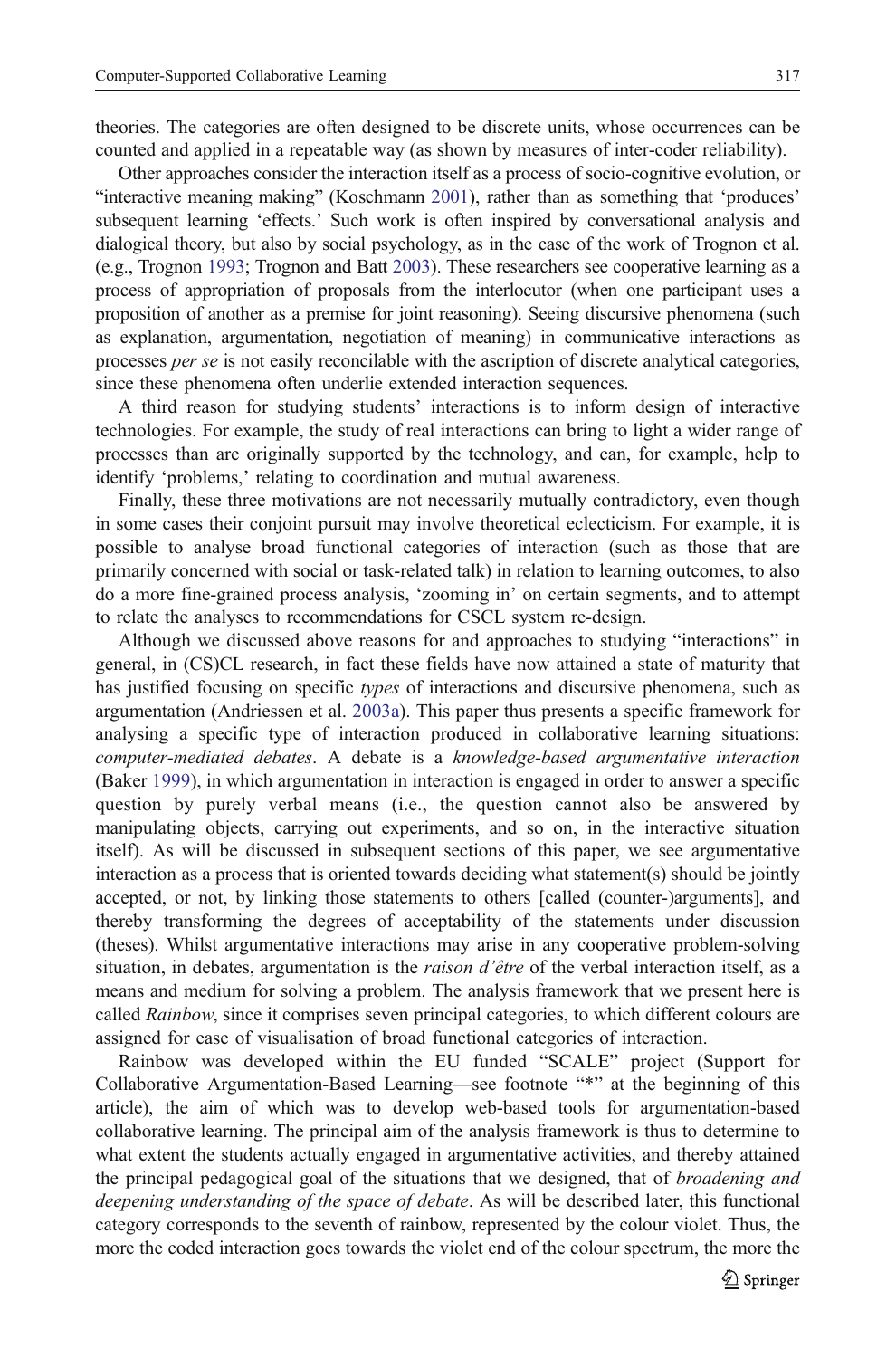students' interaction is concerned with achieving the pedagogical goals of the situation, from the teachers' and researchers' point of view.

Rainbow was initially developed for the analysis of quasi-synchronous computermediated interactions, produced with a conventional CHAT system, and/or a tool for collective construction of argument diagrams (with the "DREW" tool, $^1$  Corbel et al. [2003](#page-40-0)). Analysis is carried out "by hand" (i.e., no automation at present) on the basis of automatically recorded interaction "traces," that time-stamp the reception of interface actions on the server (e.g., sending a CHAT message, creating an argument box or link). The fact that actions produced with such interfaces are relatively short, and contain no overlapping communication (contrary to most spoken interactions), make them amenable to the type of analysis carried out with Rainbow (as described below), requiring ascription of single categories to individual segments.

The principal methodological aim of the framework is to enable functional categories of interaction to be quantified (e.g., "social talk," "interaction management," "argumentation"), within an experimental approach, so that such frequencies of interaction categories can be correlated with pre–post test gains in understanding, and applied across different experimental conditions (involving, for example, either the use of CHAT or else CHAT with an argument graph tool). For these reasons, the categories were designed so that they could be applied by assigning unique 'labels' to specific segments of interaction (usually, but not always, speech acts within messages). Furthermore, for purposes of comparability, the same categories should be applicable to both typewritten and graphical argumentative interactions. As we discuss below, the set of analytical categories aims to synthesise much of what is known about communicative interactions, across a variety of theoretical frameworks (including dialogue, conversation and argumentation theory). Within what may be termed a socio-cognitive psychological approach, the Rainbow analysis categories are clearly "etic" (relying on extrinsic theoretical constructions that have meaning for the scientific observer) rather than "emic" (having meaning for the participants), $2$  given our overall methodological approach. However, the interaction is categorised taking into account the extent to which the participants make manifest their mutual understanding, as it emerges from the interaction by a process of negotiation.

In the rest of this paper, we begin by discussing some related research on analysis methods for computer-mediated argumentative interactions. This is followed by a detailed presentation of the analytical framework, using illustrative extracts from CHAT debates (on the theme of Genetically Modified Organisms). Two sections follow, that present firstly, fundamental methodological issues arising in such interaction analysis, and secondly, possible extensions of the Rainbow framework. We conclude with a discussion of the specific research contribution of Rainbow.

# Approaches to analysing computer-mediated argumentative interactions in collaborative learning situations

Since most recent research on (CS)CL involves at least some attempt to analyse interactions between students, and very often, the development of specific analysis techniques, the scope of interaction analysis methods in this context is now too large for a general synthesis

<sup>1</sup> Dialogical Reasoning Educational Webtool: <http://drew.emse.fr.> DREW contains a large variety of CSCL tools, including argument graphs and structured CHAT; they are not our concern here.

<sup>&</sup>lt;sup>2</sup> The terms "etic" and "emic" originated in the work of the linguistic anthropologist Kenneth Pike.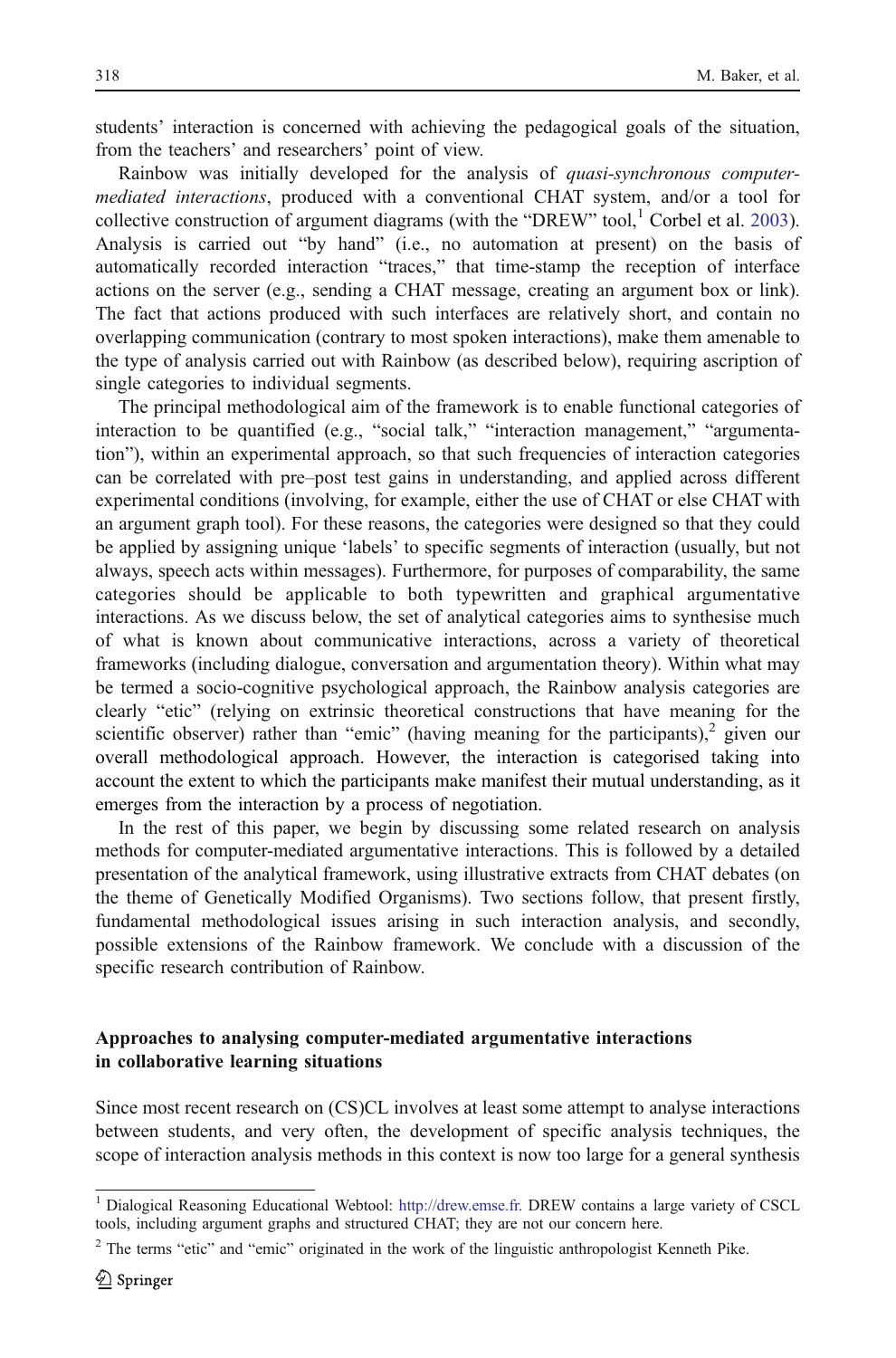to be viable in the present paper. Furthermore, there is now a very large literature on the developmental psychology of argumentation (see, e.g., Coirier and Andriessen [1999](#page-40-0); Kuhn and Udell [2003;](#page-40-0) Leitão [2000](#page-40-0); Voss [2001\)](#page-42-0) that draws on a variety of argumentation theories (see van Eemeren et al. [1996\)](#page-42-0). The specific argumentation theory on which argumentative categories of Rainbow are based (pragma-dialectics) will be dealt with below, in the presentation of the method. We shall therefore restrict our review below mainly to methods for analysing students' interactions that are *computer-mediated* and *argumentative*.

The recent work of Spada et al. (Meier et al. [2007;](#page-41-0) Spada et al. [2005\)](#page-41-0) provides a useful starting point for review, to the extent that a method for evaluating "the quality of collaborative processes in CSCL" is proposed, which incorporates many aspects of effective collaboration. Nine fundamental dimensions of the quality of collaboration are described: (1) sustaining mutual understanding, (2) coordinating communication, (3) information pooling, (4) reaching consensus, (5) task division, (6) time management, (7) technical coordination, (8) shared task alignment, and (9) sustaining commitment. Trained raters were asked to analyse video recordings of dyads working together. Inter-rater agreement was not perfect, but acceptable. Moderate to high correlations were found between quality of collaboration and quality of solutions produced by collaborating dyads. The validity of the method was further shown by the fact that dyads that were instructed in how to effectively collaborate, in terms related to these same nine dimensions, outperformed non-instructed dyads. Interestingly, despite the fact that disagreement and argumentation are likely to occur in collaboration, and may be more or less productively resolved, the Spada et al. [\(2005](#page-41-0)) method does not explicitly refer to this as a dimension. To some extent, it is implicit in dimension 4 "reaching consensus," which refers to the necessity to critically evaluate information, in order to avoid a superficial consensus. As the authors point out, rater-analysts must make *holistic* or global assessments of dimensions of collaboration using this method, when watching videos of students: around two hours of rating time are required for one h of video. This is to be contrasted with fine-grained discourse coding schemes, such as "DISCOUNT" (Pilkington [1999](#page-41-0)), that can only be applied to transcribed dialogue data (as is the case with the framework described here).

The first comprehensive collective work devoted specifically to argumentation and CSCL is most probably Andriessen et al. ([2003a\)](#page-39-0). Surprisingly, relatively little of the work therein describes an explicit and developed method for analysing argumentative interactions, with the possible exceptions of Andriessen et al. ([2003a,](#page-39-0) [b\)](#page-39-0), Baker [\(2003](#page-40-0)), van Bruggen and Kirschner ([2003\)](#page-42-0) and Veerman [\(2003](#page-42-0)). Baker's ([2003\)](#page-40-0) work, aims to analyse students' changes in attitudes (e.g., from "yes" to "no" or "?") towards segments of each other's texts, presented and revised in a CSCL environment, as a function of dialectical characteristics of the students' interactions (attacks, defences, concessions, requests for clarification, etc.), using an extended dialogic logic (Barth and Krabbe [1982](#page-40-0)). It was found that in such situations where students are searching for solutions, their attitudes almost invariably weaken (e.g., from certain acceptance to doubt). The research of Andriessen et al. [\(2003a,](#page-39-0) [b](#page-39-0)) aims to understand processes of knowledge constitution and transformation, as they occur in both computer-mediated collaborative writing of texts and interactions (CHAT). As well as defining and applying argumentative categories (explanation, consequence, restriction and countering) these authors integrate such analysis with expression of information, elicitation and evaluation. Veerman's [\(2003](#page-42-0)) approach similarly integrates analytical categories for "constructive activities" (explaining, transforming) with those for argumentation (check, challenge, counter-argument). Her approach was applied to analysis of interactions produced with three different types of electronic media: synchronous CMC (Netmeeting), a synchronous evidence-based reasoning graphical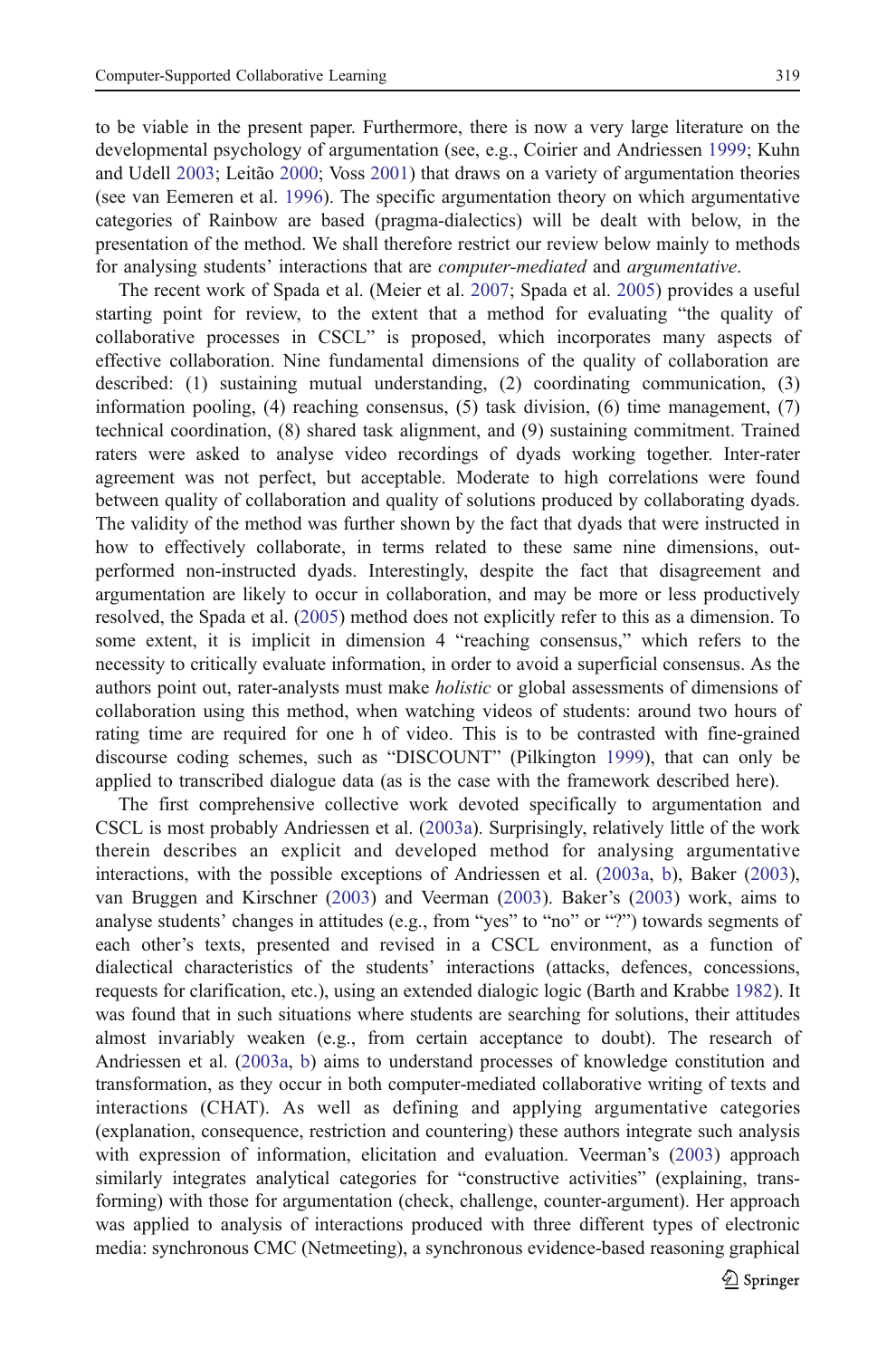tool (Belvedere) and a thread-based forum. Van Bruggen and Kirschner ([2003\)](#page-42-0) similarly integrate argumentative categories (claim, support, qualify, deny, query) with nonargumentative ones, as a means of understanding how argumentation relates to attempting to solve "wicked problems" using support of external representations. Taken as a whole, the work presented in the abovementioned volume reveals the necessity to integrate analyses of knowledge elaboration and of argumentation in CSCL settings.

A framework that incorporates an even broader range of dimensions for analysing argumentative knowledge construction in CSCL has been described recently by Weinberger and Fischer [\(2006](#page-42-0)). Four dimensions are proposed: the participation dimension (quantity and quality), the epistemic dimension (construction of a problem space, a conceptual space and relations between the two), the argument dimension and the dimension of social modes of construction (different types of consensus building). The argument dimension is generally based on Toulmin's [\(1958\)](#page-41-0) model.

A useful comparative synthesis of such analytical frameworks for "assessing dialogic argumentation in online learning environments" has been carried out by Clark et al. [\(2007](#page-40-0)). The synthesis focuses on five categories of frameworks: (1) formal argumentation structure, (2) normative quality, (3) nature and function of contributions in the dialogue, (4) epistemic nature of reasoning, and (5) patterns and trajectories of participant interaction.

As these researchers point out, Toulmin's ([1958\)](#page-41-0) model for argument layout has inspired many analysis approaches in educational sciences (e.g., Erduran et al. [2004\)](#page-40-0). However, it gives little indication about field-dependent aspects, i.e., in a specific domain, what does or does not count as a datum for a conclusion? More generally, (and cf. remarks by Leitão [2000\)](#page-40-0), the model is generally monological rather than dialogical: it is not so useful for representing a variety of viewpoints and oppositions between them. As we discuss later in this paper, however, any model of argumentation must retain a fundamental notion of Toulmin's model, which is that of the warrant, a general and generally accepted rule (that Aristotle termed a topos) that 'authorises' the transition from datum to conclusion, or argument to claim/thesis.

For many educational purposes it is important to evaluate the normative quality or correctness of argumentation. Whilst Toulmin's model is essentially descriptive, the diagrammatic analysis it provides can help to clarify argument structures precisely so that they may be more easily evaluated. For example, Kuhn and Udell [\(2003](#page-40-0)) aimed to measure development in students' argument skills over time. They propose a ranking of types of pro and contra arguments (for a specific topic: capital punishment), the lowest rank of which is "nonjustificatory argument" (e.g., justification based on sentiment, appeal to authority), the next level up being "non-functional arguments" (focusing on conditions that would make capital punishment justified, such as guilt beyond reasonable doubt, if crime is repeated, etc.). The highest (normative) level corresponds to "functional arguments" (e.g., alternatives fail to rehabilitate criminals, deters crime, we have no right to take a life). Clark and Sampson's [\(2006](#page-40-0)) evaluation approach is similarly based on establishing an hierarchy of types of argumentation, from levels 0 to 5, beginning from argumentation that is non-oppositional, and ending (level 5) with argumentation involving multiple rebuttals and challenges to grounds.

Whereas approaches emphasising formal argumentation structure centre on the components of arguments themselves, other "functional" approaches situate argumentation in a broader context of dialogue, for example according to whether the dialogue segment has the principal function of resolving a problem, managing the interaction or arguing about the degree of acceptability of alternative solutions (e.g., de Vries et al. [2002](#page-40-0)). As will be described below, the Rainbow framework is of this type.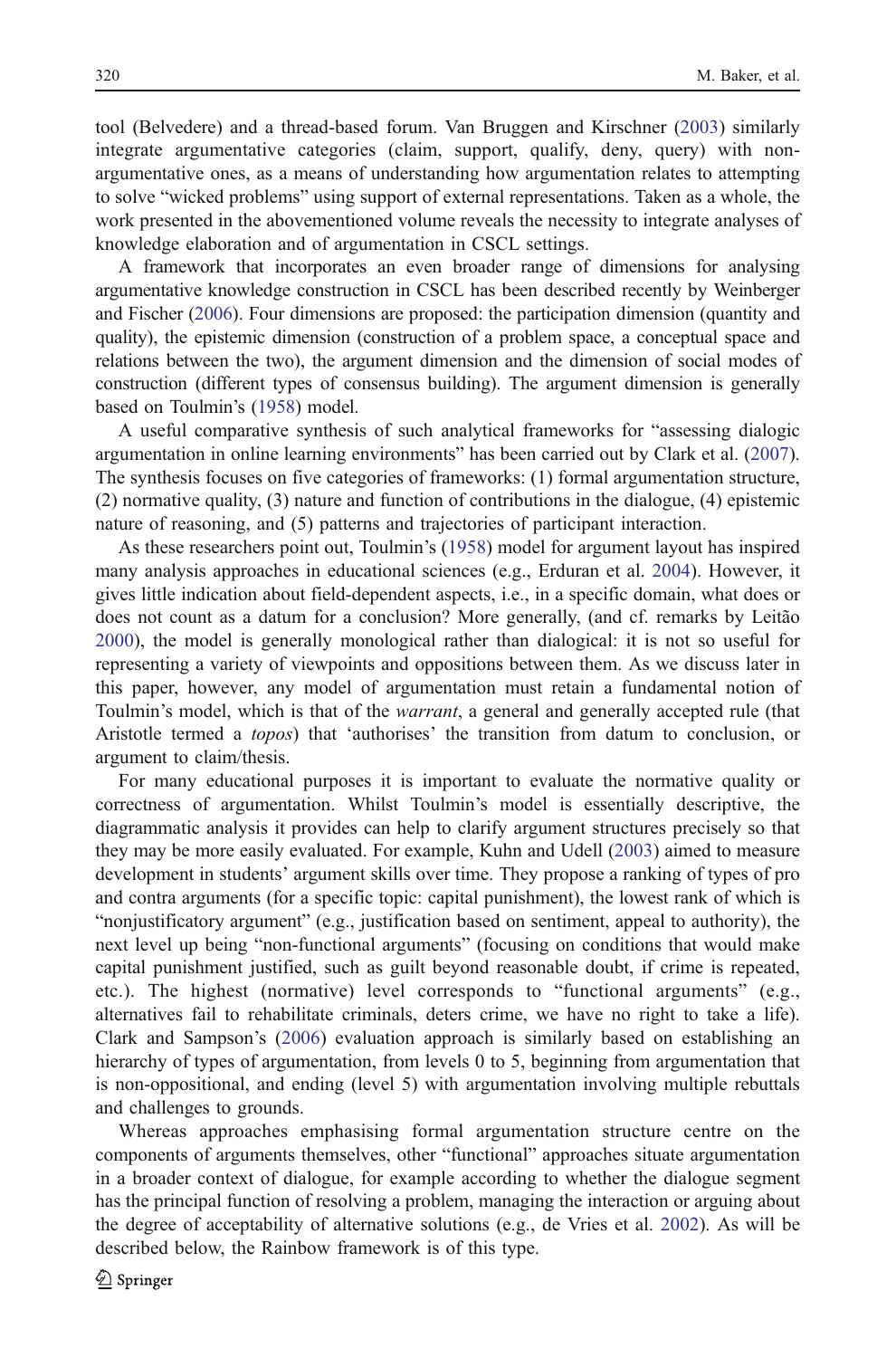Other analysis approaches focus on the different types of reasoning used in argumentation dialogue itself, underlying arguments and counter-arguments. For example, Jimenez-Aleixandre et al. [\(2000](#page-40-0)) have analysed claims and warrants in terms of "epistemic operations" such as induction, deduction, definition, analogy and authority.

Finally, the approaches mentioned above centre on the incidence and frequencies of categories of argumentation and of dialogues in which it may be situated. Other analysis methods focus rather on the *relations* between such categories, as they unfold in sequential iterative processes. For example, Leitão [\(2000](#page-40-0)) describes at a quite macroscopic level the way in which the social activity of argumentation shapes the cyclic processes of "knowledge building." Beginning with an "argument" (a justified position), once doubts are cast upon it, a second global phase of counter-argument generally occurs, that may introduce a quite different perspective on the debate. In a third phase, the argument and counter-argument already introduced can be treated in several different ways, including the expression of local or partial agreement, and integrative replies that modify the initial argument in some way. To that extent, cycles of argumentation are associated with cycles of negotiation of meaning.

The work of Suthers et al. (Suthers [2006;](#page-41-0) Suthers et al. [2007\)](#page-41-0) provides a much more micro-level analysis of the collaborative construction of meaning and knowledge, across the semiotic media of typewritten language (CHAT) and shared graphical representations (evidence maps<sup>3</sup>). This approach is based on the unit of analysis of the "contribution" to the collaborative activity, and the concept of "uptake" of such contributions by others. For example, contributions can build on others by creating links between them, by referring to them, or by rewording them. The analysis is concretized in the form of a "dependency graph" between media manipulations (CHAT utterances, manipulations of a diagram) and "conceptions" that are evidenced by them. An aggregation over such a graph provides an analytical vision of the shared meaning that has emerged from the interaction, using specific media resources.

The following five main aspects can be brought out of this brief review of approaches to analysing argumentative interactions in CSCL situations:

The nature of the interactional data to be analysed influences the type of analysis that can be carried out on it. If the analysis is carried out directly on videos of the students' activity, with a view to evaluation of it, then this often leads to the use of quite general categories and a holistic analysis. When the data consists of a text, either as a transcription of verbal data or as a CHAT transcript, then the analyst has the means by which to extensively re-read the data, in a way that is independent of the temporal sequence, and thus apply more microscopic analysis categories.

In CSCL situations, analysis methods will often be required to be applicable across multiple semiotic representations (e.g., diagrams, language).

In CSCL research, argumentative activities usually need to be analysed taking into account the interactive context, i.e., that of other functional categories of interaction (such as interaction management) and crucially, within the context of processes of elaboration of meaning and knowledge.

<sup>3</sup> From the point of view of the present authors, "evidence maps" can be seen as specific cases of argumentation diagrams, in the domain of scientific reasoning where competing explanations for phenomena such as the disappearance of dinosaurs correspond to claims or theses, and evidence produced in favour or against these claims can take on the roles of (counter-)arguments.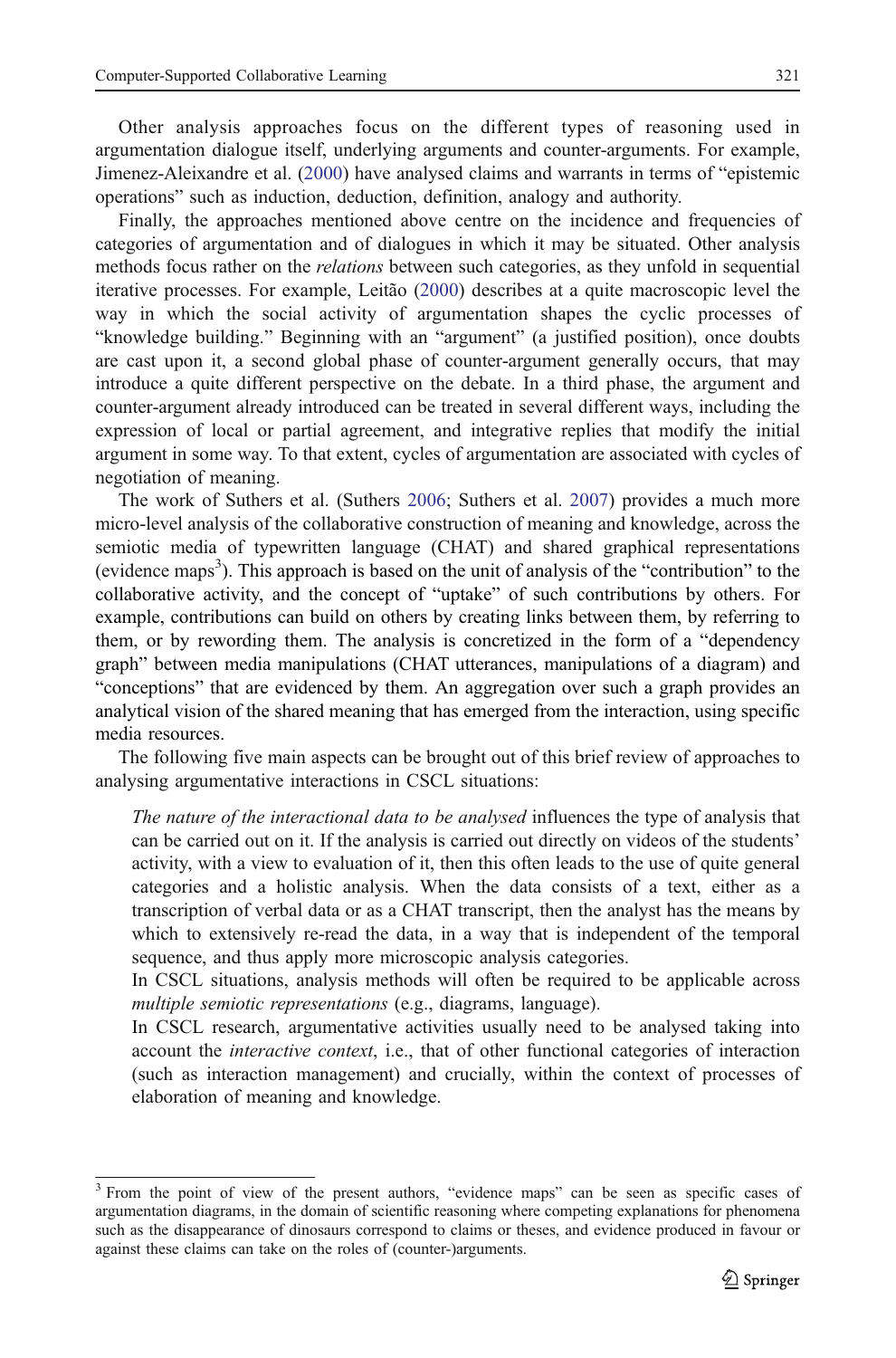Descriptive analyses can be performed with the objective of identifying components of argumentation structures so that they may be evaluated normatively, in terms of the quality or degree of elaboration of argumentation itself.

A distinction can be made between "static" analyses, that aim to ascribe codes so that they can be counted and correlated with learning outcomes, and "dynamic" analyses, that focus on the relations between contributions to the collaborative activity, and processes of knowledge co-construction. These two approaches are not necessarily mutually contradictory: it is quite possible to perform a "static" analysis of broad functional categories of interaction, so as to identify certain important sequences for more detailed process analysis.

#### An introduction to the Rainbow framework

We present the Rainbow analytical framework, beginning with its pedagogical motivations, then describing the analytical categories with their theoretical foundations.

The nature, purpose and pedagogical background of the framework

The Rainbow framework was developed as part of a project (SCALE, see above) whose principal aim was to develop internet-based CSCL tools for learning based on argumentative activities, such as writing argumentative texts, constructing argumentation diagrams, and engaging in argumentative interactions, or debates. Rainbow was developed with the aim of analysing the latter type of argumentative activity, debates.

As a way of defining precise pedagogical goals of such debates, we elaborated the notion of broadening and deepening understanding of a space of debate (see e.g., Baker et al. [2003](#page-40-0)). A "space of debate" is an abstract epistemological, cognitive and sociological concept: it comprises the set of questions arising, values, epistemological viewpoints (economic, ethical, scientific, etc.), (counter-)arguments, claims and underlying concepts, expressed by a set of social actors, often via mass media, with respect to a societally important question. Examples are the question as to the acceptability of nuclear energy sources, state involvement in education, euthanasia, the objectives of prisons, and so on. Social actors concerned may be various groups of citizens, such as private companies, governmental and non-governmental organisations. In most European countries, national curricula require students to have some knowledge of such "spaces of debate" so that they can become effective adult citizens. The objectives are both that students should have knowledge of such "spaces" and that they should be able to effectively participate in debates on the basis of their knowledge.

Students *broaden* their knowledge of a space of debate when they know a wider variety of (counter-)arguments (in terms of social actors and epistemological viewpoints), important questions arising, and associated value systems, that go beyond their personal views. They deepen their knowledge when they are able to go beyond enumerating arguments at a shallow level, in arguing on arguments, and in negotiating the meaning of important underlying concepts (e.g., in the debate on cloning, the concept of what is "natural" or not is important).

The primary aim of Rainbow, therefore, was to enable identification of phases of debate in which students broadened and deepened their understanding. A secondary aim was to enable analyses of students' debates to inform redesign of CSCL tools. For example, how much of the students' time was spend on managing their interaction? Several experiments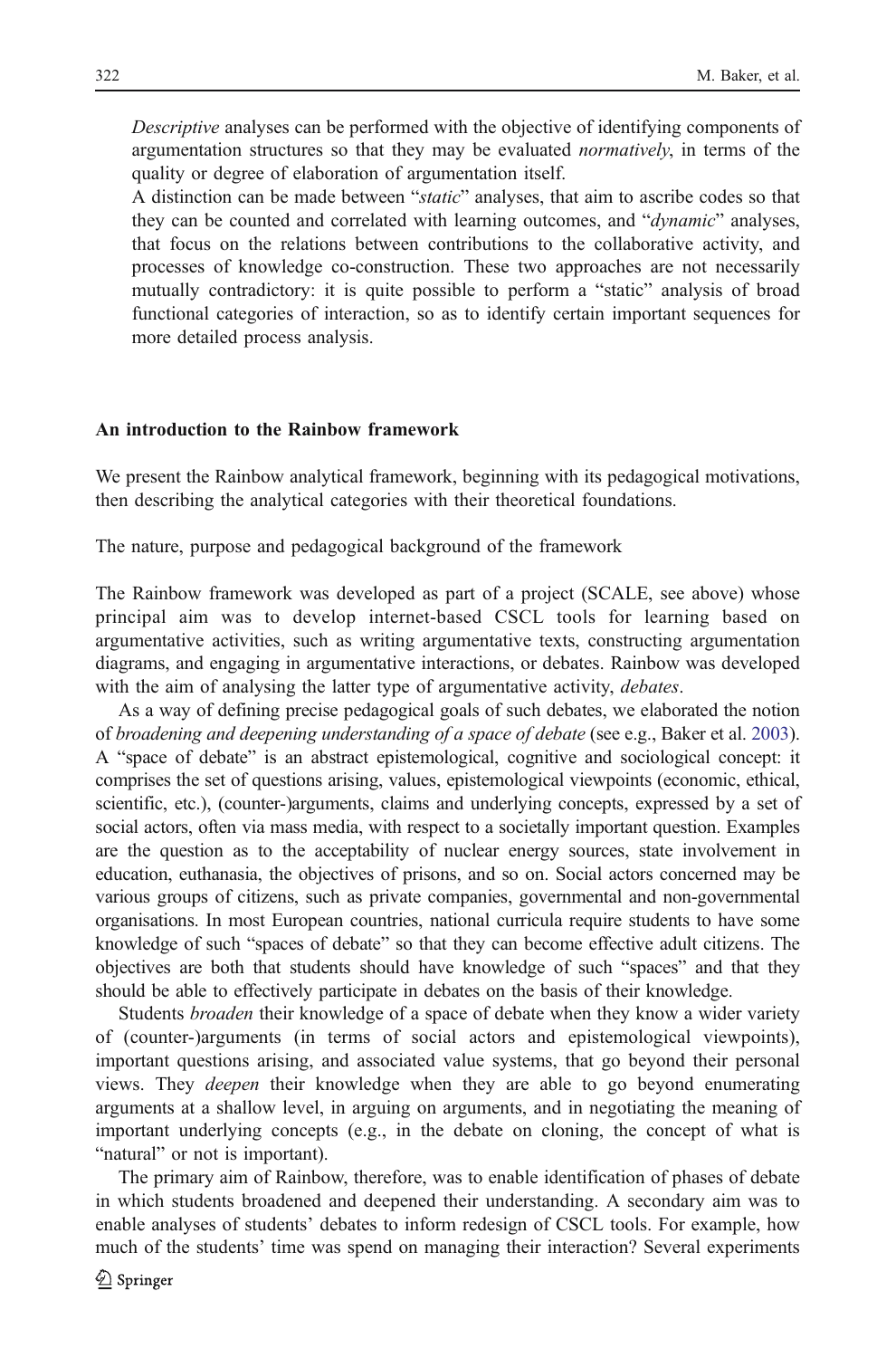were carried out with the CSCL tools, in four different European countries (Finland, France, Netherlands and the United Kingdom), each of which involved the comparison of use of different tools, for example CHAT and an argument diagram tool. Rainbow was thus designed to be used for different types of semiotic interactions, and as a means of identifying characteristics of those interactions (notably, the extent to which the students had "broadened and deepened") to be correlated with pre–post test differences.

In sum, the purpose and nature of Rainbow can be characterised in terms of the distinctions made in the above review of interaction analysis approaches:

The nature of the interactional data to be analysed. Rainbow was developed to apply to automatically recorded traces of computer-mediated interactions, involving keyboard and mouse input (i.e., not video). This means that the corpus is relatively restricted in length (in comparison with transcriptions of spoken interactions, it does not contain paraverbal aspects such as intonation (although, of course these can be 'transferred' to CHAT by, for example, 'shouting' in capitals), and sequentiality of utterances may be different from spoken interactions (e.g., no overlapping). The analyst can review the corpus from the beginning to the end, look back, and so on.

Multiple semiotic representations (diagrams, language). The framework was designed to apply to both CHAT and argumentation-diagram mediated interactions. In some cases, the students' interaction is distributed across both media.

Interactive context. Rainbow situates the analytical category corresponding to the principal educational goal of the students' debates ("broadening and deepening") in the interactive context argumentation and expression of opinion, as well as in that of diverse forms of interaction management and social talk. "Broadening and deepening" is seen here as a specific type of elaboration of meaning and knowledge relating to argumentation.

Descriptive vs. normative. Rainbow is descriptive, in that it identifies frequencies of functional categories of interaction. This could however facilitate normative evaluation, since it identifies precisely the (argumentative) sequences to be evaluated. Static ("code and count") vs. dynamic process analysis. Rainbow is a framework for ascribing unique functional codes to unique segments of the interaction, in a "code and count" approach. As we discuss subsequently, this does not mean, however, that categories are assigned outside their interactive contexts. Again, such an analysis can help to identify specific sequences that merit a more detailed dynamic process analysis.

## Example task situation analysed

In what follows, Rainbow will be presented with detailed examples of analyses from a specific interaction corpus (collected in Lyon, France<sup>4</sup> in 2002). Students  $(16-17 \text{ years old})$ were asked to debate the question "Should the production of Genetically-Modified Organisms [GMOs] be allowed or not?". At the time the corpus was collected, this question was greatly debated in media in France (given the importance of agricultural production in that country). In the French national curriculum, this topic is to be dealt with in Life and Earth Sciences and also in Citizenship Skills. Students worked on local network computers in their school, in dyads, separated in different but adjacent computer rooms. One class (of 30 students) debated only using a CHAT system; a second class of a similar size used an

<sup>&</sup>lt;sup>4</sup> All extracts have been translated by the authors from the original French, preserving or transliterating the students' level of informality of language, typing and grammatical mistakes and abbreviated style.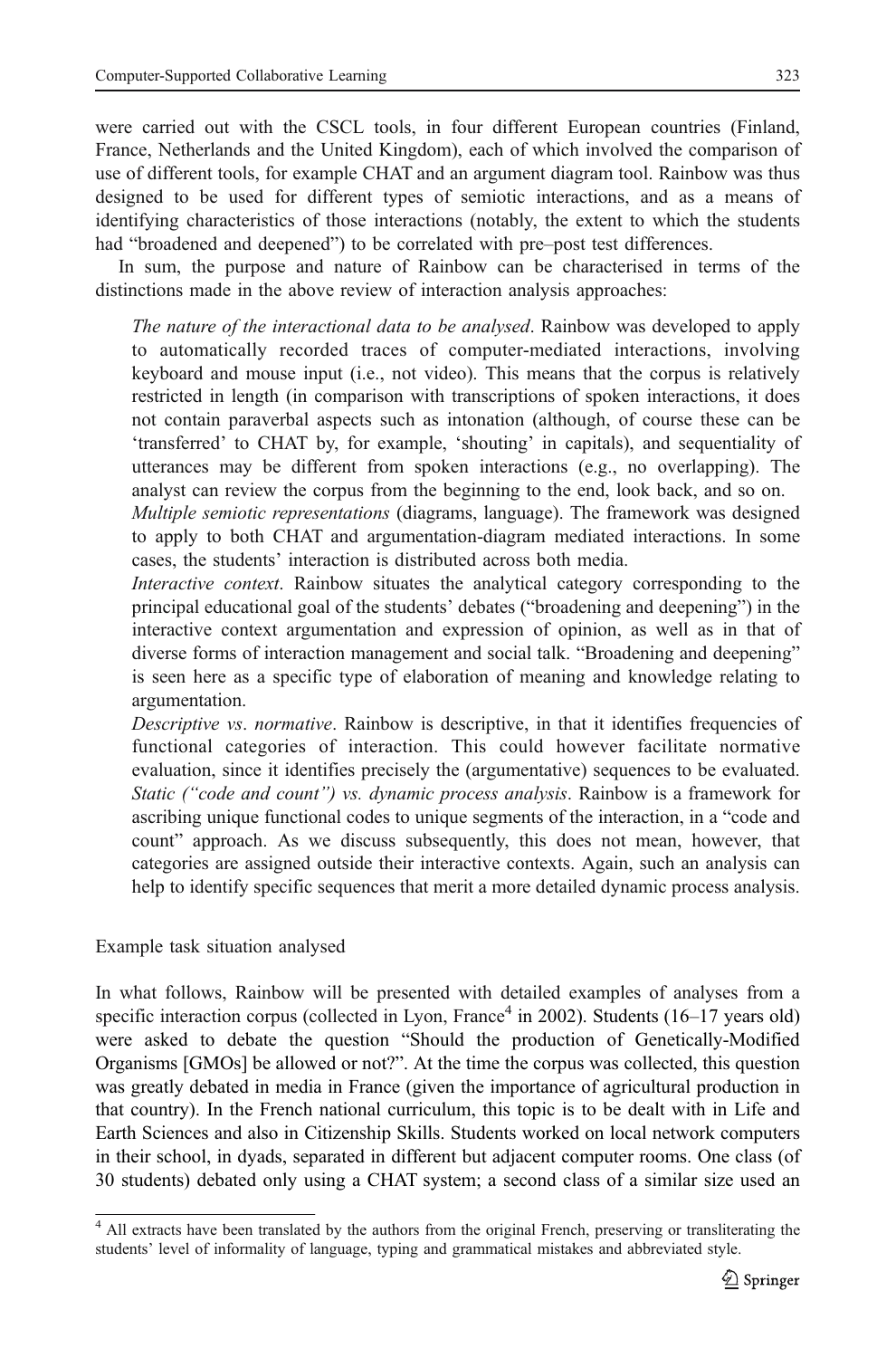argument diagram tool (DREW: <http://drew.emse.fr>—see Fig. [5](#page-30-0), below) for debating, together with a CHAT.

The students' work followed four successive phases. In the first phase, $5$  the students read a text (around 15 pages) written in collaboration between the researchers and a group of four teachers, which presented the space of debate concerning GMOs in a way that was carefully balanced with respect to numbers of *pro* and *contra* arguments, social actors (the science ministry, non-governmental organisations, citizens' debates on Internet forums, and private GMO producing companies) and epistemological viewpoints (scientific, economic, medical, ethical). Students were given a table structured on the same principles (see "[Topical Analysis](#page-31-0)" below), in which to make notes on principal arguments. In the second phase, students were asked to write a short text (around half a page), termed a "pre-text," arguing their personal point of view on the question. In the third phase, they debated the question (for maximum one hour), and in the fourth, they were asked to revise their pretexts "in the light of the debate" ("post-texts").

The students' debates reflect this task sequence in several ways. In the first phase, students often express the arguments that they had identified in their tables and written in their pre-texts in an almost list-like manner. Once some—but by no means all—of these arguments had been discussed, they then often moved on to discussing more deep-seated personal views. Secondly, the students knew that they would subsequently have to revise their texts (they were informed about the whole task sequence at the outset), and so perhaps paid specific attention to memorisation of others' arguments. Thirdly, the tasks were carried out in the school itself, under their teacher's supervision, who would subsequently mark their work: there was therefore something at stake for the students. Results of this work are discussed in the subsequent section on validation of the Rainbow framework.

The following examples of the corpus are intended to illustrate the Rainbow framework, and are taken exclusively from the CHAT debates, for ease of exposition. Analysis of debates that were carried out via the argumentation diagram tool is also discussed in a subsequent section, devoted to extensions of the framework.

### General theoretical and methodological background

As stated above, the principal aim of Rainbow is to identify the extent to which students engaged in computer-mediated interactions engage in the types of argumentative activities that lead to a specific type of knowledge elaboration: broadening and deepening understanding of the space of debate. But such activities need to be understood in the broader framework of social and task-focused interaction. Rainbow therefore draws on and synthesises a wide variety of theoretical approaches to the analysis of *dialogue*, argumentation dialogue in particular, and knowledge elaboration processes, the specific details of which will be presented below, alongside the attendant analysis category definitions. The concrete analysis categories that are actually applied to interaction data are based on a few basic theoretical distinctions (represented in the form of a decision tree, whose leaves are the categories).

The first of these fundamental distinctions is between activity that is "inside" what is prescribed by the teachers–researchers and which is "outside" it. For example, if the teacher asks the students to work in groups to solve a particular arithmetic problem, with the goal that they should understand the meaning of the arithmetical operation " $\div$ ", then all activities that are concerned with social interaction relating to collaboration in solving this problem,

<sup>&</sup>lt;sup>5</sup> A phase "zero" preceded this, in which students were given training in use of the Internet tools and on basic principles of argumentation: differences between theses, arguments and opinions.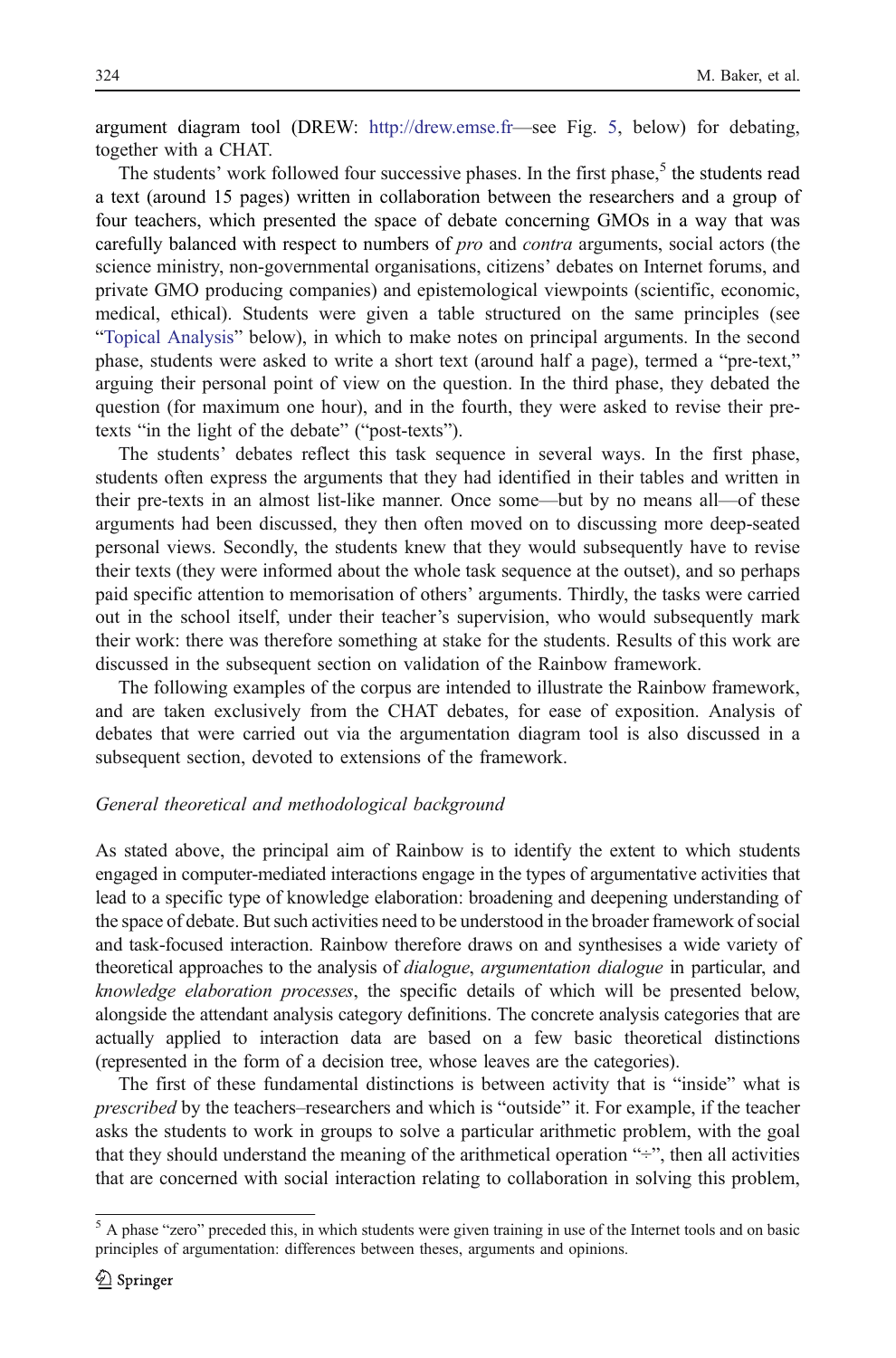and directed towards achieving that pedagogical goal, are "inside" the activity (otherwise, they are "outside" it: for example, discussing what to eat at lunchtime). As we shall see, this distinction can be difficult to make. Our approach draws on the concepts of "interactive space" and "encounter," as defined by the linguist R. Vion ([1992\)](#page-42-0).

We make a second fundamental distinction, within "inside" activity, between that which is focused on the "task" (cf. the seminal work of Grosz [1981](#page-40-0)) or "problem" (e.g., producing mathematical solutions; manipulating an engine in order to repair it) and which is focused on different aspects of *managing collaboration* in achieving that task. In the latter subcategory (non-task-focused), we restrict our analysis to two main aspects: predominantly social talk, and types of interaction management (Bunt [1989](#page-40-0)).

By such a process of elimination, we arrive at the task-focused part of the interaction. In many task-focused dialogues, language-based interaction is a means of regulating the realisation of a task that is 'external' to that interaction: for example, people trying to put up a tent together (external task) will often speak together in order to coordinate actions, and to achieve grounding (Clark and Schaefer [1989](#page-40-0)) on certain points (e.g., "what do you mean by the inner tarpaulin?"). But the type of task that Rainbow was designed to analyse—i.e., *debate*, or *argumentative* interaction—is 'internal' to the dialogue itself: the dialogue (for example, when it takes the form of an exchange of typewritten CHAT messages) is both the medium in which the task is realised (by verbal expression of argumentative moves) and the medium in which this cooperative task is regulated. In other terms, dialogue is the means for realising a *dialogical task*.

Our principal theoretical approach for analysing argumentation dialogue is the dialogic logic of Barth and Krabbe [\(1982\)](#page-40-0), which has been adapted and extended for analysis of real human dialogues (e.g., Baker [1999,](#page-39-0) [2003](#page-40-0)). This approach sees argumentation as a means of resolving "conflicts of avowed opinions," by the regulated use of certain dialectical moves. Our principal argumentation categories are thus "opinions" (initial, at the outcome of debate) and, quite simply "argumentation" (theses, counter-arguments, arguments, concessions). Purely logical approaches restrict what counts as an argument to logical relations (for example, "p" is an argument that defends "p  $\vee$  q"). Since this is clearly too restricted for analysing real argumentation between human beings, we adopt Toulmin's ([1958](#page-41-0)) notions of warrants and backing, as means for expressing the nature of the argumentative link.

Our final task-oriented category, "broaden and deepen," corresponds to the knowledge elaboration processes that are specifically linked to argumentative activity. In this case, the precise operational definition that we describe below draws on a wide variety of work in argumentation theory (e.g., Perelman and Olbrechts-Tyteca [1958;](#page-41-0) Walton [1989](#page-42-0)), and on work on argumentation and co-construction of knowledge (Baker [1999;](#page-39-0) Leitão [2000](#page-40-0)).

Whilst these theoretical approaches are at the origin of the definitions of the analytical categories themselves, their application to corpora analysis requires certain theoretical simplifications, on methodological grounds, as we discuss below. For example, utterances in dialogue are inherently *multifunctional*: an argument can at the same time be a criticism of an idea and a person, introduce a new theme and propose a new interpretation. Since Rainbow is partly designed for a "code and count" approach, the analyst is required to make the difficult choice of a single 'dominant' function for a single dialogue segment.

# The rainbow analysis categories

The Rainbow analysis categories are presented in Fig. [1](#page-11-0), grouped together in an hierarchical tree. Brief definitions of the above analysis categories are shown in Table [1.](#page-11-0)

Below, we will discuss these seven categories starting at the top of the hierarchical tree, providing illustrative examples of interactions and their analyses.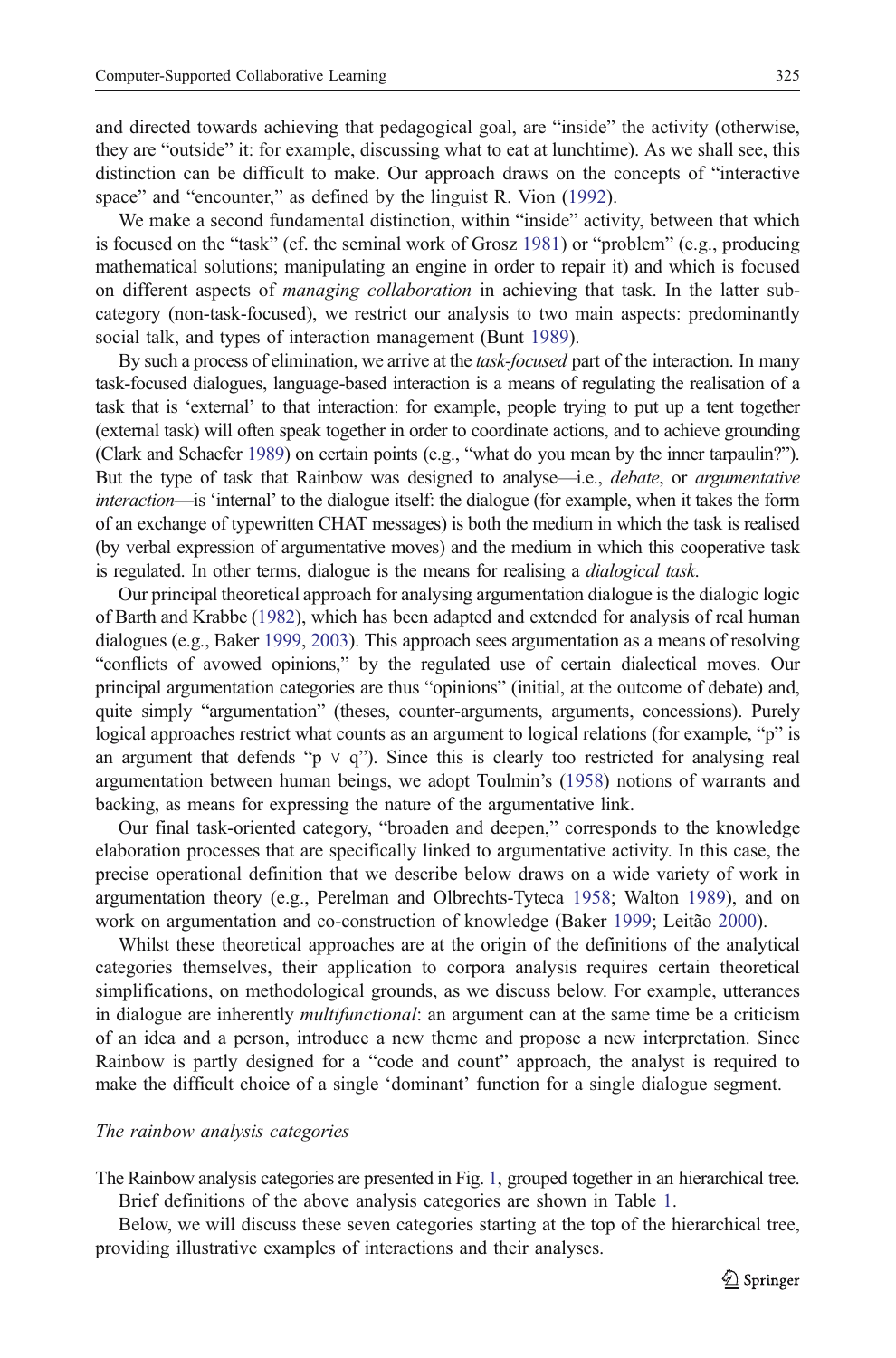<span id="page-11-0"></span>

Fig. 1 Rainbow analysis categories

# Collaborative activity: Inside and outside

The distinction between category 1 and all other categories taken together is determined from the point of view of the research/teacher, who defines and asks the students to carry out a particular collaborative activity, such as "debate about nuclear power using the CHAT tool." Of course, the students may carry out some other activity (e.g., discussing what film to see in the evening; the homework that has to be done, etc.), and they will necessarily understand the researcher-imposed activity in their own way. If the students' activity falls within the interaction imposed by the researcher, then it is in the "inside-activity" part of the tree, otherwise, it is "1. outside-activity."

|  |  | Table 1 Brief definitions of Rainbow analysis categories |  |  |  |  |
|--|--|----------------------------------------------------------|--|--|--|--|
|--|--|----------------------------------------------------------|--|--|--|--|

| Rainbow category             | Brief definition                                                                                                                                                                                                                                                                                                |
|------------------------------|-----------------------------------------------------------------------------------------------------------------------------------------------------------------------------------------------------------------------------------------------------------------------------------------------------------------|
| 1. Outside activity          | Any interaction that is not concerned with interacting in order to carry out the teacher/<br>researcher-defined task, including socio-relational interaction that does not relate to<br>interacting in order to achieve the task, e.g., talk about last night's party.                                          |
| 2. Social relation           | Interaction that is concerned with managing the students' social relations with respect<br>to the task (debating about X), e.g. greeting, leave-taking, politeness, expressions of<br>frustration with the way the partner is interacting, etc.                                                                 |
| 3. Interaction<br>management | Interaction concerned with managing the interaction itself: who will speak or not and<br>when (coordination), establishing contact, perception, understanding, attitudes<br>(communication management), topic shifting, time management,                                                                        |
|                              | 4. Task management Management of the progression of the task itself: planning what is to be discussed,<br>establishing whether problem solved or not,                                                                                                                                                           |
| 5. Opinions                  | Interaction concerned with expressing (stating, requesting) opinions (beliefs,<br>acceptances, ) with respect to the topic debated, especially (but not only) at opening<br>and closing of sequences of argumentative discussion (dialectical outcomes).                                                        |
| 6. Argumentation             | Expression of (counter-)arguments directly related to a thesis (e.g. GMOs increase<br>famine because farmers become dependant on seed companies), theses themselves,<br>requests for justification                                                                                                              |
| 7. Broaden and<br>deepen     | Interaction concerned with (counter-)arguments linked to (counter-)arguments,<br>argumentative relations, and meaning of arguments themselves (elaboration of them,<br>definition, extension, contraction, <i>i.e.</i> any discursive or conceptual operation<br>performed on content of arguments themselves). |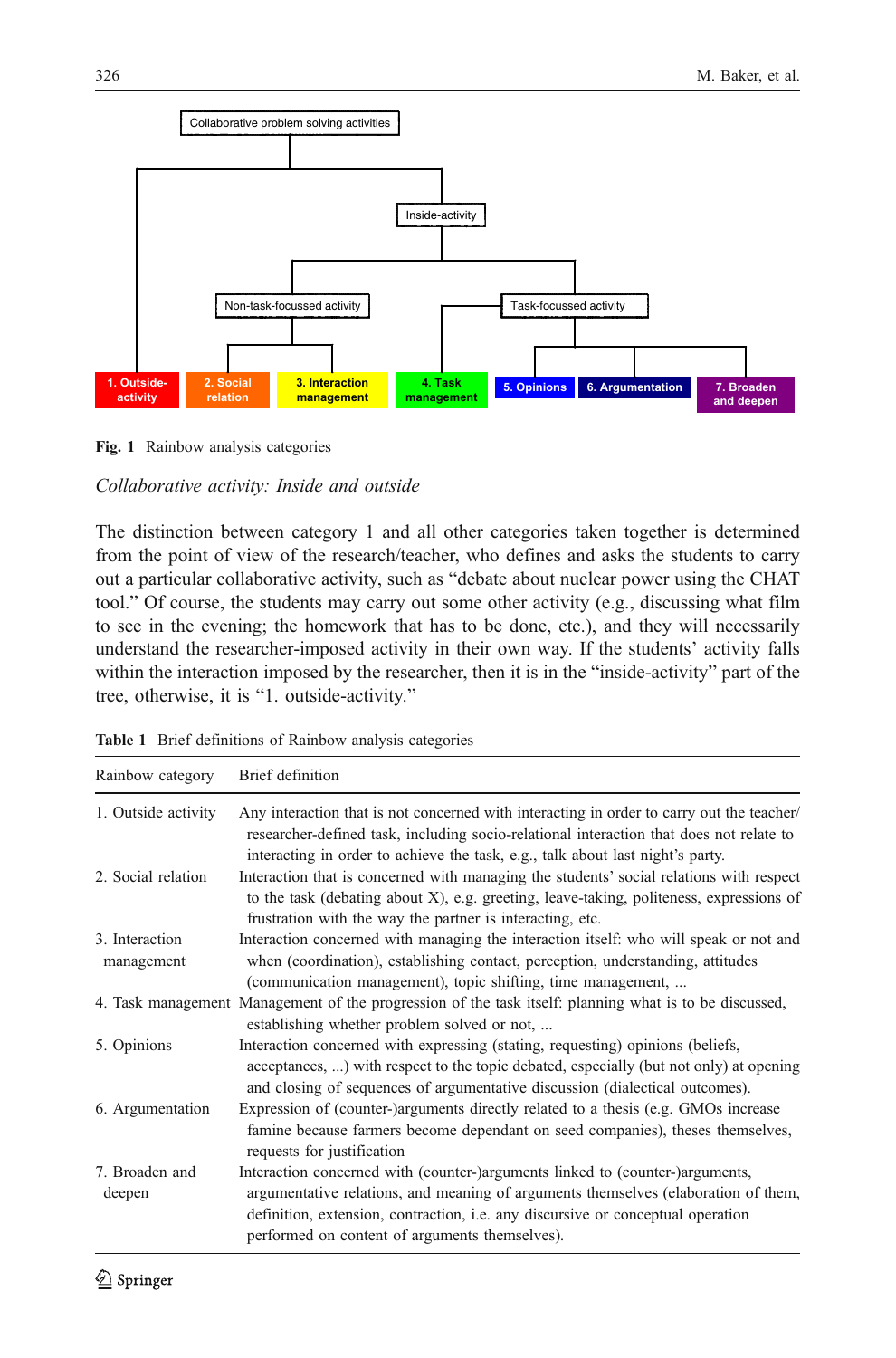This distinction draws on Vion's ([1992\)](#page-42-0) notion of an interactive space in an encounter. Strictly speaking, we should say that once students are connected together by a CSCL system, all of their activity in interaction constitutes an encounter (or a social encounter). Within that encounter, there can be different interactive spaces. In simple terms, an interactive space is associated with a specific theme or goal. Consider the example of an encounter, in a specific time and place, between a doctor and a patient. One interactive space (the principal one) could concern the patient's illness and how it is to be treated. During the encounter, interaction in this space could take place in a way that alternates with another, within which the doctor and the patient—who happen to be both members of the same sports club—discuss their sporting prowess.

The distinction can be fuzzy—when does discussion on a different theme constitute another interactive space, how far away can the theme be?—but in principle it can be drawn. For example, suppose the patient talks about her back pain (the "medical consultation" interactive space), and the doctor introduces the theme "sport." This would not be sufficient for identifying a shift to a different "friends in leisure pursuits" interactive space, since the doctor could be attempting to determine the cause of the back pain in sporting activities. This example illustrates an important methodological issue that will be discussed later in the paper, concerning contextuality of analysis: units of analysis cannot be analysed individually or independently from interactive context. And in order for the analyst to understand the main goal or intention associated with utterances, it is usually necessary to look forward to determine how utterances were jointly understood by the interlocutors.

Although the "1. Outside activity" category can be seen as defined essentially in negative terms (what the activity is not about), a deeper understanding of this distinction requires understanding what "inside activity" is. This will become apparent once the other six categories have been discussed. But for the present, it can be said that being "inside" the activity, in the specific case of a knowledge-based debate, means both debating on and around the topic and managing different aspects of the debate.

The case of "social talk" (see below) provides a good illustration of the difficulty involved in making the inside/outside analytical distinction in a contextual way. Suppose that one student, at a specific point in the interaction, types "I'm tired":; is this inside or outside the activity of debating a specific topic? How is "I'm tired" to be interpreted? At first sight this looks clearly like "outside activity"; but providing a more adequate analysis depends on taking into account where the utterance occurs in the interaction. Suppose that "I'm tired" occurs as the second message in the whole interaction, following "Hi, how are you?". Since "Hi, how are you?" is part of the social ritual of opening an interaction (an aspect of interaction management, category 3), then "I'm tired," reacting to this, is also part of that ritual. So it would be analysed as inside the activity. Suppose, alternatively, that "I'm tired" occurs in the middle of an extended debating sequence, then it could be interpreted as an attempt to move out of that interactive space, i.e., as outside activity.

Extract 1, below (Table [2\)](#page-13-0), provides further illustration of the difficulties involving in making the inside/outside analytical distinction.<sup>6</sup>

In the above, lines 86, 87 and 88 are categorised as "1. Outside activity" for two reasons. Firstly, and at first sight, it is difficult to see how Carla's and Betty's physiological states relate directly to carrying out interaction in order to achieve the researcher's imposed task (debate about GMOs). Secondly, these lines are flanked (lines 85 and 89) by arguments, relating to the debating interactive space, so this can be interpreted as an insertion of a different space.

 $6$  In all such examples shown here, the columns are as follows: column  $1 =$ line number from the beginning of the interaction; column 2=time, Hh:mm:ss, from the opening of the CHAT session: column 3=participant name; column 4=written CHAT messages; column 5=rainbow analysis categories.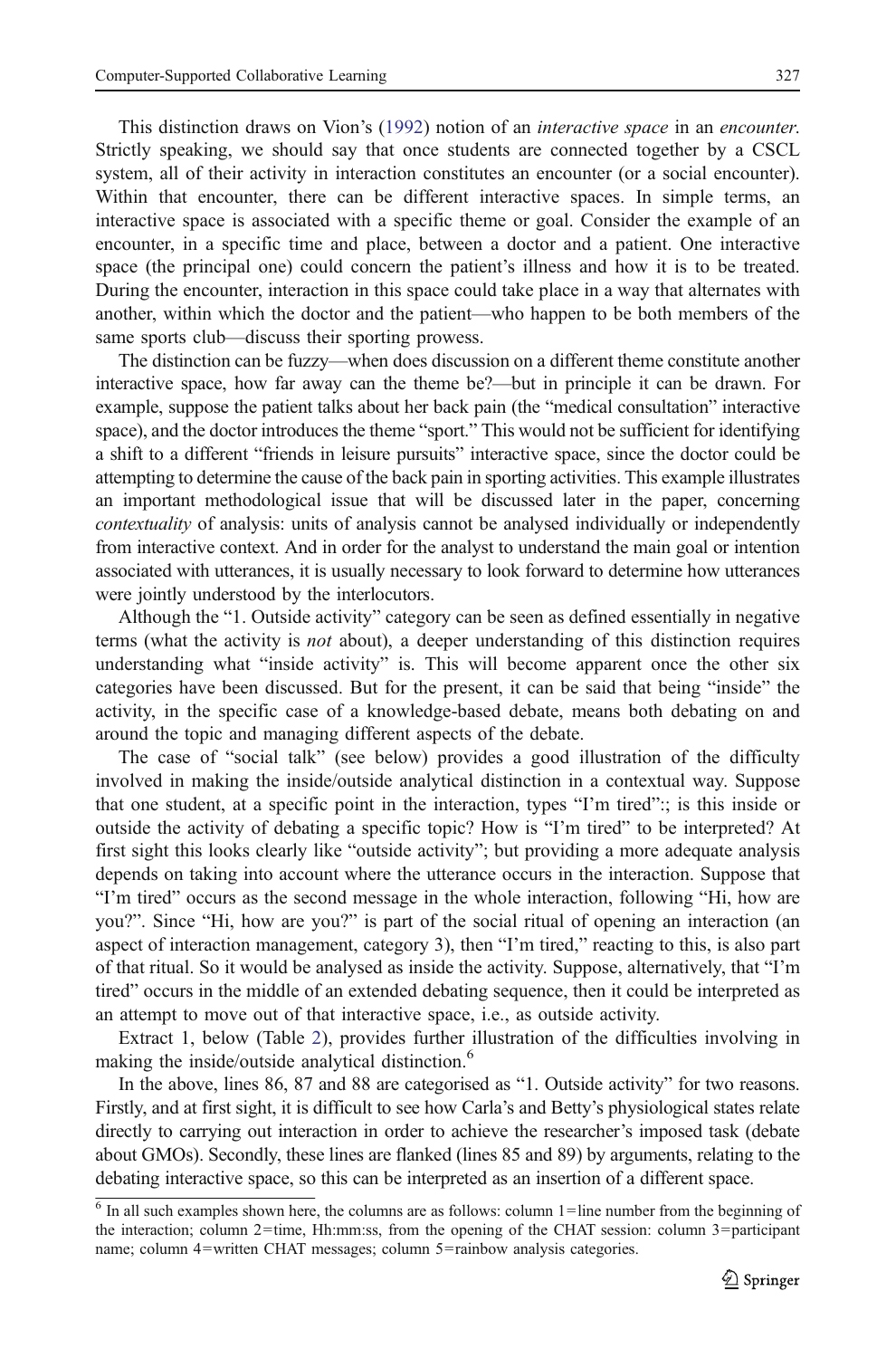| N  | Hh:mm:ss | Loc          | <b>CHAT</b>                                                                                                     | Rainbow                |
|----|----------|--------------|-----------------------------------------------------------------------------------------------------------------|------------------------|
| 85 | 10:04:09 | <b>Betty</b> | the synthesis is that you are for and i'm against                                                               |                        |
| 86 | 10:04:27 | Carla        | (my throat hurts)                                                                                               | 1. Outside<br>activity |
| 87 | 10:04:36 | <b>Betty</b> | are you sick?                                                                                                   | 1. Outside<br>activity |
| 88 | 10:05:02 | <b>Betty</b> | i wanna sleep!!                                                                                                 | 1. Outside<br>activity |
| 89 | 10:05:15 | Carla        | you'll see you day that this system is put into work all the<br>benefits that it will bring                     |                        |
| 90 | 10:06:07 | Carla        | did you know that the prof is going to read our discussion john?<br>just told me                                |                        |
| 91 | 10:06:12 | <b>Betty</b> | No I'm not as sure as you and for the moment most everybody<br>is against so its not going to happen right away |                        |

<span id="page-13-0"></span>Table 2 Extract 1

Line 90 is more problematic. Although it is also flanked by argumentative moves (and could therefore be seen as part of an outside-activity space), it seems to have something to do with the debating task itself, since it concerns the broader pedagogical situation within which it is carried out (the debate will be marked by the teacher). There is no absolute answer to this question; and yet the fact that it can be raised reveals the importance of defining precisely what is and what is not part of "the collaborative activity" to be carried out.

# Task focused and non-task focused activity

In the cases we are considering here, debating a particular topic (such as the justness of a specific electoral system) is considered to be 'the task.' This is a very specific form of task since it is both expressed in and to be achieved in verbal, language-based<sup>7</sup> interaction. To that extent it is different from physical tasks—such as repairing heating systems—or even most school like problems—that may require writing answers and calculations on paper where verbal interaction is a means to coordinate and understand problem-solving that is in some sense 'outside' the interaction. We could say that debating is a cognitive-linguistic task, which is internal to the interaction itself. Even though the questions to be debated may arise in 'the world' outside the debate itself, the debate is a means of elaborating possible solutions, but not of actually implementing them.

So debate takes place in communicative interactions, such interactions need to be managed, on several levels. Therefore, debating itself is seen here as "task focused" (to be detailed below) and managing the interaction within which this task is achieved is viewed as "non-task focused."

Non-task focused interaction (inside the collaborative activity)

We identify two main categories here: "2. Social relation," and "3. Interaction management." Since the interaction takes place between human beings, it is necessarily a social interaction that can/will not be carried out unless a 'working' interpersonal relationship is maintained (van

 $7$  We use the term "language" here in its broadest sense, to include the use of any system of signs, including non-verbal ones, and non-linguistic ones (such as symbols, diagrams).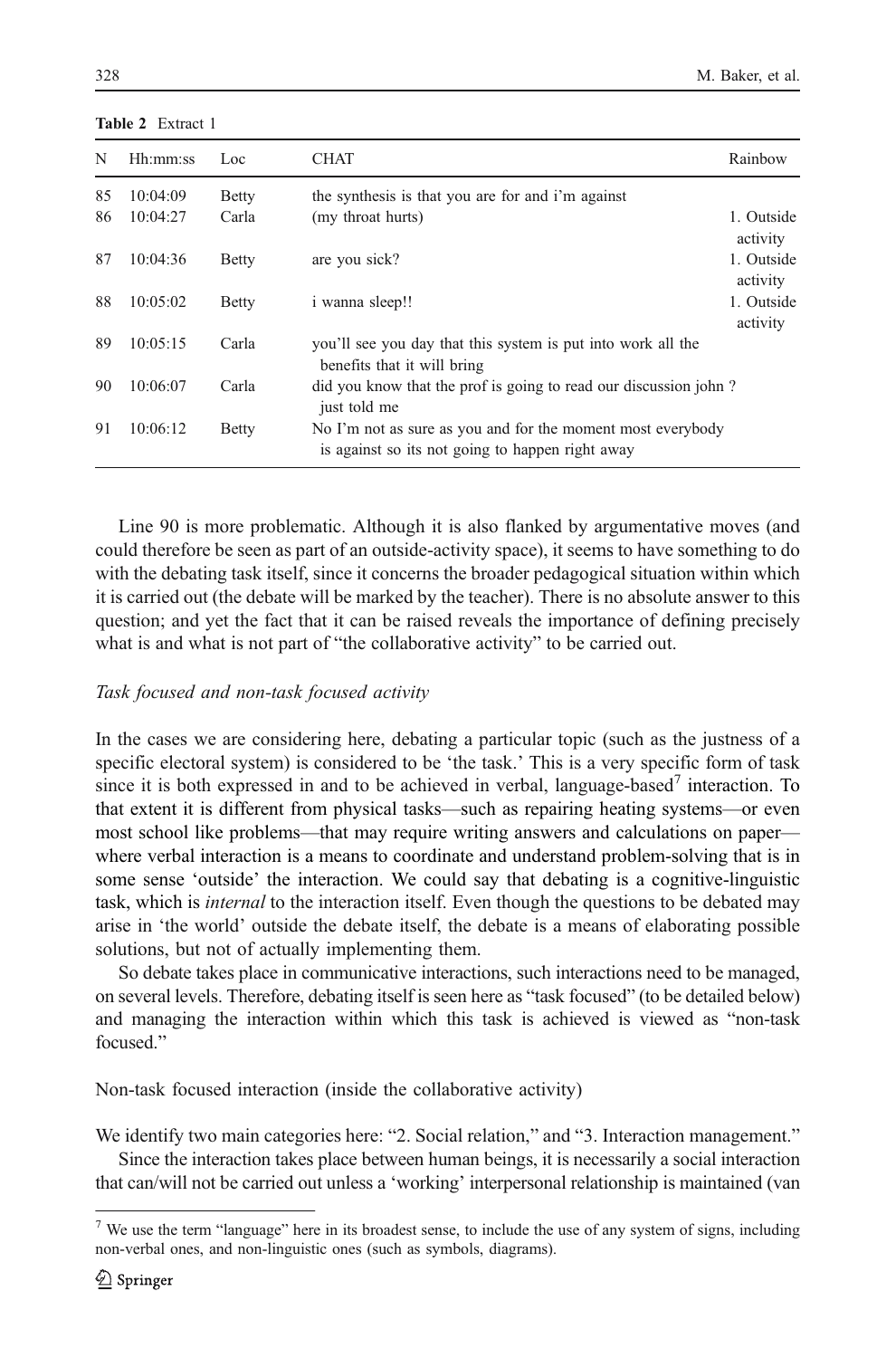| N  | Hh:mm:ss | Loc          | <b>CHAT</b>                | Rainbow                   | Subcategory                                    |
|----|----------|--------------|----------------------------|---------------------------|------------------------------------------------|
| 10 | 09:34:22 | <b>Betty</b> | hi                         | 3. Interaction management | Communication<br>management/contact            |
| 11 | 09:34:32 | Carla        | hiya                       | 3. Interaction management | Communication<br>management/contact            |
| 12 | 09:34:39 | Betty        | how's it goin?             | 2. Social relation        | Politeness                                     |
| 13 | 09:34:53 | Carla        | good and you?              | 2. Social relation        | Politeness                                     |
| 14 | 09:35:05 | Betty        | ok, so what about<br>GMOs? | 4. Task management        | Opening debate task on<br>general topic "GMOs" |
| 15 | 09:35:19 | Carla        | and you?                   | 3. Interaction management | Communication<br>management/coordination       |
| 16 | 09:35:26 | <b>Betty</b> | no, you first              | 3. Interaction management | Communication<br>management/coordination       |
| 17 | 09:35:42 | Carla        | you little rascal          | 2. Social relation        | Playful joking                                 |

Table 3 Extract 2

der Puil et al. [2004\)](#page-42-0). In this category, we put all utterances that are clearly concerned with affect (expressing pleasure, frustration, anger) in relation to the (debating) task,<sup>8</sup> with establishing (un)friendliness (joking and so on), but also certain ritualized aspects of opening and closing interactions (see below). As we discuss in a subsequent section, under the title "multifunctionality," clearly all cognitive interaction between people also has a "social relation" dimension (Perret-Clermont et al. [1991](#page-41-0)). In many cases, therefore, ascribing the category 2 involves deciding that the socio-relational dimension is dominant.

The notion of interaction management in Rainbow is principally derived from the work of Bunt [\(1989,](#page-40-0) [1995\)](#page-40-0), who distinguishes task focused communicative acts (such as requests for information) from "dialogue control" acts, whose function is to keep the dialogue on track. The principle types of interaction management are as follows:

coordination: interaction about who will communicate or not, and in what way (e.g., "you say something," "over to you," "stop interrupting me," etc.). Interaction about coordination simply concerns mutually agreed use of the communication channel;

communication management: according to Allwood et al. [\(1991](#page-39-0)), this includes checking contact ("are you still there?"), perception of utterances ("did you hear me?," "did you read that?"), understanding ("do you see what I mean?"; cf. the theory of "grounding" of Clark and Schaefer [1989](#page-40-0)) and attitudes in reaction ("Ok," "I don't agree"); $\frac{9}{3}$  it can also include own communication management (e.g., "Hang on, what I meant to say was ...");

dialogue structuring: opening, closing, topic shifting, re-opening ...;

time management: "wait a minute," "hurry up, we've got to finish," etc.

Extract 2 (Table 3) illustrates some types of interaction management and social relation communicative acts.

 $8$  If, for example, a student expresses anger, etc., about something that is nothing to do with the task, then this would be "1. Outside activity."<br><sup>9</sup> Note that attitudes-in-reaction in this case is not to be confused with category "5. Opinions," which

concerns exclusively the students' opinions about what is being debated. Attitudes in reaction in the Interaction management category could, for example, include saying "OK" to a proposal to say something, outside the argumentation itself.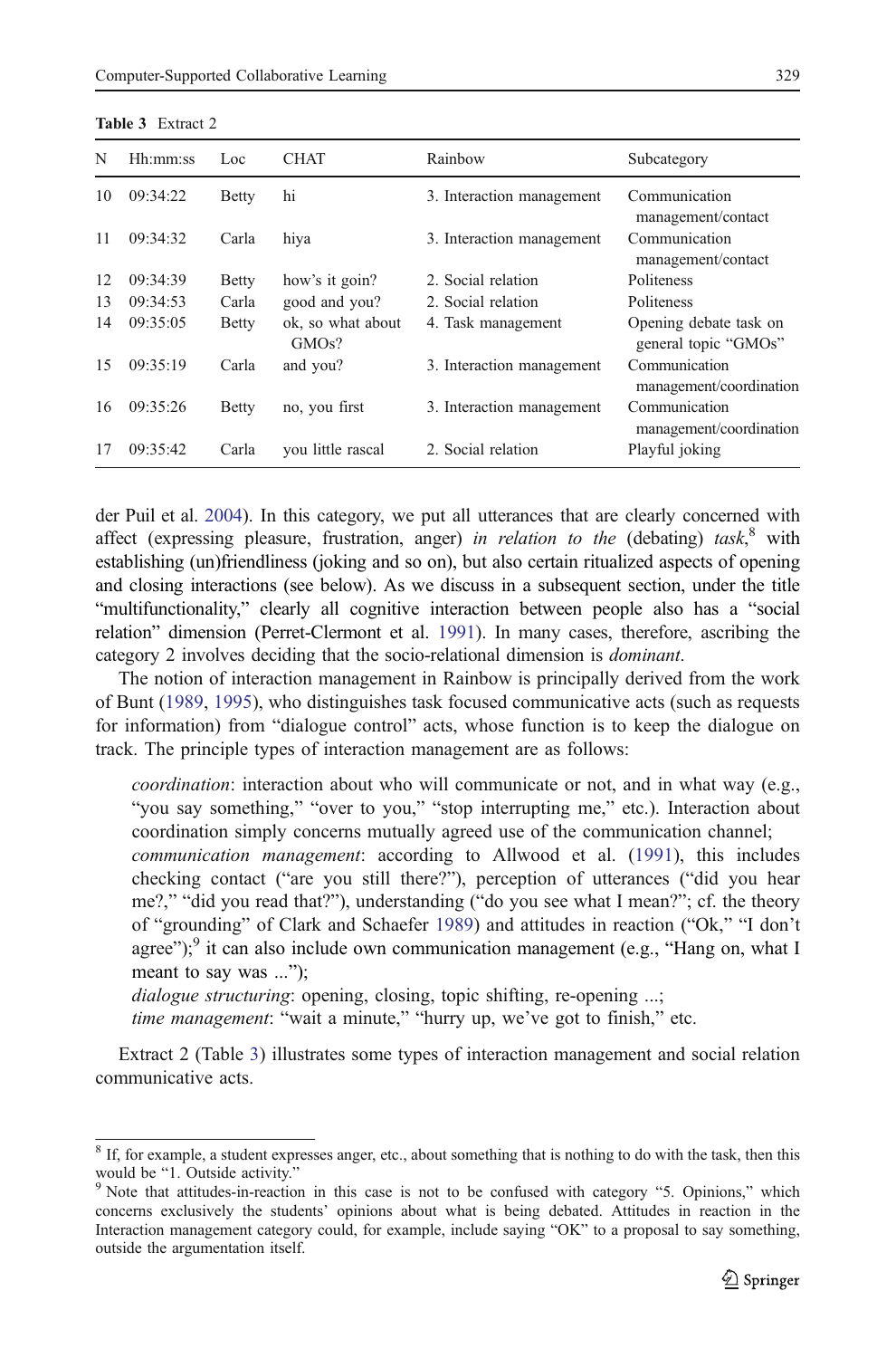In the above extract (2):

Lines 10 and 11 are Interaction Management, of the subtype "Communication Management/Contact": the students establish that they are in contact with each other (this being especially important across Internet), there, and ready to interact.

Lines 12 and 13 concern conventional expressions of politeness—social relation—at the beginning of any social interaction.

Lines 15 and 16 are Interaction Management, of the subtype "Coordination": who will speak first about the GMO topic? At first glance, line 15 could also be interpreted as 2. Social relation. Carla could be repeating her question of "how are you?" to Betty. But since Betty interprets Carla's "and you?" to mean what do you think about GMOs" by saying "no, you first," as analysts, we must also interpret it in that way.

Line 17 is clearly socio-relational; in the context of the interaction it can be seen as reacting to Betty's refusal to "go first," and is thus internal to the interaction. But this is debatable: it could also be seen as 1. Outside activity (or even 3. Interaction management, since it responds to line 16). We prefer the former analysis, the criteria being that this is socio-relational talk relating to interaction management, which is internal to the interaction, and so, therefore, is this particular example of social talk.

It is clear that in computer-mediated interactions, the proportion and nature of interaction management is especially important, since it can give some indication of the possible difficulties that the students are having in appropriating the software tools.

Task-focused interaction: Argumentation related categories

With respect to argumentation itself, we adopt a broadly pragma-dialectic approach, the foundations of which are to be found in the work of Barth and Krabbe [\(1982\)](#page-40-0) and Van Eemeren and Grootendorst ([1984](#page-42-0)). Given that this approach is largely normative and/or logical, we amend it in several respects, in order to describe real complex dialogues produced by people.

According to this approach, argumentation is fundamentally a type of *dialogue*, and a type of dialogue *game*, to be won or lost. The game is played by protagonists–proponent, opponent or neutral—with respect to one or more theses. By analogy with a game such as chess, the 'pieces' are speech acts, expressing statements. The 'moves' are various types of attacks and defences, together with concessions and–extending the model–requests for such moves (such as requests for defences). The game is governed by a set of ground rules that state what moves may or must (i.e., without flouting the rules) be made (or not) at a given state of play. For example, one rule states that when a statement is attacked, that attack must be followed by a defence (or else the player who does not or cannot do this, loses the game). Similarly, self-contradiction—in a pragmatic sense of both attacking and defending a statement in a given argumentation sequence—entails losing the game. The point of these rules is to ensure that the debate converges to a determinate outcome.

Although these rules are a priori and normative, there is some evidence that they correspond to the way in which people actually carry out and evaluate debates (e.g., Trognon [1990](#page-41-0)). It is, however, necessary to relax certain dialectical rules, given that real life argumentation often goes beyond purely adversarial debates (see Walton [1989](#page-42-0) for a typology), to include so-called forensic debates, the aim of which is to cooperatively search for the intersubjective 'truth' concerning a question, by examining arguments for and against competing hypotheses. In this latter case, it is quite acceptable for a given protagonist to argue both for and against certain statements. Moreover, learning about the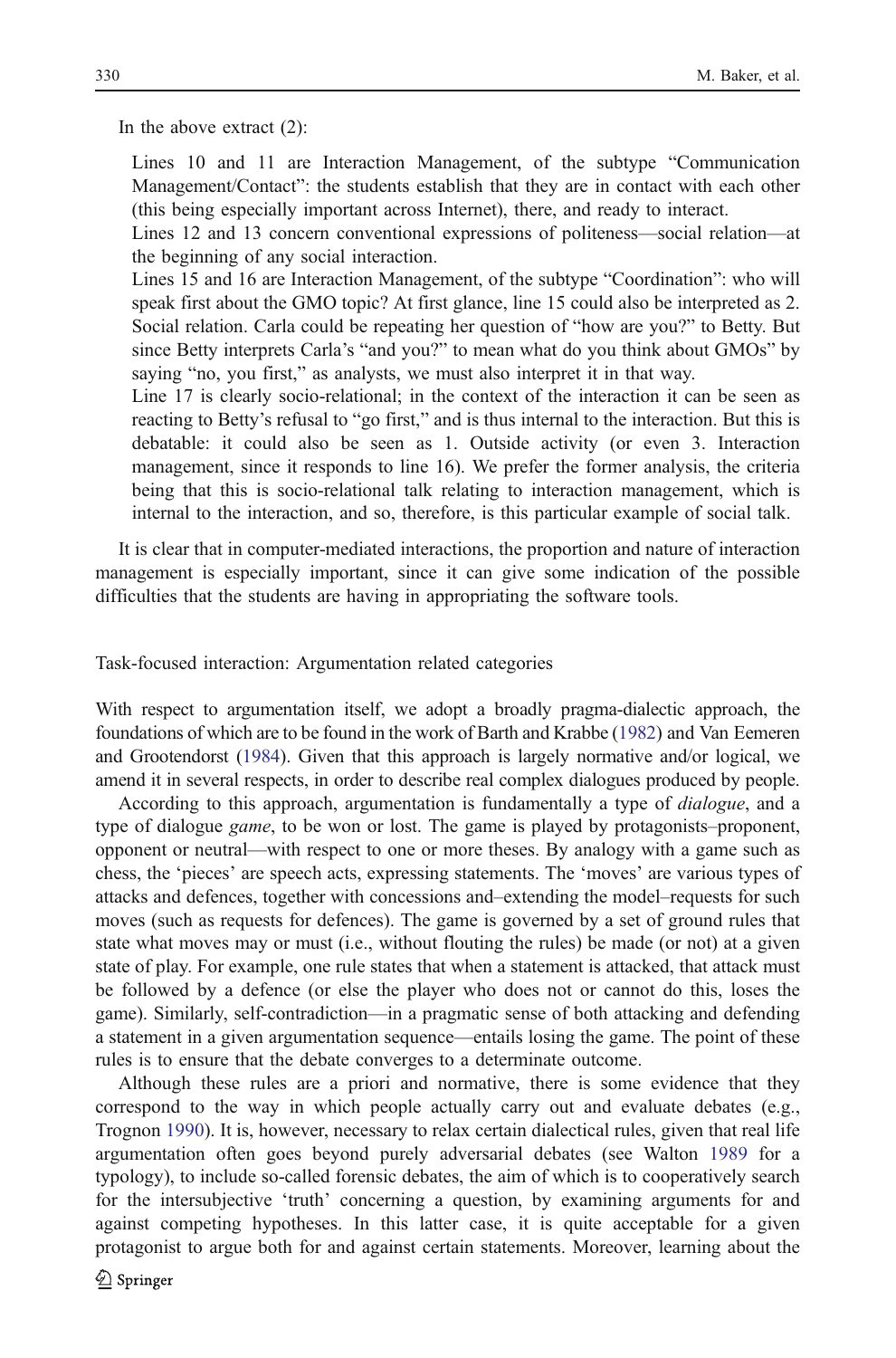the debate space, instead of playing a purely adversarial game. The details of specific argumentative moves and rules do not entirely concern us here, given that in Rainbow, all that is required is to be able to categorise certain utterances as argumentation or not. Specific analytical criteria for so doing will be discussed below. What we retain here are the general principles of pragma-dialectical models—types of dialogue games, played according to implicit ground rules—and the theoretical terms that they encompass (dialectical roles, moves; theses).

In general, the opening of an argumentative *sequence* can be identified in terms of a ternary exchange structure (see Baker [1999](#page-39-0), for precise details) that can take one of the two following forms:

Ternary structure 1:

- Move 1: X expresses a claim (e.g., "GMOs should be authorised")
- Move 2: Y attacks the claim of move 1 (e.g., "They will destroy the environment!")
- Move 3: X defends claim against attack (e.g., "No one knows that!")

Ternary structure 2:

- Move 1: X defends a previously stated claim (e.g., "GMOs will eliminate famine!")
- & Move 2: Y attacks either the claim or else the defence (e.g., "No, poor people do not have money to buy them!," or "GMOs destroy nature")
- Move 3: X defends the defence or claim against attack (e.g., "Look at the increased corn yields in ...," or "GMOs can produce new vaccinations")

What is in common across these structures is that both pro and contra arguments have been expressed, revealing different points of view on the acceptability of a claim, and the initial adoption of *dialectical roles* (proponent, opponent). A single protagonist could also express such different roles.

The closing of an argumentative sequence is identified once there is concession ("Ok, I agree"), explicit discussion of the argumentative outcome ("Ok, 1 all round," "So you must be wrong about that") or by shift of topic to a new issue to be debated.

#### Task management

We stated above that an argumentative interaction, or debate, is a special type of task, whose goal is internal to the dialogue itself. The task is basically to come to a joint decision (including agreeing to disagree, and not succeeding in that task) about what should be accepted in relation to a question, by means of expressing and evaluating arguments with respect to it.

Like all problem-solving tasks, debating has to be managed. Here, this includes two main aspects. Firstly, managing opening, closing, re-opening and shifting topics, which correspond on the most general level to the theses being debated. Secondly, it includes checking that the ground rules of debate, referred to above, are respected. This is not always expressed formally; but the checking of such rules can be seen in expressions such as "we're not getting anywhere," or "that's all you keep saying." Extract 3 (Table [4](#page-17-0)), provides an illustrative example of category 4. Task management.

In the above (Table [4](#page-17-0)), line 63 follows a long sequence in which arguments against GMOs were expressed. When Astrid intervenes in line 64, she in fact attempts to manage the debate task by shifting it to the pro argumentation side. And when Carol, in line 69,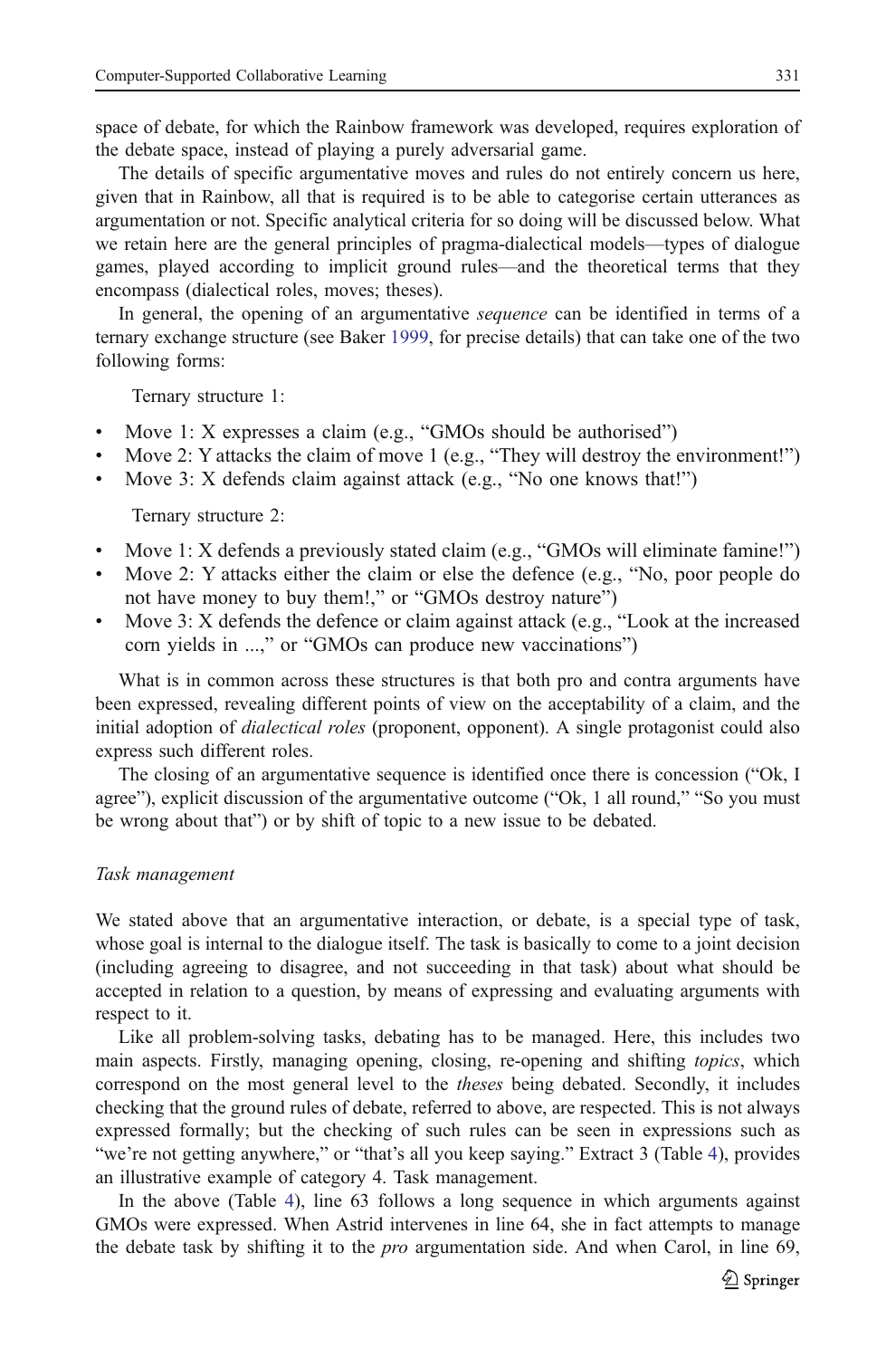<span id="page-17-0"></span>

|  | <b>Table 4</b> Extract 3 |  |
|--|--------------------------|--|
|  |                          |  |

| N  | Hh:mm:<br>SS | Loc            | <b>CHAT</b>                                                                                                                          | Rainbow               |
|----|--------------|----------------|--------------------------------------------------------------------------------------------------------------------------------------|-----------------------|
| 63 | 09:54:45     | Carol          | also, their fields risk being contaminated by neighbouring<br>GMO fields                                                             |                       |
| 64 | 09:54:56     | Astrid         | there aren't only negative points about GMOs                                                                                         | 4. Task<br>management |
| 65 | 09:55:04     | <b>Barbara</b> | yeah, i really agree really with you caro                                                                                            |                       |
| 66 | 09:55:53     | Astrid         | me too                                                                                                                               |                       |
| 67 | 09:56:28     | Carol          | er no there are positive points like medical research to find<br>medicine made with GMOs to fight against cancer                     |                       |
| 68 | 09:56:42     | <b>Barbara</b> | no of course but for every positive aspect, like finding<br>vaccinations, there's 1 negative aspect like problems with<br>some foods |                       |
| 69 | 09:57:40     | Carol          | If you carry on like that barbara we're never going to get<br>anywhere                                                               | 4. Task<br>management |

criticises Barbara's attempted synthesis of pro and *contra* argumentation, she can be seen as refusing that the debate task pursues that "*pro* vs. *contra*" direction: she wants it to continue by enumeration of the positive points.

## Argumentation itself: Argument and opinion

There are two crucial analytical questions on argumentation here. The first one concerns the distinction between argument and opinion. The second one concerns the identification of argumentation itself, together with its object (the statement towards which it is directed). We will discuss these questions below.

# Opinion

It seems that it is possible to express an opinion (acceptance, belief, concession, doubt, certainty, etc., or negative variants of them) without expressing an argument at the same time (for example, by stating simply "I agree," or "I'm against it"), whilst the expression of (counter-)argument seems to 'carry with it' an implicit opinion. On the latter point, it might be thought that someone who states an argument against GMOs, such as "we cannot control their dispersion in the biosphere," or else an argument in favour of them, such as "they can help to create new medicines," thereby expresses positive and negative opinions, respectively, about GMOs. We reject this view for two reasons.

Firstly, on methodological grounds, it is preferable to give precedence to what is expressed explicitly—an argument—rather than to the implicit (putatively here, an opinion). So in the just mentioned examples, the analysis would be "6. Argumentation," rather than "5. Opinion."

Secondly, on theoretical grounds, argumentation is primarily concerned with what is publicly stated, rather than what is thought (Barth and Krabbe [1982,](#page-40-0) and the principle of "externalisation" in formal dialectics). What is said is said and cannot be unsaid, even if it can be retracted. And people can be held to account for what they have said. With respect to what people purportedly thought, it is always possible for them to deny it; so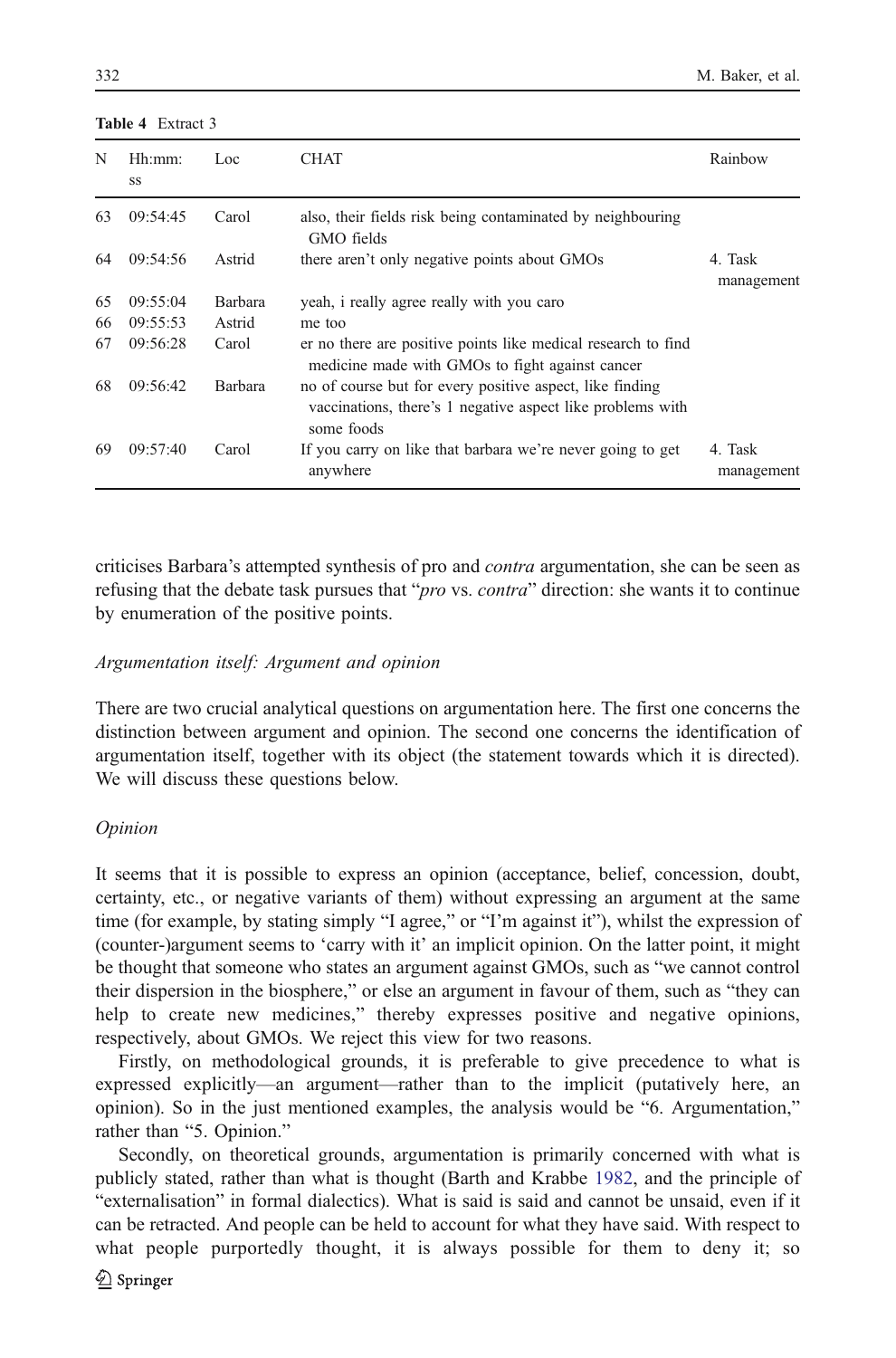argumentation, although finding its motivation in personal opinions, cannot function primarily with respect to them (although it can effect changes in them, in rhetorical terms).

Thirdly, it is simply not true that in all human debates, arguments express implicit opinions. In an adversarial debate, where it is established that opinions are firmly opposed, then of course everything stated by the proponent and by the opponent will be interpreted as a function of pro and contra opinions, respectively. But in cooperative debates, participants can simply 'evoke' arguments, not necessarily implying commitments, as possible contributions to the joint activity, that could be glossed as "this is a possible argument to be taken into account (although I don't necessarily subscribe to it)." This is what is commonly known as hypothetical argument, or playing the devil's advocate. In an educational debate, argumentation may be analysed as a specific case of collaborative problem-solving, whose goal is rather to share cognitions (evaluations and propositions) than to maintain a dialectical role (proponent or opponent) throughout the interaction (Quignard [2000](#page-41-0), [2005](#page-41-0)).

What we term "opinions" here is thus quite a heterogeneous class, including belief and acceptance (Cohen [1992](#page-40-0)), commitment, concession, various degrees of certainty, and their negative correlates.

Such opinions can be expressed in a variety of dialogical contexts, including:

at the opening of the debate—expression of general opinions with respect to the principal thesis ("I'm against," I'm for it," etc.) that can be seen as part of adoption of dialectical roles;

during debate—more local opinions with respect to arguments and argumentative links;

at the outcome of the debate—expression of possible changes in opinion, such as concession of a thesis that was initially rejected.

# Argument

In terms of classical logics, an argument is a premise (p) from which a conclusion (q) can be deduced, using a conditional proposition ( $p \rightarrow q$ ) and an inference rule (*modus ponens*); and similarly with respect to counter-arguments (with *modus tollens*). But human reasoning in dialogue is not always of this kind. In Toulmin's [\(1958](#page-41-0)) famous model, the inference rule becomes a more general argumentative link, with underlying "warrants" or "backings" that authorise the transition from datum to conclusion.

In order to take account of the variety of human dialogical reasoning, we shall adopt an even broader view of argument (Baker [2003\)](#page-40-0), that recognises the different ways in which statements can be linked together (argument is fundamentally a relation between statements) and influence each other. A statement  $\alpha$  is an argument for another statement  $\beta$  (which when thus argued takes on a special name, "thesis") when, from the point of view of a dialogue participant:

- (1) an increase in the degree of acceptability of  $\alpha$  increases the degree of acceptability of  $\beta$ ;
- (2) it is possible for the participant to give an account, justification, explanation of 1 (i.e., to make the argumentative link explicit);
- (3) As manifested by the dialogue itself, the participants interpret the utterance as an argument<sup>10</sup> (for example, they express disagreement with it, they contest its argumentative relevance, they counter it, and so on).

<sup>&</sup>lt;sup>10</sup> This issue, relating to the object of analysis and the negotiation of meaning, will be discussed in the next main section of this paper.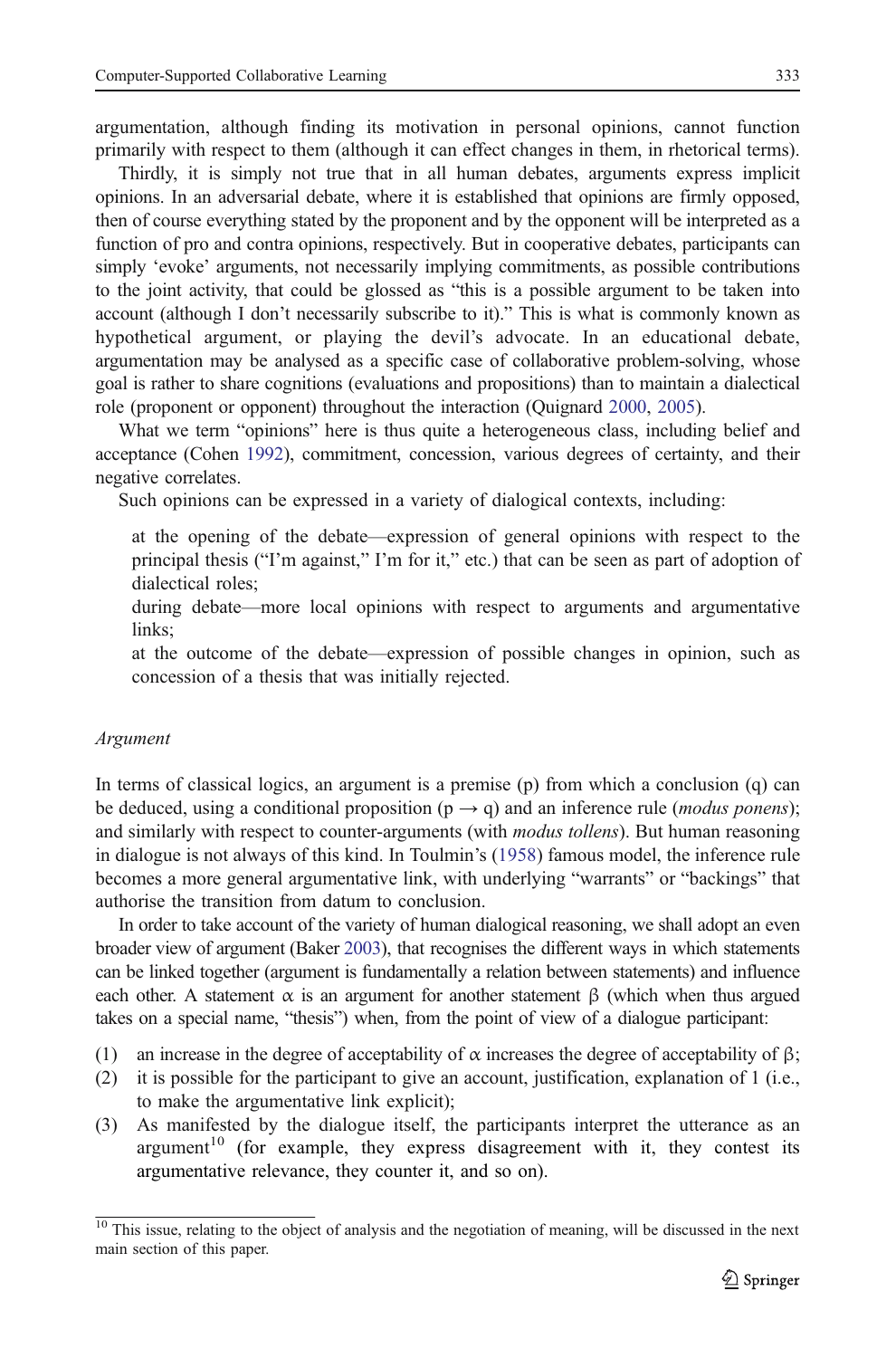Counter-arguments work in a similar way, with the exception that an increase in the acceptability of the argument *decreases* (subjectively, rather than 'really') the acceptability of the thesis. Of course, β can correspond to any theoretical object of argumentation: it can be an isolated statement, a thesis, another (counter-)argument, or an argumentative link.

The following are hypothetical examples, by way of illustration (real corpus examples will be discussed below); "↑" means increase in acceptability, "↓" means decrease in acceptability, " $r(\alpha, \beta)$ " is the argumentative relation:

- (a)  $\alpha$ †:it rained today;  $\beta$ †: it will rain tomorrow; r( $\alpha$ , $\beta$ ): inductive argument;
- (b)  $\alpha$ <sup> $\uparrow$ </sup>:it rained today;  $\beta$ <sub>+</sub>: it will rain tomorrow; r( $\alpha$ , $\beta$ ): counter-inductive counterargument;
- (c)  $\alpha$ †: you cannot trust all people all the time to act for the right reasons;  $\beta$ †: euthanasia should be forbidden;  $r(\alpha, \beta)$ : argument from possible unacceptable consequences (euthanasia could take place without consent of the person whose life is taken);
- (d)  $\alpha$ †: you are not against body piercing, and that is not natural;  $\beta \downarrow$ : I am against human cloning because it is not natural;  $r(\alpha, \beta)$ : indirect attack, by counter example, on the implicit generalisation "I am against everything that is not natural";
- (e)  $\alpha$ <sup> $\uparrow$ </sup>: throughout history, no army has been able to occupy a country for a long time without some degree of consent of the people;  $\beta \uparrow$ : that occupying force will have to pull out from that country shortly;  $r(α, β)$ : argument from generalisation across cases.

In the above examples, it is clear that the nature of the argumentative link is crucial (cf. the previous discussion of Jimenez-Aleixandre et al. [2000\)](#page-40-0), since it can be interpreted as for or against the thesis. A variety of types of reasoning underlying these links can also be seen, together with the fact that an argument does not always apply 'directly' to what is stated, but often to some type of operation that is applied to it, such as generalisation.

Suppose that we are analysing a statement in a dialogue that appears, intuitively, to be an argument, then it can be problematic to identify its object, i.e., the statement with respect to which it is an argument. In a sense, all (counter-)arguments have implications for the general thesis being discussed. However, it is probably more precise, in analytical terms, to identify the objects of arguments that are the most recent in the dialogue, based on thematic links.

Many of these points are illustrated by discussion of extract  $4<sup>11</sup>$  (Table [5](#page-20-0)), below. We restrict ourselves at this point to analysis of argumentation and opinions, using the CHAT message as a principle of segmentation (a discussion on segmentation as well as a more fine-grained segmentation and analysis of this same extract will be presented further on in the paper).

It is important to note that some of the utterances that we analyse at this point as arguments will be subsequently re-classified as category 7. Broaden and deepen, given that one manifestation of this discursive activity (Table [5\)](#page-20-0) involves expressing arguments about arguments.

If we look through the segments marked "5. Opinions" in the above extract, two points can be made. Firstly, most of the opinions are not expressed spontaneously by the speaker, but rather as answers to questions about what opinions are. Secondly,—and relatedly—the expression of requested opinions is often intermingled with communication management, on the level of assuring mutual understanding. In other terms, the students are concerned to clarify what their opinions genuinely are at this stage of the debate, in relation to the arguments that are expressed.

 $11$  In this extract, as with others, we have transliterated the students' own typing and/or orthographic mistakes (e.g., "anmals" for "animals") from the original French.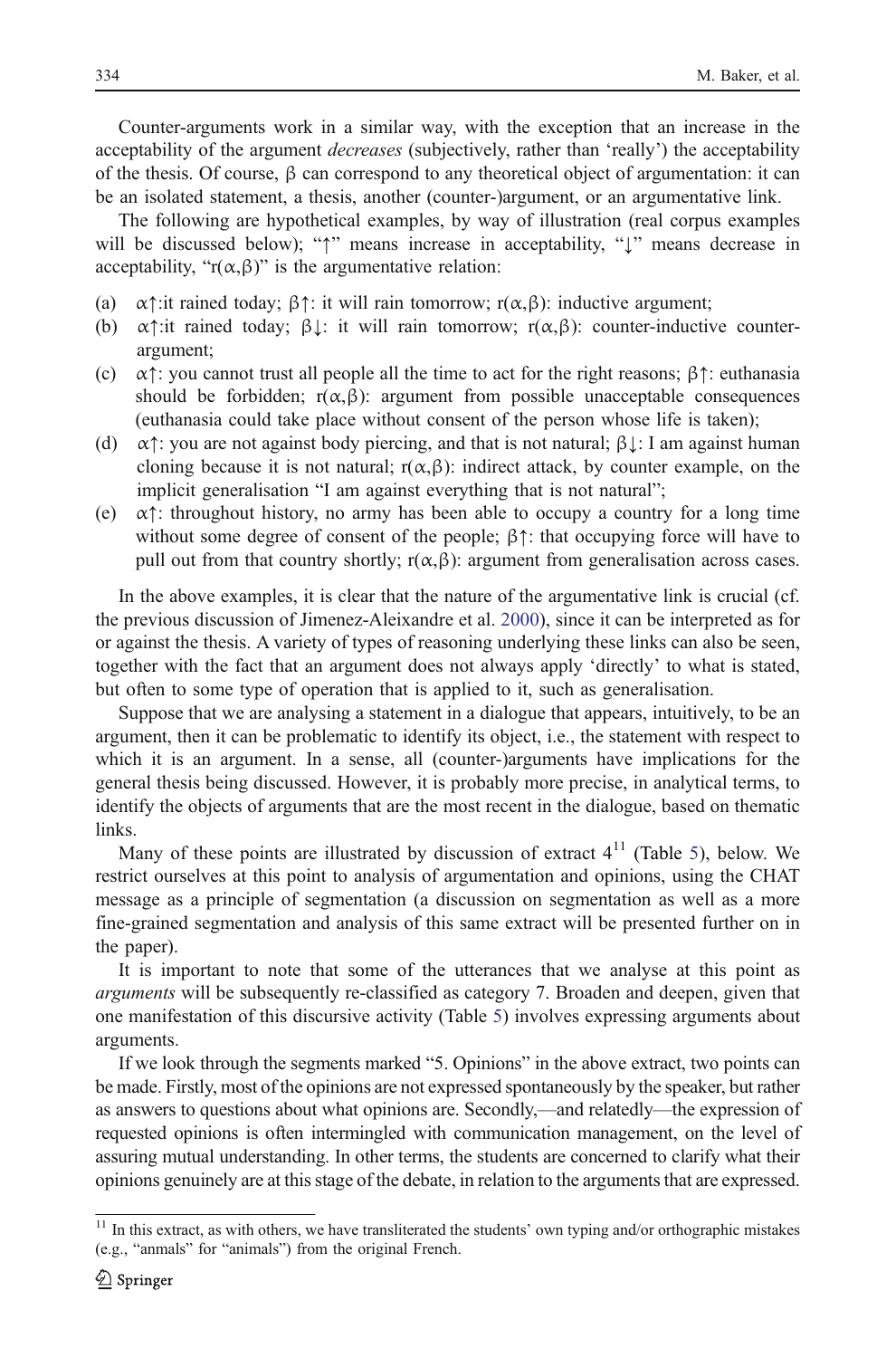<span id="page-20-0"></span>

| Table 5 Extract 4 |  |
|-------------------|--|
|-------------------|--|

| N  | Hh:mm:ss | Loc             | <b>CHAT</b>                                                                                                                                   | Rainbow          |
|----|----------|-----------------|-----------------------------------------------------------------------------------------------------------------------------------------------|------------------|
| 24 | 09:50:03 | Anne            | Let's talk about GMOs                                                                                                                         |                  |
| 25 | 09:51:06 | Anne            | and you, do you think there are any risks?                                                                                                    | 5. Opinions      |
| 26 | 09:52:24 | <b>Béatrice</b> | there's not only foods that will be affected, anmals won't be<br>(whether in taste or quality) what they used to be before                    | 6. Argumentation |
| 26 | 09:52:24 | <b>Béatrice</b> | animals                                                                                                                                       |                  |
| 27 | 09:53:44 | <b>Béatrice</b> | of course there are risks even in the domain of health, with<br>the appearance of new viruses, for exmple                                     | 6. Argumentation |
| 28 | 09:55:52 | Anne            | yes but there are also lots of medicines that are going to be<br>produced thanks to GMOs and that won't help anything.<br>Don't you think so? | 6. Argumentation |
| 29 | 09:57:55 | Béatrice        | yes itss true but even in the domain of research things move<br>forward; they discover new vaccinations and others<br>become inefficient      | 6. Argumentation |
| 30 | 09:58:03 | Anne            | I think that new bacteria will appear because of GMOs and<br>that antibiotics won't be able to destroy them any more                          | 6. Argumentation |
| 31 | 09:58:22 | Anne            | I think that new bacteria will appear because of GMOs and<br>that antibiotics won't be able to destroy them any more                          |                  |
| 32 | 10:00:08 | Béatrice        | if I understand you rightly you're against; but what do you<br>think about ethical problems raised by GMOs                                    | 5. Opinions      |
| 33 | 10:02:04 | Anne            | I think that if we keep going against the laws of nature it<br>will turn back against human beings                                            | 6. Argumentation |
| 34 | 10:02:35 | Anne            | Arre you for or against?                                                                                                                      | 5. Opinions      |
| 35 | 10:03:50 | <b>Béatrice</b> | Didn't you understand tht I'm for                                                                                                             | 5. Opinions      |
| 36 | 10:04:03 | Anne            | no against sorry                                                                                                                              | 5. Opinions      |
| 37 | 10:04:37 | Anne            | right, now we'd better sum up so what do you propose                                                                                          |                  |

Anne thought that Béatrice was against GMOs, whereas she states that she is "for" them; and Béatrice understands that Anne is against them. This uncertainty can be explained as a function of the arguments that the students actually express (see below): since Béatrice expresses three arguments against GMOs, and one in favour of them, it is understandable that Anne does not understand why Béatrice is "for" them.



Fig. 2 Graphical analysis of arguments expressed in extract 4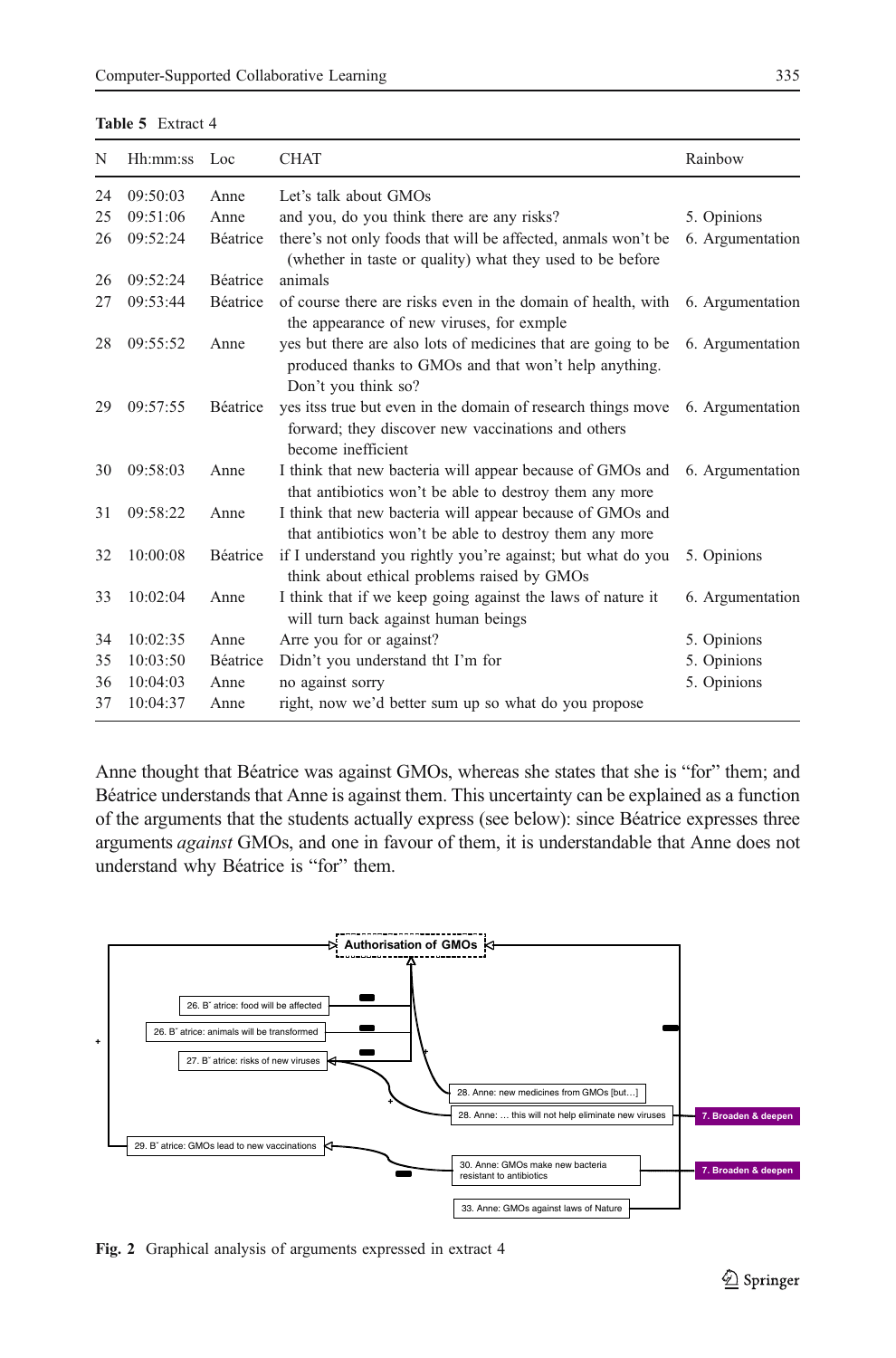The arguments themselves can most clearly be represented in the form of the diagram below (Fig. [2](#page-20-0)), where boxes represent statements (including the principal thesis discussed) and "+" and "−" on arrows represent argument and counter-argument links, respectively.

Béatrice firstly expresses two counter-arguments against the authorisation of GMOs. One possible analysis would be that in both cases, the argumentative link depends on the following assumption (warrants): food, including animals, will be negatively affected. In that case, increased acceptance of a possible negative consequence decreases acceptability of the cause of that consequence, i.e., authorisation of GMOs. A similar analysis applies to her counterargument about new viruses being created (by GMOs), since a priori, new viruses are not good things. She finally produces one argument in favour of GMOs: they can help create new vaccinations (these being assumed to be positive for health).

Turning to Anne, her first positive argument is that GMOs produce new medicines; the positive argumentative link depends on the backing that medicine is generally a good thing. She also supports (line 28), or rather conceded, Béatrice's counter-argument (new medicines will not stop new viruses emerging). In line 30, she criticises Béatrice's positive argument about new vaccinations, by saying that they will not necessarily help, since new bacteria will be resistant to them, although she makes the common mistake of confusing bacteria and viruses.<sup>12</sup> Thus in two cases, Anne's argumentation is reactive with respect to that of Béatrice: she produces arguments on arguments, that—as we discuss below correspond to a specific type of "deepening" (category 7) the debate. Finally, Anne produces a new counter-argument: GMOs are against Nature. In a sense, this idea was implicit in Béatrice's initial counter-arguments: when animals are "not what they used to be," this can be seen as "unnatural."

# Broadening and deepening the question debated

In a debate, students cannot only share, or bilaterally acquire from their partners, arguments that they had not previously thought of, but they can also clarify their understanding of the very questions being debated, together with important underlying notions (such as "Nature," "gene" and "modification"). This phenomenon has been extensively described in argumentation research. For example, Walton [\(1989](#page-42-0)) has described how, in an everyday conversation about the advisability of obligatory tipping in American restaurants, this topic 'deepens' to a discussion about a more fundamental issue, that of the role of the state in regulating commercial affairs. Debate can also lead to new associations or dissociations of concepts (e.g., Baker [2002;](#page-40-0) Perelman and Olbrechts-Tyteca [1958\)](#page-41-0). More generally, Naess ([1966\)](#page-41-0) has proposed that the function of argumentative interaction is not so much to win a dialogue game, to exchange arguments, but rather to make the participants understanding of the very thesis that is being debated more precise.

Category 7. "Broaden and deepen" is crucial to the Rainbow framework, since its incidence corresponds to the extent to which a fundamental pedagogical goal has been attained by the students, i.e., exploring the space of the debate (knowing more and more varied arguments) and deepening the space of debate (conceptually and argumentatively). But such aspects are notoriously difficult to analyse. For this reason, we have proposed a specific, somewhat simplified, yet analytically operational definition of this category, schematised in Fig. [3](#page-22-0) below.

Figure [4](#page-22-0) shows a possible instantiation of the general schema shown in Fig. [3.](#page-22-0)

<sup>&</sup>lt;sup>12</sup> Our aim is descriptive, not evaluative.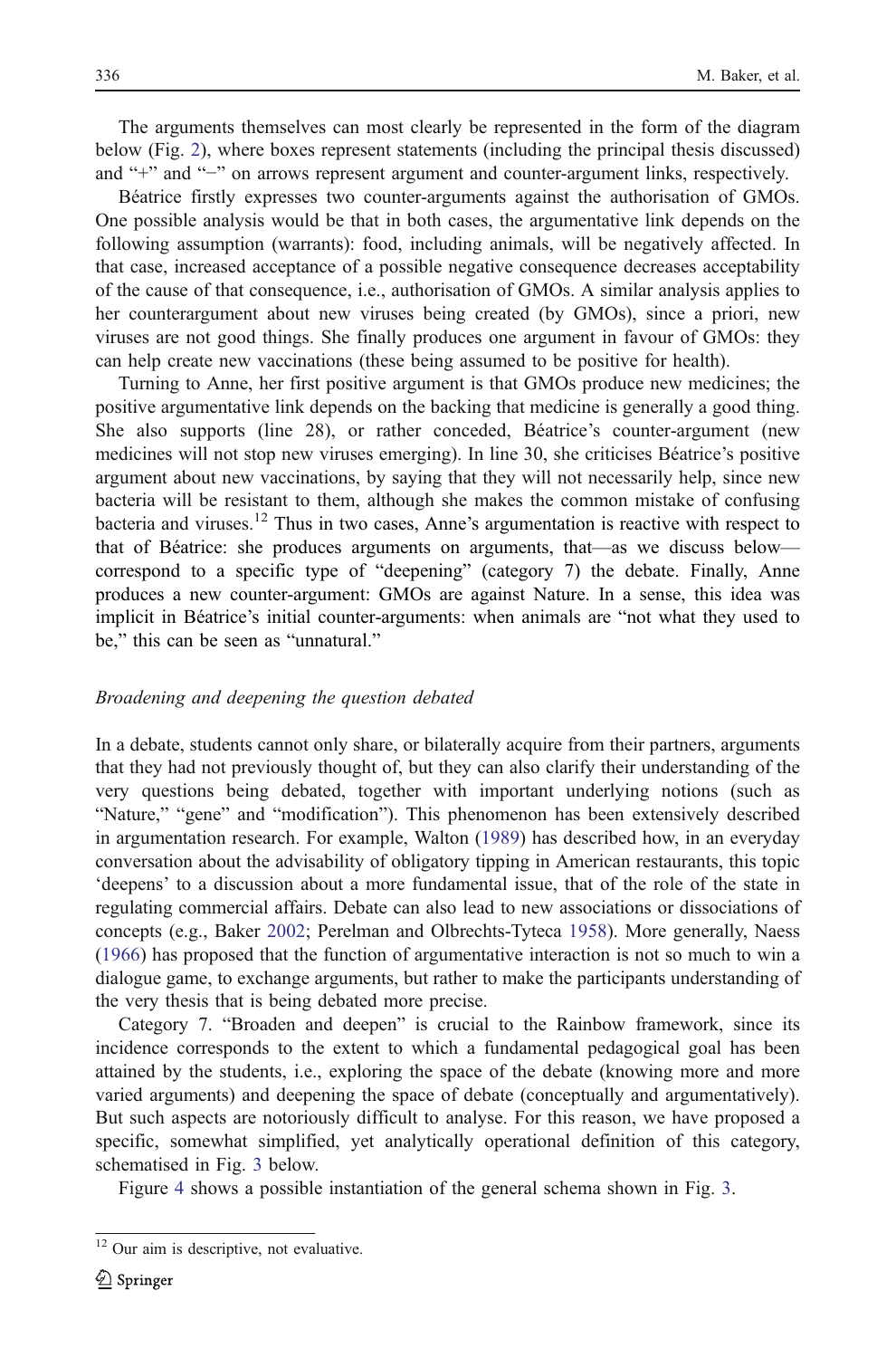<span id="page-22-0"></span>

Fig. 3 Operational definition of "broaden and deepen" (Rainbow category 7)

From these two figures, it can be seen that there are three principal ways of broadening and deepening a debate:

7.1 By producing an argument, or a counter-argument, with respect to an argument (one's own or of another participant). This is 'going deeper' in the argument tree. Most probably, this will involve counter-argumentation.

7.2 By discussing an argumentative link, such as questioning or supporting that link. In terms of a Toulminian model, this could correspond to backing or warrants of the transition from data to conclusions.

7.3 By discussing the meaning of an argument, or rather, of a key notion that it is built on, or more generally, discursive operations such as reformulation, conceptual



Fig. 4 Instantiation of the "broaden and deepen" category (invented example)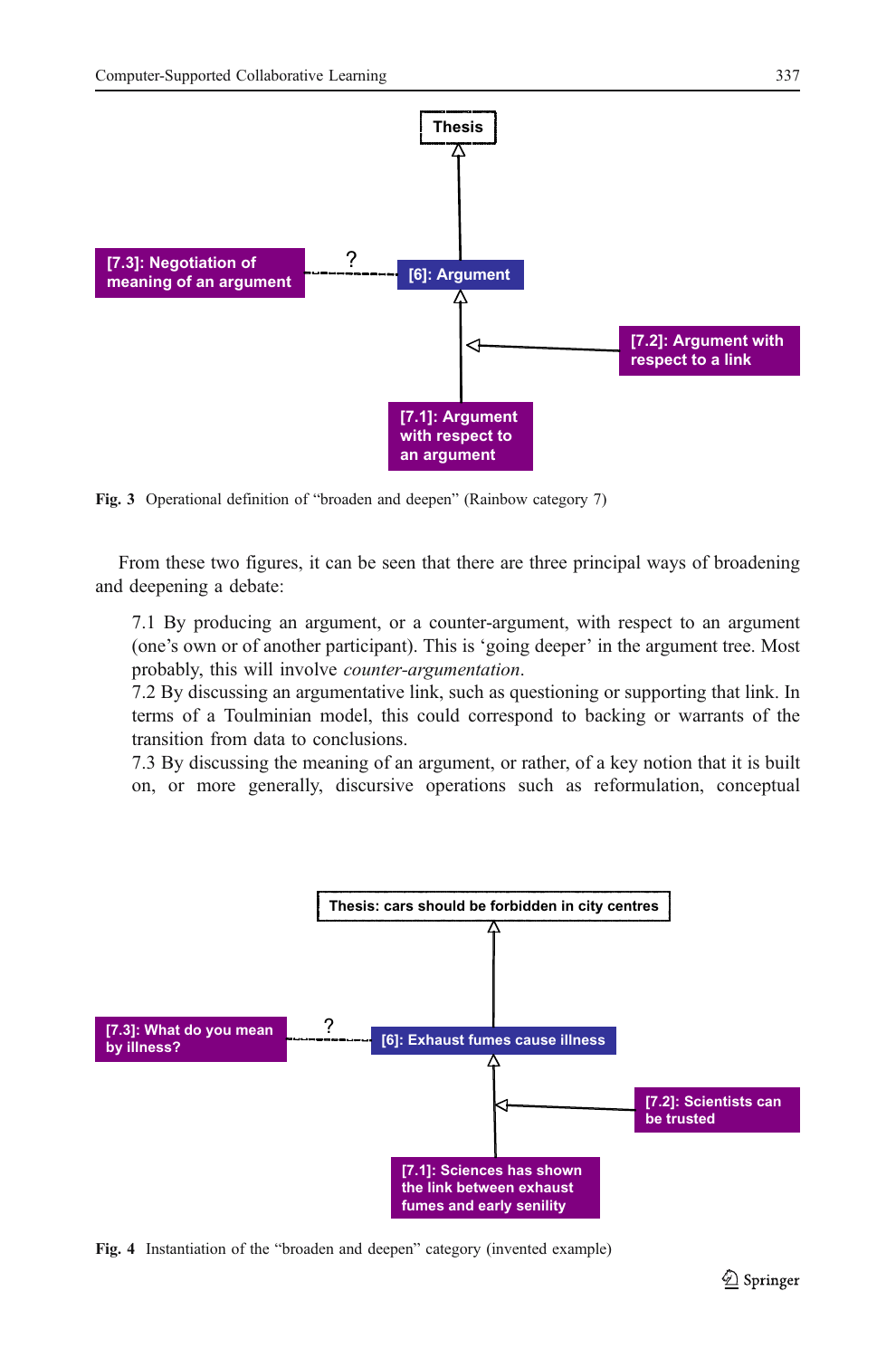dissociation and association, elaboration of a given argument (Baker [1999\)](#page-39-0), including giving examples.

If we now look back to Extract 4 above, and its graphical argumentation analysis in Fig. [2](#page-20-0), it can be seen that Anne's arguments expressed in lines 28 and 30, once analysed as arguments on arguments, would then be re-categorised as "broaden and deepen," subcategory 7.1.

Let us now look at some examples of broadening and deepening in real students' debates.

In extract 5 (Table 6), Aurore introduces a new argument in line 49, of the "slippery slope" type: if we begin with plants we'll do "it" with humans. In lines 50 and 51, the question and its response expand on, or clarify this initial argument. This is "broaden and deepen" of type 7.3, as described above. Incidentally, from a scientific point of view, Aurore's argument is somewhat besides the point, since the biogenetic procedures involved in cloning are nothing to do with those involved in GMOs (as before, our aim is rather descriptive than evaluative). Her argument works on a linguistic and notional level: GMOs are a type of modification of living beings  $\rightarrow$  humans are living beings  $\rightarrow$  cloning is a case of modification of human beings.

In extract 6 (Table [7](#page-24-0)), Caroline first of all introduces what can be seen as an argument against the negative general thesis, i.e., against *forbidding* production of GMOs: what's the point of forbidding, they will be accepted and authorised in the end?

Aurore's reply, in line 95 can be seen as broadening and deepening this first argument in at least two ways, in fact simultaneously. Firstly, this is an argument against an argument (type 7.1); and secondly, her counter-argument is based on making an argument by dissociation, between what might be argued with respect to "nature" and the "human organism" in particular, and what could be true about (mere) "fashion." Since this is working on the conceptual background of the debate, it is broadening and deepening of type 7.3.

It is significant to note that although the students' discussion here might appear superficial, or even besides the point of the school-based task (they are discussing piercing, makeup and so on), in fact, underlying this discussion is the fundamental notion that needs to be clarified in this debate: "Nature."

| N  | Hh:mm:ss | Loc      | CHAT                                                                           | Rainbow                      |
|----|----------|----------|--------------------------------------------------------------------------------|------------------------------|
| 46 | 09:44:03 | Caroline | but tell me I think that you are against so explain why<br>to me?              | 5. Opinions                  |
| 47 | 09:44:26 | Aurore   | because it's bad for the human organism                                        | 6. Argumentation             |
| 48 | 09:44:55 | Caroline | reply to me                                                                    | 3. Interaction<br>management |
| 49 | 09:45:11 | Aurore   | and then if we begin with plans in 10 years or less it<br>will be humans' turn | 6. Argumentation             |
| 50 | 09:45:38 | Caroline | to be modified?                                                                | 7. Broaden &<br>deepen       |
| 51 | 09:46:02 | Aurore   | well yeah perhaps we'll even be cloned                                         | 7. Broaden &<br>deepen       |
| 52 | 09:46:19 | Caroline | yes it's true me you know I'm dead against cloning<br>anyone                   | 5. Opinions                  |
| 53 | 09:46:33 | Aurore   | well yeah me too                                                               | 5. Opinions                  |

Table 6 Extract 5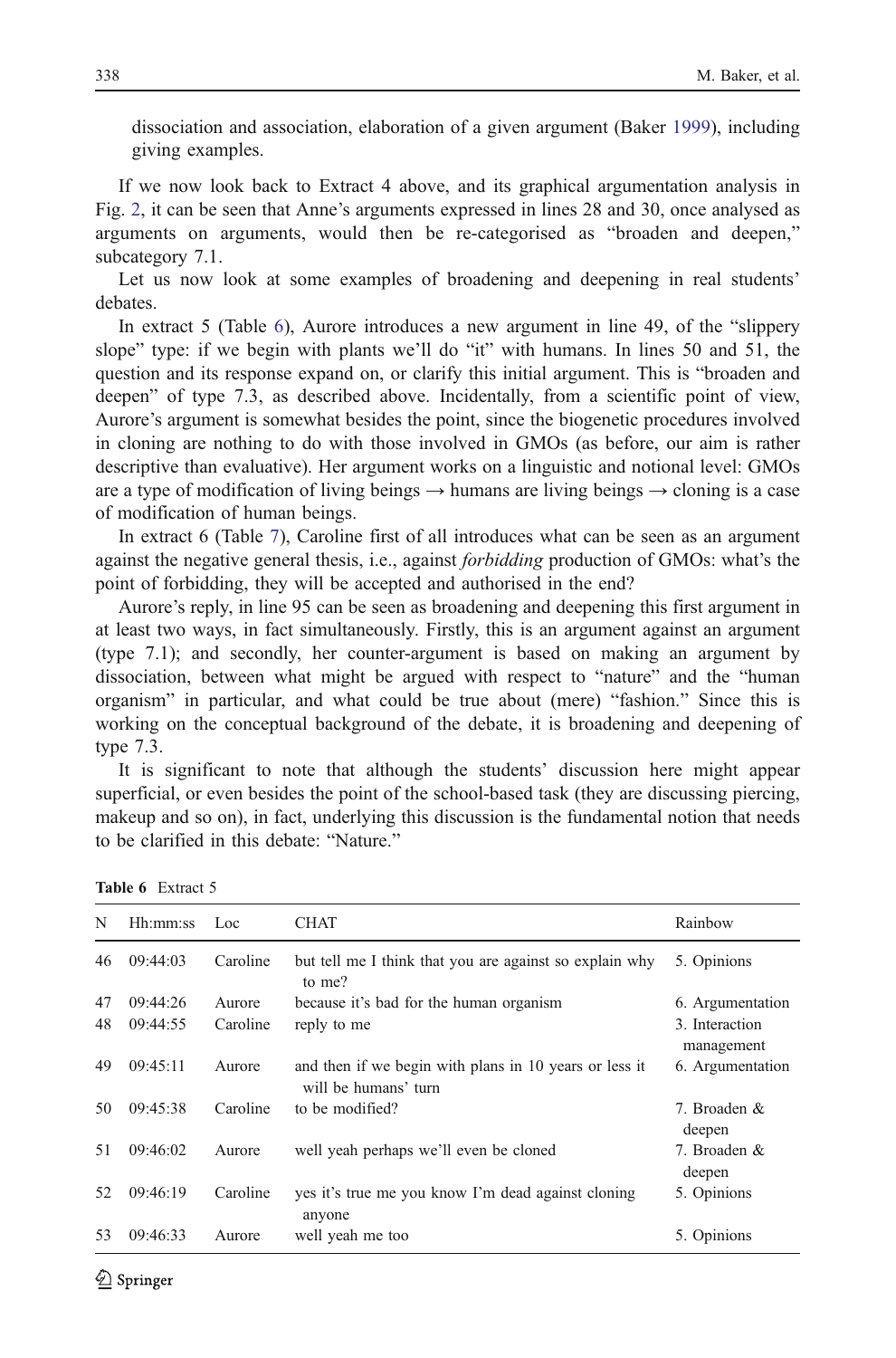<span id="page-24-0"></span>

| N   | Hh:mm:ss | Loc      | <b>CHAT</b>                                                                                                     | Rainbow                   |
|-----|----------|----------|-----------------------------------------------------------------------------------------------------------------|---------------------------|
| 94  | 10:08:12 | Caroline | look it's like body piercing at first everyone<br>is against and than affter people chang their<br>mindss       | 6. Argumentation          |
| 95  | 10:09:16 | Aurore   | yes but that's a sort of fashion it's not the<br>same in this case nature is at stake and the<br>human organism | 7. Broaden & deepen       |
| 96  | 10:09:48 | Caroline | i'm 300% in favour in the unique case where<br>it won't lead to any problem at all but we<br>gotta be 600% sure | 6. Argumentation          |
| 97  | 10:10:21 | Aurore   | no I'm 1000 against                                                                                             | 5. Opinions               |
| 98  | 10:10:32 | Aurore   | $\%$                                                                                                            | 3. Interaction management |
| 99  | 10:10:51 | Caroline | you use makeup all the same but that's not<br>nature it's $+$ or $-$ the same                                   | 7. Broaden & deepen       |
| 100 | 10:10:56 | Aurore   | i'm for it                                                                                                      | 5. Opinions               |
| 101 | 10:11:11 | Aurore   | but no it doesn't go inter the organism*                                                                        | 7. Broaden & deepen       |
| 102 | 10:11:34 | Caroline | we gotta stopp                                                                                                  | 4. Task management        |

In conclusion to this discussion of "broadening and deepening" the space of debate, we remark that what will remain for the purely argumentative category are those arguments that relate directly, on the 'first level' to the main thesis being discussed, and that are not developed further. This has empirical support to the extent that we have observed across a wider set of corpora that students can tend to simply list different types of arguments, across different topics, without necessarily taking them further. A constructive debate is one in which more extended and related chains of arguments occur, in which more precise mutual understandings of the key notions are negotiated.

### Interaction analysis with Rainbow: Theoretical–methodological considerations

In the previous section, we presented the Rainbow analysis categories, together with specific aspects of dialogue theory upon which they are based. But the actual carrying out of analyses within this framework raises several fundamental theoretical and methodological issues, of which the analytical point of view, the unit of analysis, analytical decisionmaking and validating such decisions.

The analytical point of view

The Rainbow analysis categories are clearly *researchers' categories*: they come from problem-solving, dialogue and argumentation theory. However, this does not necessarily mean that these categories are to be applied to single utterances of individual speakers, considered in isolation from the interactive context (pace Suthers et al. [2007](#page-41-0), who state, p. 1, that "Most studies of online learning assign meaning to contributions in isolation, obscuring the interactionally constructed meaning.").

In applying Rainbow, we do not analyse the beliefs and intentions that are supposedly 'behind' individual speakers' isolated speech acts (speaker meaning), but rather the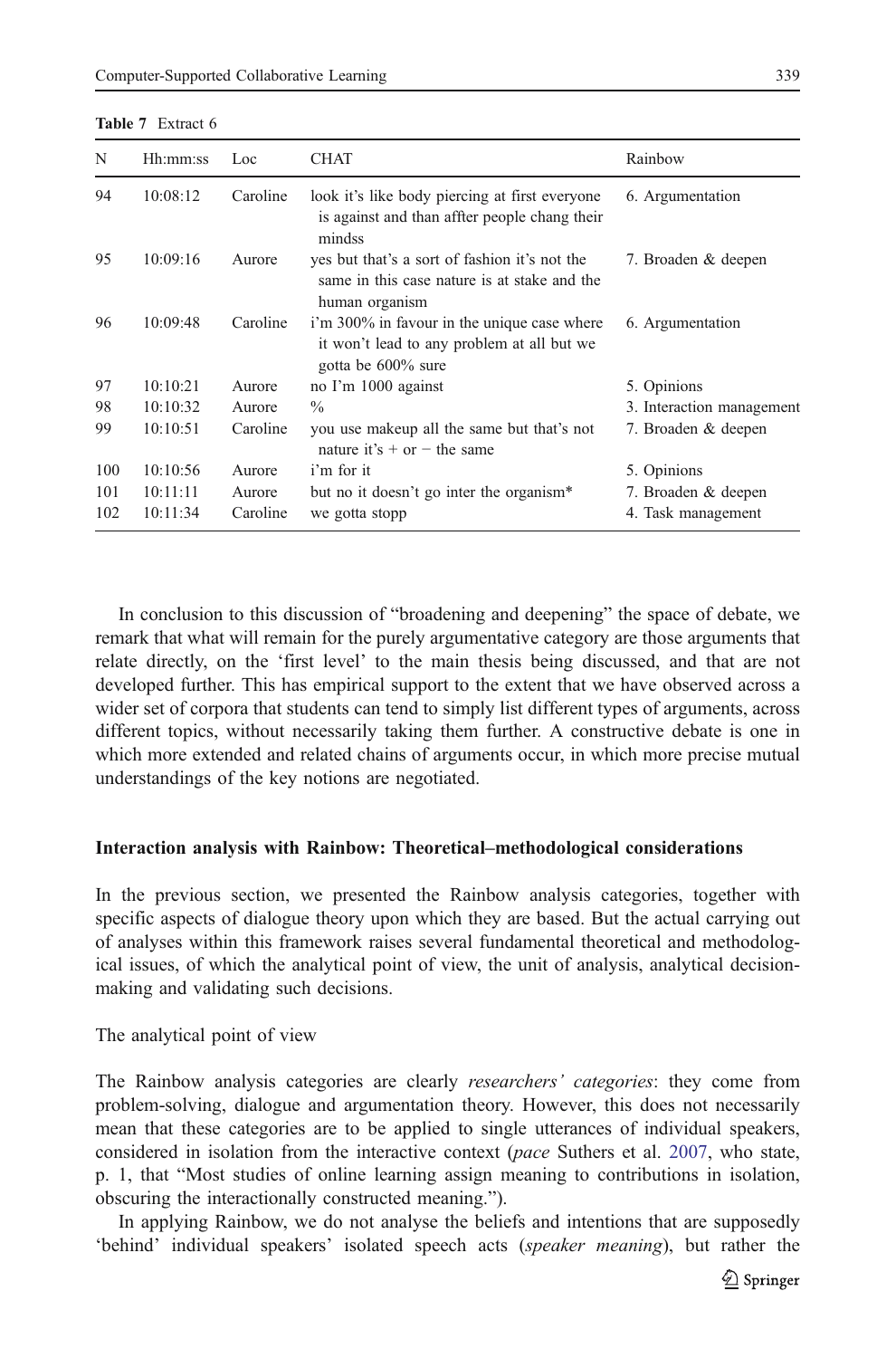function of utterances as they emerge from, or are *negotiated* (Roulet [1991](#page-41-0)) within dialogue itself *(dialogue meaning)*. In concrete terms, for the researcher, an utterance counts as, for example, "an argument," for the theoretical reasons mentioned above, but also, and crucially, to the extent that the interlocutors manifest their shared understanding of it to be that of an argument. One way of doing this would be to contest its status as an argument, or to provide a counter-argument to it.

In terms of the theory of Clark et al. (e.g., Clark and Schaefer [1989](#page-40-0)), this is a matter of grounding. Conversational participants can manifest their degree of mutual understanding by, for example, relevant continuation; by building on what has already been said one confirms, for example, its status as a proposed solution to a problem. In methodological terms, this means that dialogue meaning must be analysed retroactively (at the end of a sequence—see below) and not in a step-by-step fashion, from the beginning of the transcript to the end. The function of a segment depends on where it occurs in the context of the surrounding interaction. "Hi" as the first intervention could have the function "Interaction management: opening, establishing contact"; in the middle of the interaction it might have a social relation function, or indeed anything else. Consider the following example (written in a CHAT, or else uttered with neutral intonation and non-verbal communication), inspired by the work of Edmondson ([1981\)](#page-40-0):

[1] A : "It's cold in here."

What is the pragmatic function of  $[1]$ ? In a sense the question is meaningless, outside a specific interactive context. or rather one that cannot be answered by analysing interaction corpora. Suppose now the following interaction:

- [1] A : "It's cold in here."
- [2] B : "Oh I'm sorry, I'll put the heating on"
- [3] A : "No, no, I like it like that, usually these buildings are overheated"
- [4] B : "Ok, fine."

Taking the sequence  $[1]$  to  $[4]$  as a whole meaningful unit of analysis, the function of  $[1]$ is negotiated to be something like "expression of pleasure," not, for example, "indirect request for heat." The point is that it is necessary to interpret  $[1]$  in the light of  $[2]-[4]$ : "expression of pleasure" is the participants' negotiated meaning of [1], and this is taken into account by the analyst.

In summary, we analyse joint meanings that have emerged from dialogue, on the basis of knowledge of the whole interaction, once it has taken place. Our categories are thus researchers' interpretations of participants' jointly grounded meanings, and not attempts to determine individuals' intentions. This requires looking back and forward in the corpus.

The unit of analysis (segmentation)

Our analysis approach presupposes segmentation of the interaction into meaningful units, to which the categories apply. So far, for the purposes of simplification, we have taken the "CHAT message" as the unit of analysis. This could be defended on the grounds that it corresponds to the participants' own segmentation.

However, for practical reasons (such as the quantity of data to be analysed) and theoretical reasons (the specific research question that the analysis is supposed to help to answer), it may be useful to adopt either a more fine-grained unit of analysis, or else a more macroscopic one. In simple terms, CHAT messages can be segmented so as to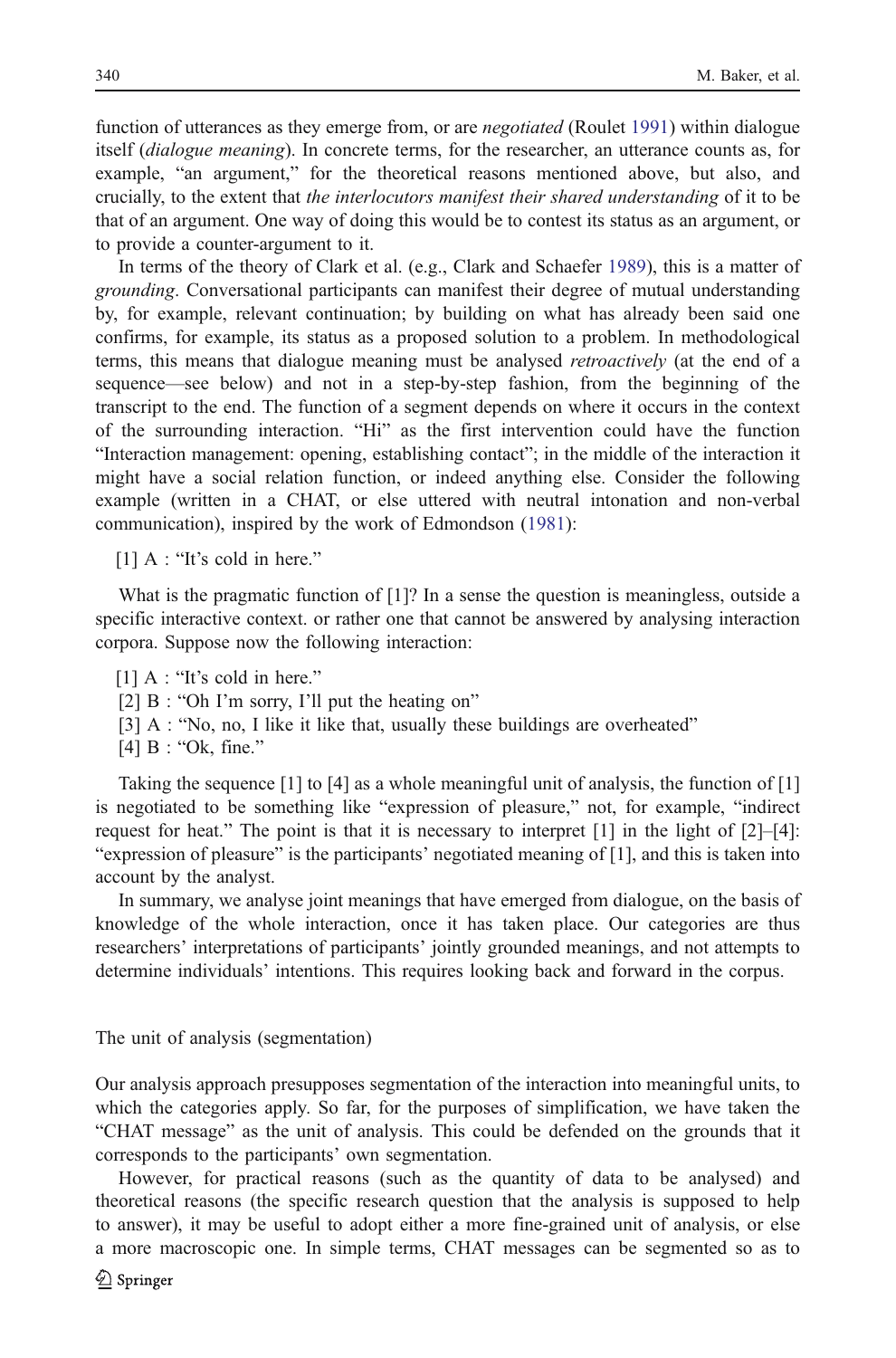| N  | Hh:mm:ss | Loc             | <b>CHAT</b>                                                                                                                   | Rainbow                                | Commentary                                                                                                                |
|----|----------|-----------------|-------------------------------------------------------------------------------------------------------------------------------|----------------------------------------|---------------------------------------------------------------------------------------------------------------------------|
| 24 | 09:50:03 | Anne            | Let's talk about GMOs                                                                                                         | 4. Task management                     | Introduces topic "GMOs"                                                                                                   |
| 25 | 09:51:06 | Anne            | and you,                                                                                                                      | 3. Interaction<br>management           | Coordination: asks Béatrice to<br>take initiative                                                                         |
| 26 | 09:52:24 | Béatrice        | do you think there are any risks?<br>there's not only foods that will<br>be affected,                                         | 4. Task management<br>6. Argumentation | Introduces subtopic "risks"                                                                                               |
|    |          |                 | anmals won't be (whether in<br>taste or quality) what they used<br>to be before                                               | 6. Argumentation                       |                                                                                                                           |
| 26 | 09:52:24 | Béatrice        | animals                                                                                                                       | 3. Interaction<br>management           | Own communication<br>management (self correction<br>"anmals" =>"animals"                                                  |
| 27 | 09:53:44 | <b>Béatrice</b> | of course there are risks even in<br>the domain of health, with the<br>appearance of new viruses, for<br>exmple               | 6. Argumentation                       |                                                                                                                           |
| 28 | 09:55:52 | Anne            | yes but there are also lots of<br>medicines that are going to be<br>produced thanks to GMOs and that<br>won't help anything.  | 6. Argumentation                       |                                                                                                                           |
|    |          |                 | Don't you think so?                                                                                                           | 5. Opinions                            |                                                                                                                           |
| 29 | 09:57:55 | Béatrice        | yes itss true                                                                                                                 | 5. Opinions                            |                                                                                                                           |
|    |          |                 | but even in the domain of<br>research things move forward;<br>they discover new vaccinations<br>and others become inefficient | 6. Argumentation                       |                                                                                                                           |
| 30 | 09:58:03 | Anne            | I think that new bacteria will<br>appear because of GMOs and<br>that antibiotics won't be able to<br>destroy them any more    | 6. Argumentation                       |                                                                                                                           |
| 31 | 09:58:22 | Anne            | I think that new bacteria will<br>appear because of GMOs and<br>that antibiotics won't be able to<br>destroy them any more    | 3. Interaction<br>management           | Communication management:<br>exact repetition of previous<br>argument either interface 'slip'<br>or else checking contact |
| 32 | 10:00:08 | Béatrice        | if I understand you rightly                                                                                                   | 3. Interaction<br>management           | Communication management:<br>checking mutual<br>understanding                                                             |
|    |          |                 | you're against;                                                                                                               | 5. Opinions                            |                                                                                                                           |
|    |          |                 | but what do you think about                                                                                                   | 3. Interaction<br>management           | Coordination management:<br>asks Anne to take initiative                                                                  |
|    |          |                 | ethical problems raised by GMOs                                                                                               | 4. Task<br>management                  | Introduces topic shift "ethical<br>problems"                                                                              |
| 33 | 10:02:04 | Anne            | I think that if we keep going<br>against the laws of nature it will<br>turn back against human beings                         | 6. Argumentation                       |                                                                                                                           |
| 34 | 10:02:35 | Anne            | Arre you for or against?                                                                                                      | 5. Opinions                            |                                                                                                                           |
| 35 | 10:03:50 | Béatrice        | Didn't you understand tht                                                                                                     | 3. Interaction<br>management           | communication management :<br>mutual understanding                                                                        |
|    |          |                 | I'm for                                                                                                                       | 5. Opinions                            |                                                                                                                           |
| 36 | 10:04:03 | Anne            | no against sorry                                                                                                              | 3. Interaction<br>management           | Confirming mutual (mis)<br>understanding, communication<br>management                                                     |
| 37 | 10:04:37 | Anne            | right, now we'd better sum up                                                                                                 | 4. Task<br>management                  | Debate management: move to<br>summing up                                                                                  |
|    |          |                 | so what do you propose                                                                                                        | 3. Interaction<br>management           | Coordination : asks Béatrice to<br>take initiative                                                                        |

management

<span id="page-26-0"></span>Table 8 Re-segmentation and analysis of extract 4 (in Table [5](#page-20-0))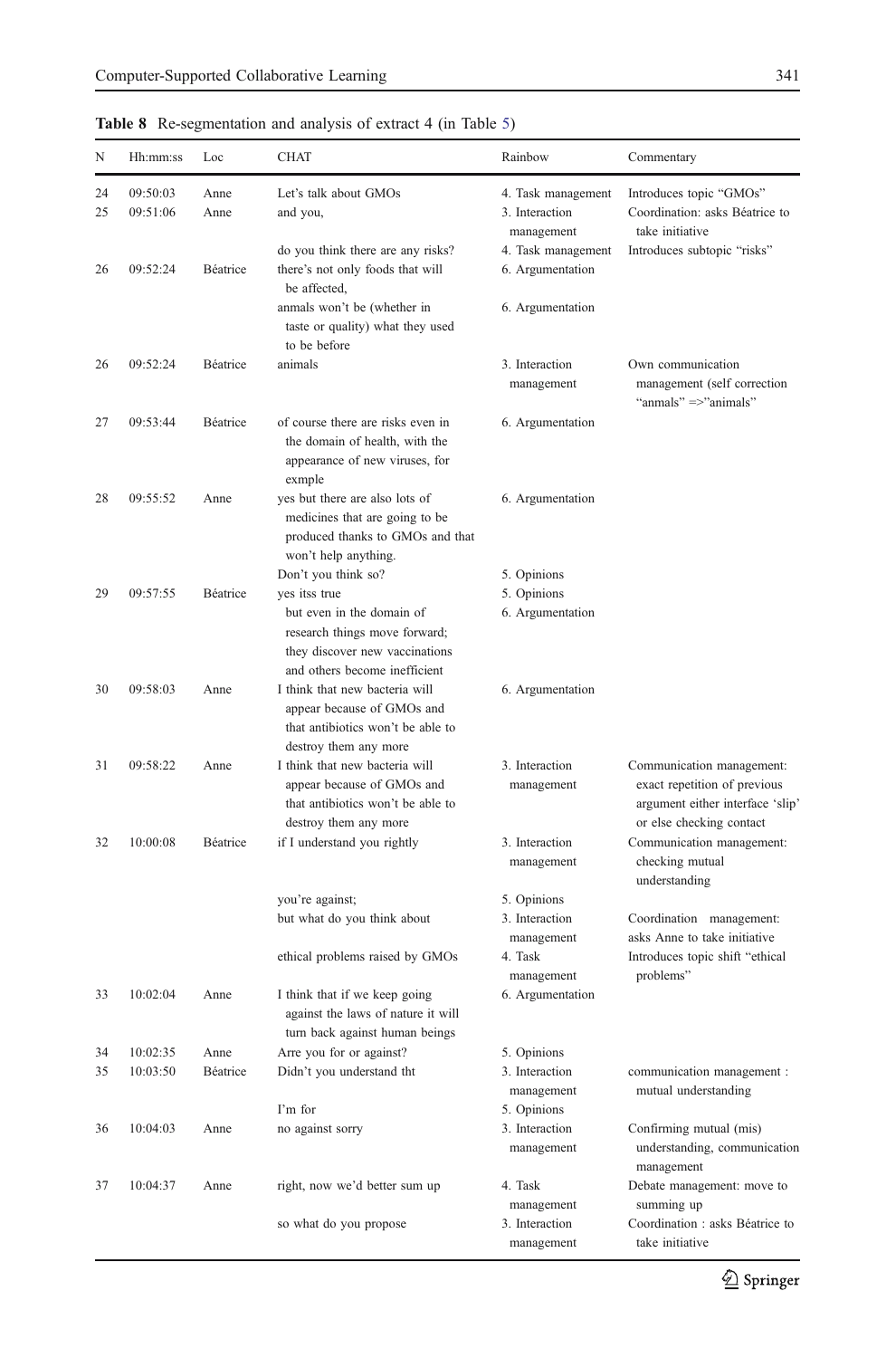identify separable communicative functions (speech acts), and/or they can be grouped together into meaningful sequences, based on topical and goal-based criteria (Grosz and Sidner [1986](#page-40-0)).

Such multilevel segmentation and analysis can be based on the "hierarchical–functional" model developed by the "Geneva school" of linguistics (Moeschler [1985](#page-41-0); Roulet [1991;](#page-41-0) Roulet et al. [1991\)](#page-41-0). This model extends the work of Sinclair and Coulthard ([1975\)](#page-41-0), and proposes five types of hierarchical units: the speech act, the move, the exchange, the sequence, and the interaction. Conversation is analysed using a semantic grammar that applies to these elements. Segmentation relies on linguistic features (e.g., words like "Ok," "No," "therefore," ..."?" indicating syntax, ...), thematic/topical shifts, the tasks that are being achieved ... but there is no known algorithm or effective procedure that enables such segmentation. For example, a good indicator of the opening of a new exchange is an initiative move such as a question that opens a new exchange. A good indicator of the closing of an exchange is "double accord," or two successive reactive moves, such as "Ok,," "Right." Good indicators for sequences are changes of topic, or opening of new argumentation sequences (the verbal conflict is displaced elsewhere).

Table [8](#page-26-0) shows a more fine-grained segmentation of extract 4 (see above) at the speech act level.

It would be possible to make the analysis even more fine-grained. For example, line 28 can be segmented into two different arguments.

Alternatively, a macro analysis, as shown in Table [9,](#page-28-0) could be carried out, based on identifying argumentation sequences in terms of the global topics addressed.

In Table [9](#page-28-0), thick dotted lines indicate boundaries between segments, defined as either argumentation sequences on specific topics, sequences that are concerned with clarifying opinions, or else task management. Note that, for example, the brief autocorrection of line 26 is simply ignored in this case. This is a possible approach, which would probably be complemented by an estimation of the length of argumentation sequences.

Segmentation is a crucial issue when qualitative analytical data is to be transformed into quantitative data, to be correlated with learning outcomes. For example, the granularity of segmentation could crucially affect the answer to the question "to what extent was the interaction argumentative?". We may want not only to count occurrences of categories, but also to weight them in terms of the *time* taken up by an activity, possibly in relation to the number of words expressed. For example, the analysis could be biased by the fact that an argument expressed quickly in five words counts as "one unit," just as much as does a more extended argument.

Segmentation should supposedly be carried out in a way that is independent from the subsequent analysis. But in practice, given that linguistic clues are not always a sure guide, a message is usually segmented to the extent that the analyst perceives that several analytical categories could apply to parts of it.

Segmentation is crucial for any interaction analysis. Here we have only raised a number of important issues, without claiming to have provided definitive solutions.

#### Multifunctionality

Depending on their context in the interaction, utterances, or segments of them, can have multiple communicative functions, simultaneously (Bunt [1989\)](#page-40-0). Suppose, that a student states the following, in the middle of an interaction:

let me explain to you how allowing modifying nature leads to cloning.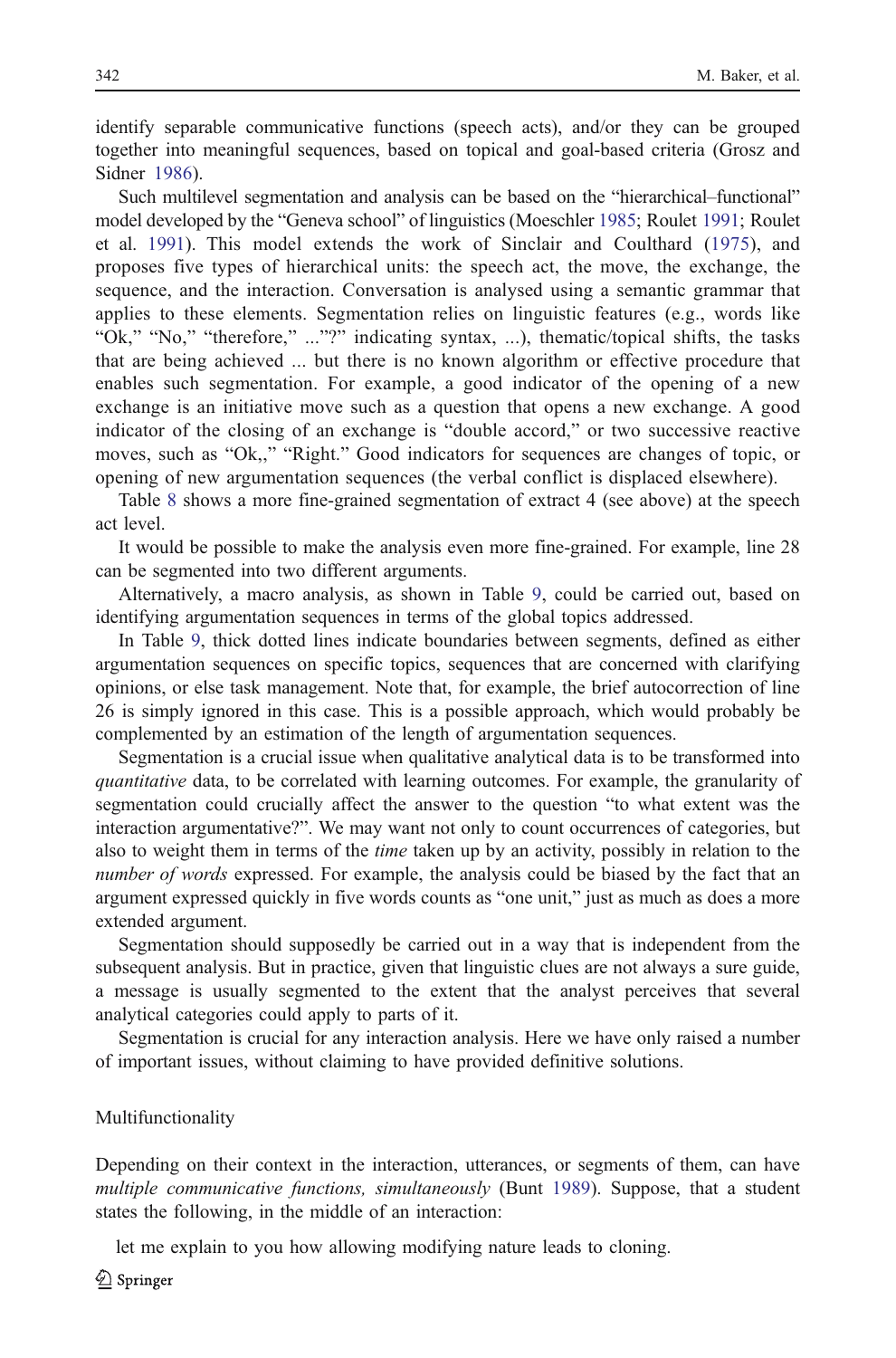| N  | Hh:mm:ss | Loc             | <b>CHAT</b>                                                                                                                                   | Rainbow                             |
|----|----------|-----------------|-----------------------------------------------------------------------------------------------------------------------------------------------|-------------------------------------|
| 24 | 09:50:03 | Anne            | Let's talk about GMOs                                                                                                                         | 4. Task<br>management               |
| 25 | 09:51:06 | Anne            | and you, do you think there are any risks?                                                                                                    | 6. Argumentation:<br>health risks   |
| 26 | 09:52:24 | <b>Béatrice</b> | there's not only foods that will be affected, anmals<br>won't be (whether in taste or quality) what they used<br>to be before                 |                                     |
| 26 | 09:52:24 | <b>Béatrice</b> | animals                                                                                                                                       |                                     |
| 27 | 09:53:44 | <b>Béatrice</b> | of course there are risks even in the domain of health,<br>with the appearance of new viruses, for exmple                                     |                                     |
| 28 | 09:55:52 | Anne            | yes but there are also lots of medicines that are going to<br>be produced thanks to GMOs and that won't help<br>anything. Don't you think so? |                                     |
| 29 | 09:57:55 | <b>Béatrice</b> | yes itss true but even in the domain of research things<br>move forward; they discover new vaccinations and<br>others become inefficient      |                                     |
| 30 | 09:58:03 | Anne            | I think that new bacteria will appear because of GMOs<br>and that antibiotics won't be able to destroy them any<br>more                       |                                     |
| 31 | 09:58:22 | Anne            | I think that new bacteria will appear because of GMOs<br>and that antibiotics won't be able to destroy them any<br>more                       |                                     |
| 32 | 10:00:08 | Béatrice        | if I understand you rightly you're against; but what do<br>you think about ethical problems raised by GMOs                                    | 6. Argumentation:<br>ethical issues |
| 33 | 10:02:04 | Anne            | I think that if we keep going against the laws of nature<br>it will turn back against human beings                                            |                                     |
| 34 | 10:02:35 | Anne            | Arre you for or against?                                                                                                                      | 5. Opinions                         |
| 35 | 10:03:50 | <b>Béatrice</b> | Didn't you understand tht I'm for                                                                                                             |                                     |
| 36 | 10:04:03 | Anne            | no against sorry                                                                                                                              |                                     |
| 37 | 10:04:37 | Anne            | right, now we'd better sum up so what do you propose                                                                                          | 4. Task<br>management               |

<span id="page-28-0"></span>

| Table 9 Macro analysis of extract 4 (in Table 5) |  |  |
|--------------------------------------------------|--|--|
|--------------------------------------------------|--|--|

This utterance can have several functions, including interaction management (requesting right to speak, proposing a shift of topic) and argumentative functions (a criticism/attack/ counter-argument with respect to allowing GMOs).

Moving on to a real corpus example, what is the function of the utterance in line 33 of extract 7 (Table 10)?

| N  | Hh:mm:ss | Loc   | <b>CHAT</b>                                            | Rainbow |
|----|----------|-------|--------------------------------------------------------|---------|
| 29 | 09:44:27 | Susan | I've got nothing left to say                           |         |
| 30 | 09:44:34 | Alma  | yeah 1 hours feels a long time                         |         |
| 31 | 09:44:59 | Alma  | Well then ask mye a question                           |         |
| 32 | 09:46:56 | Susan | I feel empty. Haven't you got a question?              |         |
| 33 | 09:47:19 | Alma  | right, don't you think that gmos will destroy nature?  | ??      |
| 34 | 09:48:43 | Susan | yes, with chemicl products that pollute soil and water |         |
| 35 | 09:49:53 | Alma  | yes                                                    |         |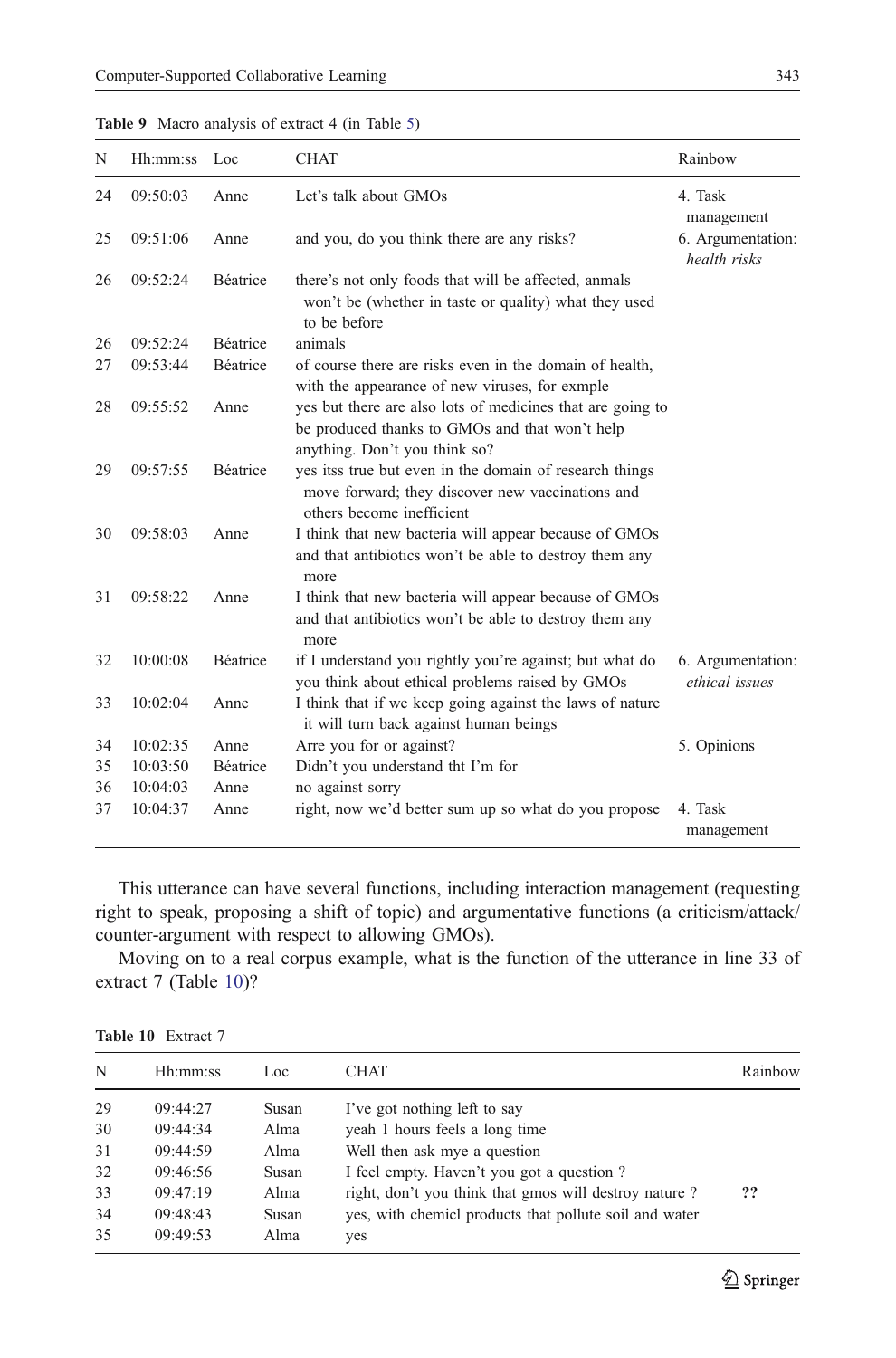In this interactive context, the utterance "right, don't you think that gmos will destroy nature?" could have the following communicative functions:

an argumentative function: asking this question in a negative form ("don't you") carries the presupposition that the speaker believes that gmos might destroy nature. She may also be asking her partner for an opinion.

a task management function: Alma has introduced a new topic for debate;

in some sense, it has a socio-relational function: it is clear that Susan is tired, bored, demotivated; complying with her request cements their cooperative bond.

How are analytical choices to be made? The first response would be to avoid such a choice, to add separate columns of categories for cognitive, social and management functions, with categories in each. But if, for some reason (such as desire to simplify analysis for quantitative measures) it were decided to make a unique choice amongst functions, then criteria of explicitness and contextuality would apply. In this case, utterance 33 follows a sequence of interaction management, and introduces explicitly a new topic in the GMO debate (destruction of nature), in response to an explicit request ("haven't you got a question?). Its argumentative function is not explicit; it depends on a presupposition (Alma did not in fact say "I think that GMOs will destroy nature"). In addition, it is followed by a specific argument against GMOs relating to this same topic. If 33 is task management, then it would be coherent to consider what precedes it (a request for a question to be debated) as belonging to the same category. Our analysis would thus as shown in Table 11.

### Validation of the Rainbow framework

Rainbow has been validated across a variety of collaborative learning situations within the SCALE project (see footnote 1), in terms of intersubjective agreement between analysts and the ability of the framework to identify categories of interaction that relate to learning outcomes. A selection of this research is described below.

Baker et al. ([2003\)](#page-40-0) used the Rainbow framework to analyse two types of pedagogical debates between high school students (16–17 years old), on the question of the authorisation of the production of GMOs (Genetically Modified Organisms): (1) CHAT debates, and (2) debates that took place via the DREW interactive argument diagram tool (see Fig. [5](#page-30-0) below) on shared a web space, together with concurrent use of a CHAT (mostly for interaction management). Three researchers analysed the interactions with the rainbow framework; inter-coder reliability was excellent ("CHAT only" experimental condition: Kappa=0.91,  $SE$ =0.01,  $T$ =45.29,  $p$ <0.01; "Chat-argument-diagram" experimental condi-

| N | Hh:mm:ss Loc |      | <b>CHAT</b>                                                                    | Rainbow                   |
|---|--------------|------|--------------------------------------------------------------------------------|---------------------------|
|   | 29 09:44:27  |      | Susan I've got nothing left to say                                             | 3. Interaction management |
|   | 30 09:44:34  |      | Alma yeah 1 hours feels a long time                                            | 3. Interaction management |
|   | 31 09:44:59  |      | Alma Well then ask mye a question                                              | 3. Interaction management |
|   | 32 09:46:56  |      | Susan I feel empty. Haven't you got a question?                                | 4. Task management        |
|   | 33 09:47:19  |      | Alma right, don't you think that gmos will destroy nature ? 4. Task management |                           |
|   | 34 09:48:43  |      | Susan yes, with chemicl products that pollute soil and water 6. Argumentation  |                           |
|   | 35 09:49:53  | Alma | yes                                                                            | 5. Opinions               |

Table 11 Extract 7 (revisited)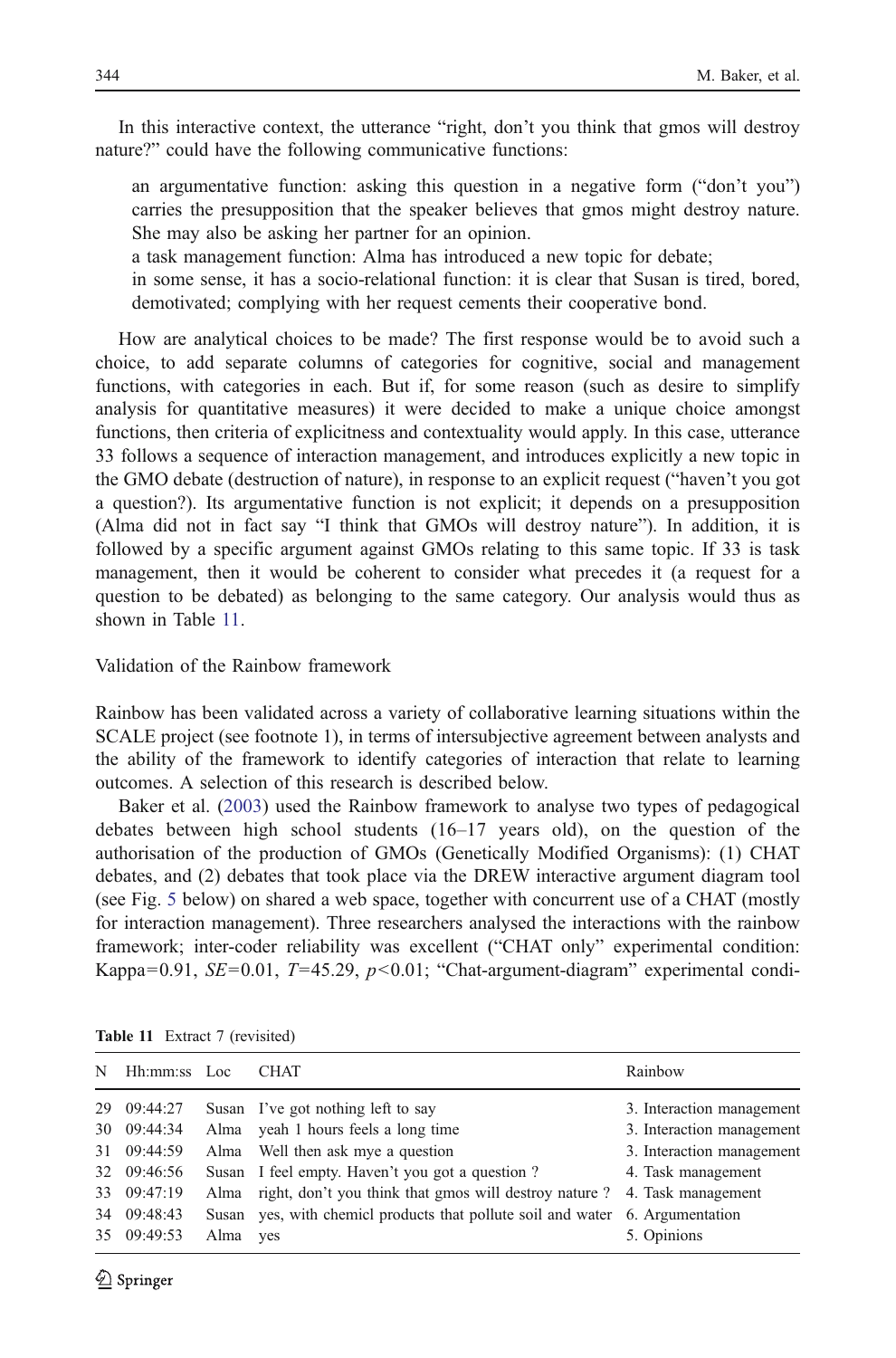<span id="page-30-0"></span>

Fig. 5 DREW interfaces (CHAT on left, argument diagram tool on right)

tion: Kappa=0.94,  $SE=0.006$ ,  $T=83.38$ ,  $p<0.01$ ). This showed that the framework could be used for comparative analysis, where there is functional equivalence between communicative acts across the two media. For example, in the CHAT only case, an argument corresponds to part of a typed message, whereas in the diagram, it corresponds to constructing, labelling and linking a box to another. Across conditions, non-argumentative activities (rainbow categories 1 to 4) were shown to take up a much higher percentage (64.42%) of the students' activities than argumentative activities themselves. Supplemental  $t$  tests indicated that the relative proportions of argumentative activities (categories 5, 6 and 7) were significantly higher for students assigned to the "CHAT only" condition (51.79%) than for those assigned to the "CHAT-GRAPH" condition  $(22.60\%) (p<0.01)$ . This research produced a surprising result: the only interaction category, as defined by Rainbow, that was significantly correlated with significant pre-post test gains was category 4 (task management): the more the students re-organised their diagrams on the screen, the more they remembered new arguments at the end of the session.

Van Amelsvoort et al. [\(2007](#page-41-0)) investigated the conditions under which diagrammatic representations support collaborative argumentation-based learning in a computerenvironment. Thirty pairs of secondary school students (15–18 years old) discussed and wrote about Genetically Modified Organisms. Students prepared by constructing a representation (text or diagram) individually. Then they discussed the topic and wrote a text in dyads. They consolidated their knowledge by revising their individual representation. There were three conditions: pairs of students could inspect either (1) the individual texts they wrote, (2) the individual diagrams they constructed, or (3) a diagram that was constructed for them based on the text they wrote. The Rainbow framework was used to analyse students' activities in chat and writing. Inter-rater reliability on ten protocols was 0.82 (Cohen's Kappa). This study shows that the Rainbow framework can be applied to all activities students carry out in the collaborative environment, revealing the mix of activities in CHAT and writing. Most striking in the results was the fact that students investigated a large amount of their activities (66%) in managing the task, specifically the writing task. For example, the students discussed who was to write, counted the words of their text,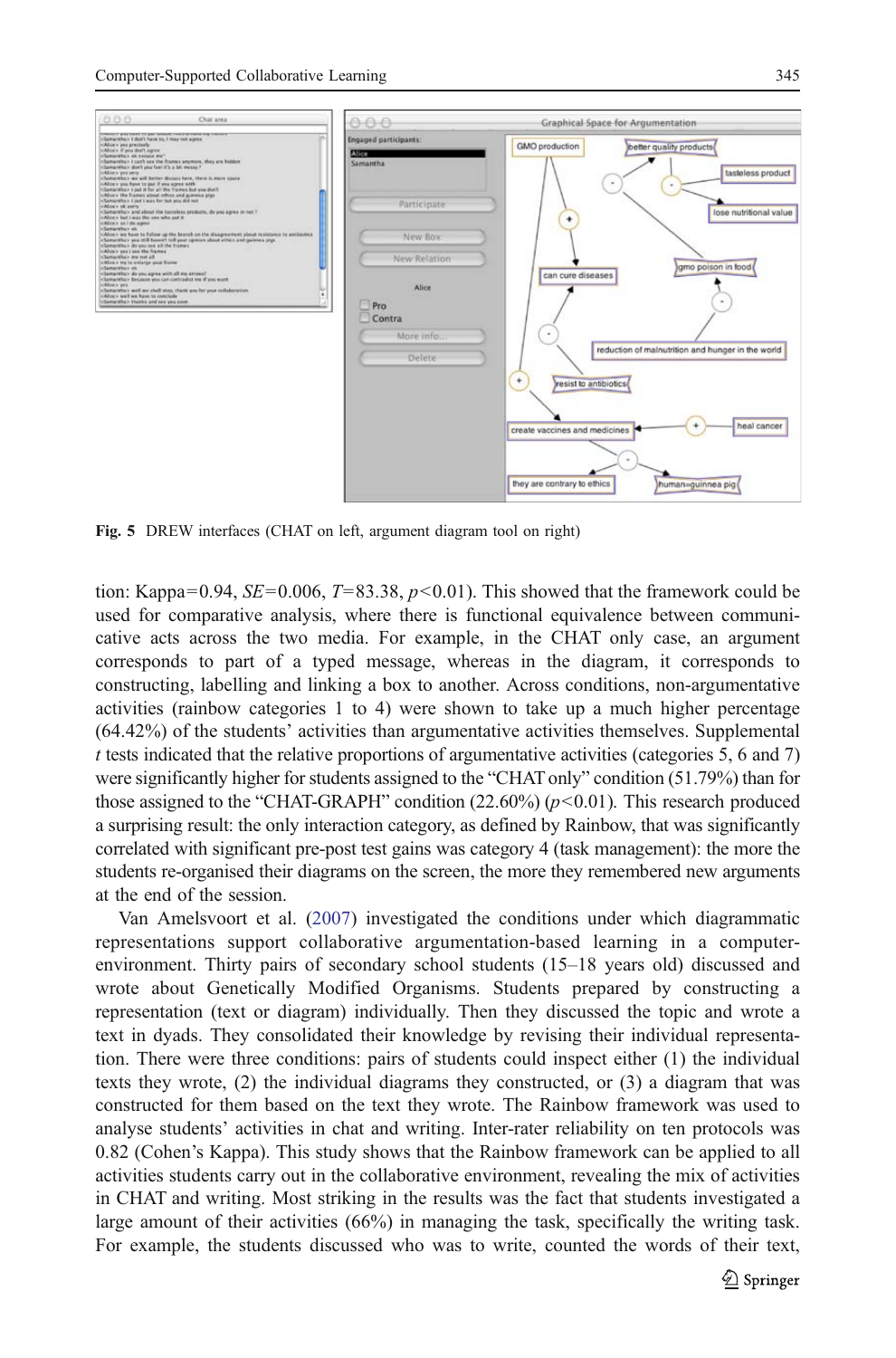<span id="page-31-0"></span>looked at their individual texts or diagrams, or worked on structure or spelling of the text. About 16% of all activity was spent on content interaction (Categories 5, 6, and 7), chatting and writing about GMOs.

Litosseliti et al. [\(2005](#page-41-0)) compared argumentative debates in oral and written (electronic chat) modes, and between two cultures of education: British and Finnish secondary schools (15–19 years old students). The authors report inter-rater reliability figures of using Rainbow 0.91 and 0.72. In both cultures, high percentages of opinions, argumentation, and broaden and deepen were reported. The differences between Rainbow categories for electronic and face-to-face modes were not substantial, albeit somewhat more in favour of the face-to-face communication mode for argumentative categories. The authors conclude that Rainbow was useful as a descriptive tool for analysing interaction during collaborative problem solving.

The research cited above shows that Rainbow can be systematically and validly applied, in ways that are relevant to explaining learning outcomes, across a variety of argumentation-based CSCL situations, involving use of CHAT, interactive argument graphs, collaborative writing and face-to-face interactions.

#### Extensions to the Rainbow framework

Rainbow has been described here with respect to pedagogical debates carried out with a CHAT system. As we described above, it has been consistently applied to other types of (non-)mediated interactions. Below, we discuss possible extensions to the framework (some of which have been put into effect), to cover more complex CSCL situations, and other types of collaborative problem-solving tasks.

#### Topical analysis

Understanding the extent to which students have knowledge of a space of debate also relates to the range of different topics or viewpoints that they discuss. More specifically, topical categories can be crossed with Rainbow functional categories to determine, for example what are the topics most and least discussed, by which students, are they associated more with pro or contra argumentation, what are the topics that are deepened, and so on. Such a list of topical categories often needs to be developed 'by hand' (but lexical analysers could also be useful), on the basis of topics dealt with in teaching materials, but also new ones that students themselves introduce in interactions.

| Topic             | Opinion        | Limagrain | Greenpeace | Ministry | The Press |
|-------------------|----------------|-----------|------------|----------|-----------|
| Health            | For<br>Against |           |            |          |           |
| Environment       | For<br>Against |           |            |          |           |
| Affluence/welfare | For<br>Against |           |            |          |           |
| World view        | For<br>Against |           |            |          |           |
| Other             |                |           |            |          |           |

Table 12 Themes and social actors for the GMOs debate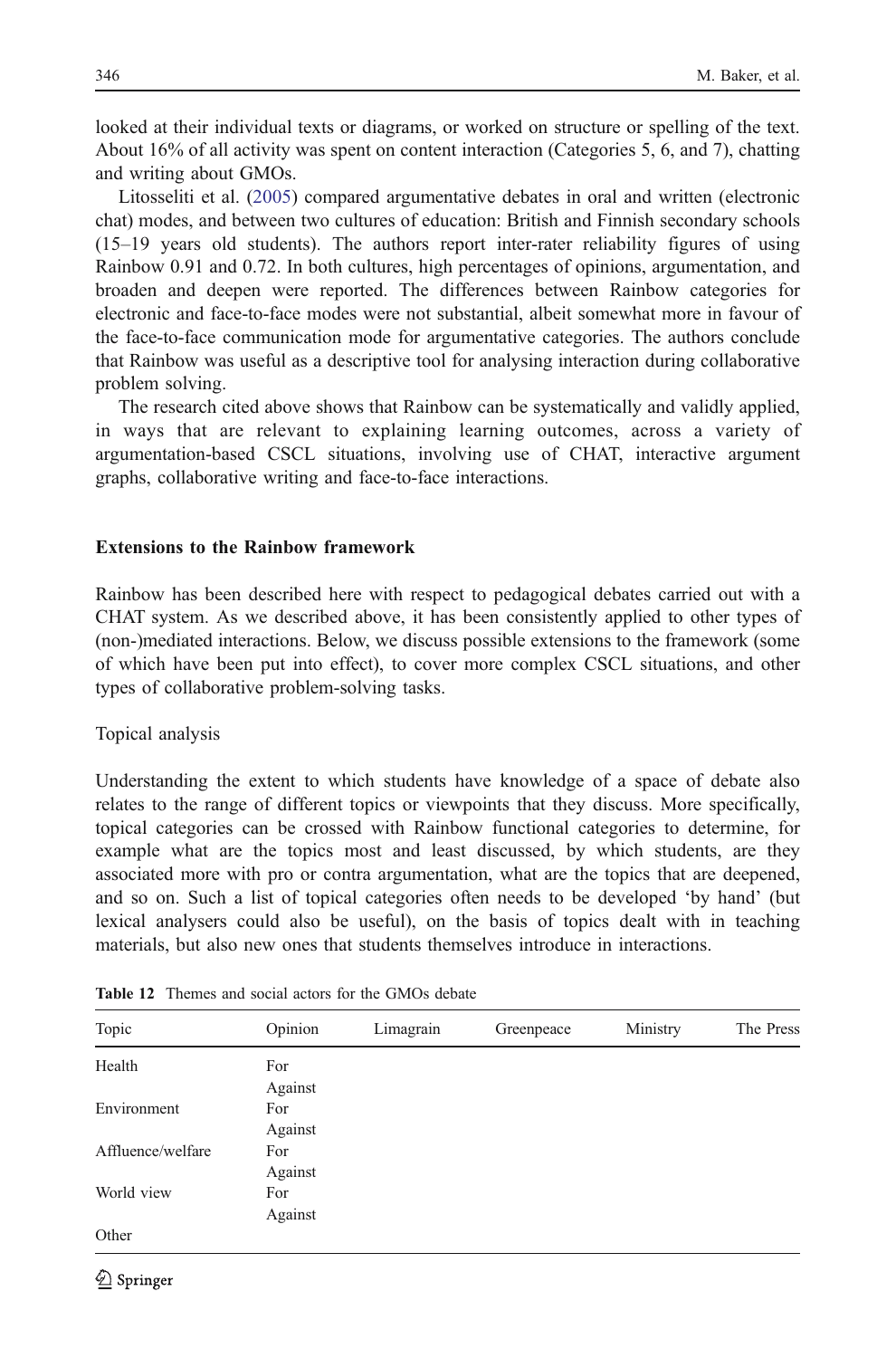For example, in the SCALE project, we based topical analysis on general themes, together with the social actors (e.g., Greenpeace, grain producers, ministry of science, etc.), as shown in Table [12](#page-31-0) below. This distinction is important since "the facts"—even supposedly scientific ones, concerning health and agriculture—can be represented from different points of view.

A more detailed topical analysis for the GMO debate can be found in Table 15 of Appendix [A](#page-36-0). Such a topical analysis of extract 6 (see above) is shown in Table 13 (clearly, interaction management rarely has a topic).

Topical analysis presents specific problems with respect to choice of the unit of analysis. The unit of analysis of domain content analysis is the simple proposition or the complex conditional proposition. An example of a simple proposition is "People will have more food." An example of a complex conditional (IF X-THEN Y, or Y since X, or Y because X, etc.) is "[People will have more food] so [economic inequality decreases]." This proposition is complex since it regroups two separable propositions; it is conditional since it expresses a causal or temporal relation between them. Conditional propositions represent students' reasoning.

In complex conditional propositions, we need to decide which is the main topic to be analysed. We choose it to be the topic of the conclusion of the conditional proposition, since this is what is being focused on, or reasoned for. For example, in "[People will have more food] so [economic inequality decreases]," or "[Economic inequality decreases] since [people will have more food]," the dominant proposition, whose topic is chosen for the whole proposition, is that of "[economic inequality decreases]," i.e., "affluence."

| N  | Hh:mm:ss Loc         |          | <b>CHAT</b>                                                                                                           | Rainbow                      | Topics                                                 |
|----|----------------------|----------|-----------------------------------------------------------------------------------------------------------------------|------------------------------|--------------------------------------------------------|
| 94 | 10:08:12             | Caroline | look it's like body piercing at first<br>everyone is against and than affter<br>people chang their mindss             | 6. Argumentation             | World view//Human<br>$\longrightarrow$ Nature          |
| 95 | 10:09:16             | Aurore   | yes but that's a sort of fashion it's<br>not the same in this case nature<br>is at stake and the human organism       | 7. Broaden &<br>deepen       | World view//Human<br>-Nature                           |
| 96 | 10:09:48             | Caroline | i'm 300% in favour in the unique<br>case where it won't lead to any<br>problem at all but we gotta be<br>$600\%$ sure | 6. Argumentation             | Other//safety                                          |
| 97 | 10:10:21             | Aurore   | no I'm 1000 against                                                                                                   | 5. Opinions                  | <b>GMOs</b>                                            |
| 98 | 10:10:32             | Aurore   | $\frac{0}{0}$                                                                                                         | 3. Interaction<br>management |                                                        |
| 99 | 10:10:51             | Caroline | you use makeup all the same but<br>that's not nature it's $+$ or $-$ the<br>same                                      | 7. Broaden &<br>deepen       | World view//Human<br>-Nature                           |
|    | 100 10:10:56         | Aurore   | i'm for it                                                                                                            | 5. Opinions                  | World view//Human<br>-Nature .e. for<br>wearing makeup |
|    | $101 \quad 10:11:11$ | Aurore   | but no it doesn't go inter the<br>organism*                                                                           | 7. Broaden &<br>deepen       | World view//Human<br>-Nature                           |
|    | $102 \quad 10:11:34$ | Caroline | we gotta stopp                                                                                                        | 4. Task<br>management        |                                                        |

| Table 13 Extract 6 (revisited) |  |  |
|--------------------------------|--|--|
|--------------------------------|--|--|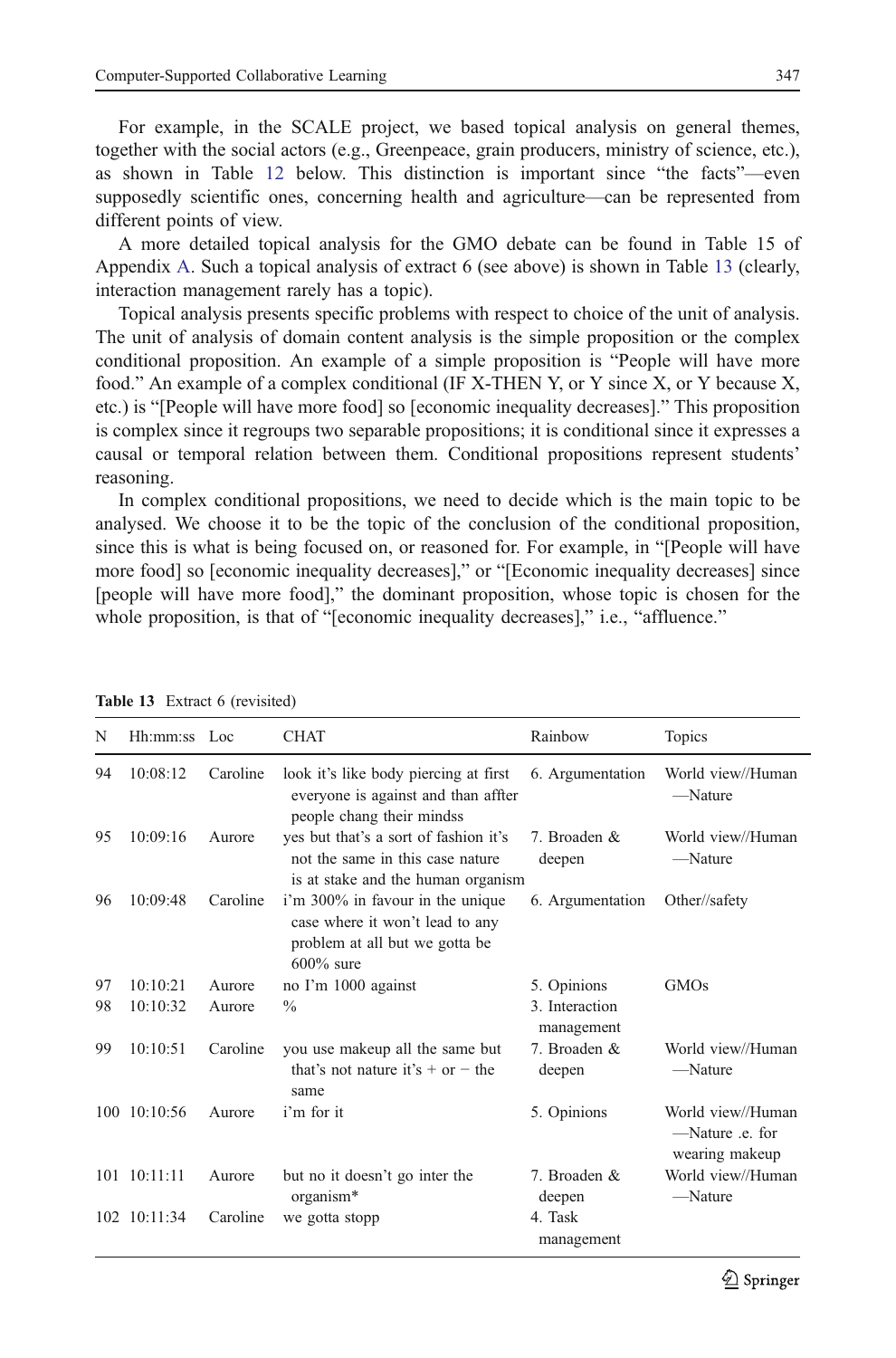With other complex propositions, such as those where two propositions are conjoined, or where there is simply a list of propositions, each proposition has a separate topic analysis, since the propositions most probably correspond to different arguments.

#### Graphically-mediated debates

Since the work of Suthers et al. (e.g., Suthers et al. [1997\)](#page-41-0), and the Belvedere system, a significant amount of work in CSCL has been concerned with the use of shared diagrambased interfaces, for what Suthers terms "evidential reasoning," or in our case "argumentation" (see Andriessen et al. [2003a,](#page-39-0) for a synthesis). Within the SCALE project, the Rainbow framework has in fact been developed in order to analyse both CHAT interactions, as presented above, and diagram-based argumentative interactions. Clearly, we wanted a method that enabled experimental comparison between the two types of interactions.

The principal graphical interface of DREW (Dialogical Reasoning Educational Webtool: Corbel et al. [2002](#page-40-0); Quignard [2000\)](#page-41-0), developed within SCALE is shown in Fig. [5](#page-30-0).

The DREW argument-diagram tool consists of three basic elements. Firstly, boxes represent statements, such as "heal cancer," or "they are contrary to ethics." The content of these boxes can be elaborated on by double-clicking on them; this content is made commonly visible on the shared screen when the mouse is moved over the boxes. Secondly, boxes can be linked together with arrows, labelled "+" (for positive argument," "−" (for a counter-argument), or else "undefined." Once statement boxes become linked together in this way, they take on the value of arguments, counter-arguments or theses (a thesis is a box that has at least one argument and one counter argument, and/or different opinions expressed with respect to it—see below). Thirdly, the interface reifies the distinction between argument and opinion: for every element of the diagram (box or arrow), student– participants, defined by their distinctive colours, can select them and express either a "pro" or a "contra" opinion with respect to them (using the checkboxes to the left of the interface). When different opinions from different participants are expressed with respect to a given item, it changes its shape to be "scrunched" (see, for example, the box marked "human=guinea pig" above), in order to focus the debate on this item. Such opinions (expressed on nodes) are distinct from (counter-)arguments, that are expressed using links, as described above.

Rainbow is adapted to analysing interactions with DREW as follows (Table [14](#page-34-0)).

Note that in the above example, the students can also use a CHAT interface, for interaction management, discussing the meaning of arguments, and so on. In addition to noting Rainbow categories, an important research question is that of the sharing out of activity across the two different communication interfaces.

Other types of problem-solving interactions

As we discussed above, debates are specific forms of problem-solving interactions, that do not involve direct intervention in the cognitive problem itself. The actual "problem-solving" categories in this case are 4, 5, 6 and 7. They can thus be readily adapted for analysing other types of problem-solving interactions.

For example, suppose that students are trying to solve a mathematics problem together, with pencil and paper. In this case, the first three categories (1. Outside activity, 2. Social relation, 3. Interaction management) remain the same as defined previously. Task management (4), in the present case, is generalised to any form of *regulation* of problem-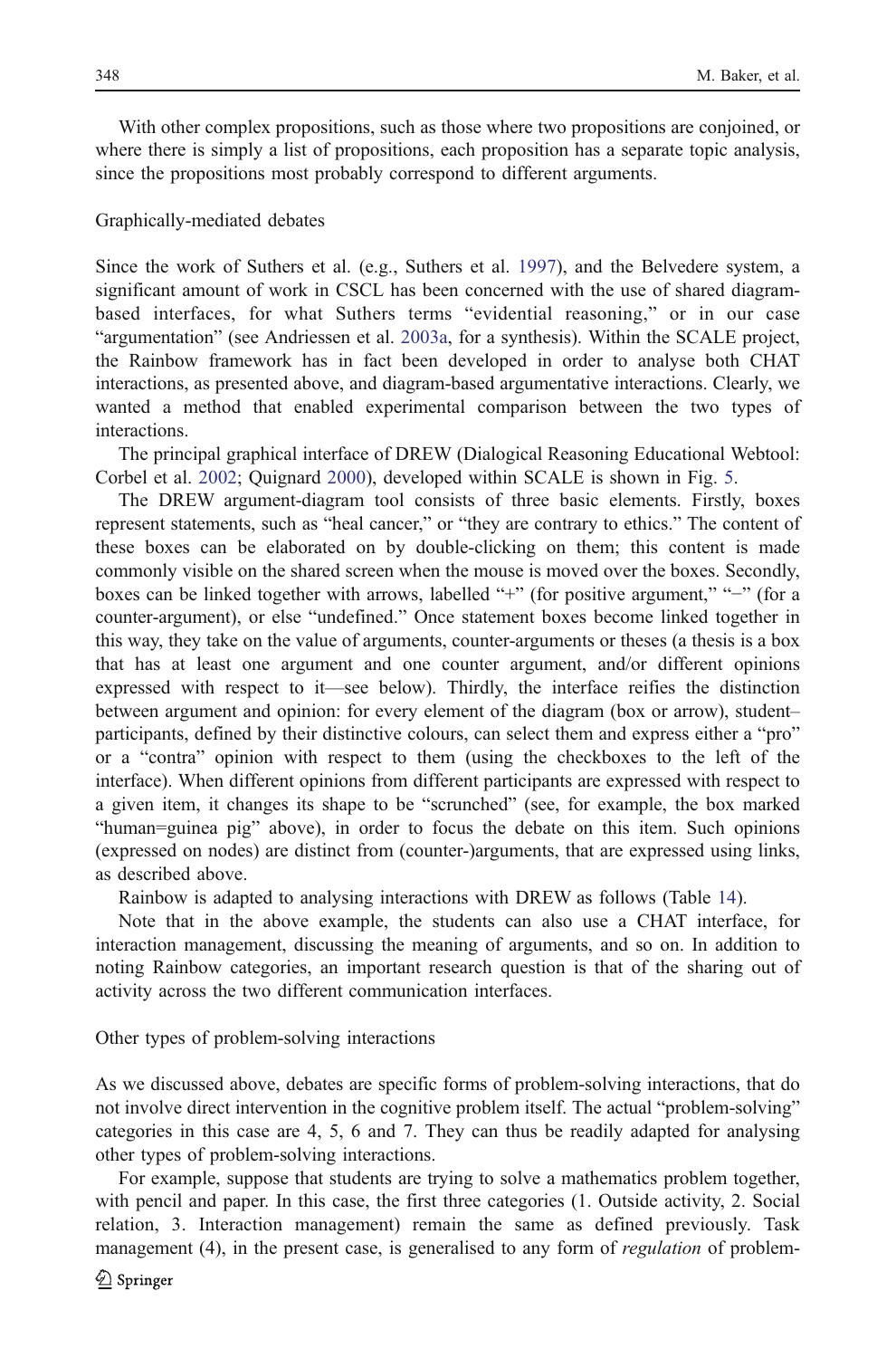| Rainbow category             | Instantiation with graphical interface                                                                                                                                                                                                                                                                                                                                                                                             |
|------------------------------|------------------------------------------------------------------------------------------------------------------------------------------------------------------------------------------------------------------------------------------------------------------------------------------------------------------------------------------------------------------------------------------------------------------------------------|
| 1. Outside activity          | Defined as in Table 1. This could include, for example, using a statement box to make<br>a remark such as "What do you think of Madonna's new album?".                                                                                                                                                                                                                                                                             |
| 2. Social relation           | As with category 1: using a box to express, for example, fun remarks, frustration,<br>rather than an argument.                                                                                                                                                                                                                                                                                                                     |
| 3. Interaction<br>management | Usually this will be expressed using the CHAT interface, for example to agree or<br>disagree on who will draw what on the argument diagram tool. However, work on<br>the level of interaction management can be observed from transcripts by observing.<br>for example, repeated sequences of contradictory actions, such as one student<br>creating an arrow, the other deleting it, then the first creating it again, and so on. |
| 4. Task<br>management        | In this case, task management can include creating a box representing a new thesis, on<br>a new topic, to be argued, but also, rearranging the diagram, for example to group<br>arguments on the same topic together, or to group arguments on one side and counter<br>arguments on the other.                                                                                                                                     |
| 5. Opinions                  | In the argument diagram interface, this is expressed explicitly, with the "pro" and<br>"contra" checkboxes. However, we have observed that students often 'play' with this<br>interface feature, or perhaps hesitate in relation to one argument, with a sequence of,<br>for example, "pro, contra, pro, contra, pro" opinions. In this case, it would count as<br>just a single unit of expression of opinions.                   |
| 6. Argumentation             | This could be thought to correspond to the simple creation of a box with a statement in<br>it. However, this does not become argumentation until the box is actually linked,<br>argumentatively, to another. This category also includes retraction of arguments (it<br>must be checked contextually that this is not just an interface slip).                                                                                     |
| 7. Broaden and<br>deepen     | This category includes adding elaborations, examples and so on inside the<br>argumentation boxes, elaborating on their names themselves and—this is easily<br>observable in this case—making arguments on arguments (going down in the<br>argument tree).                                                                                                                                                                          |

<span id="page-34-0"></span>Table 14 Rainbow categories adapted for analysing graphically-mediated debates



Fig. 6 Generalisation of Rainbow to other types of problem-solving interactions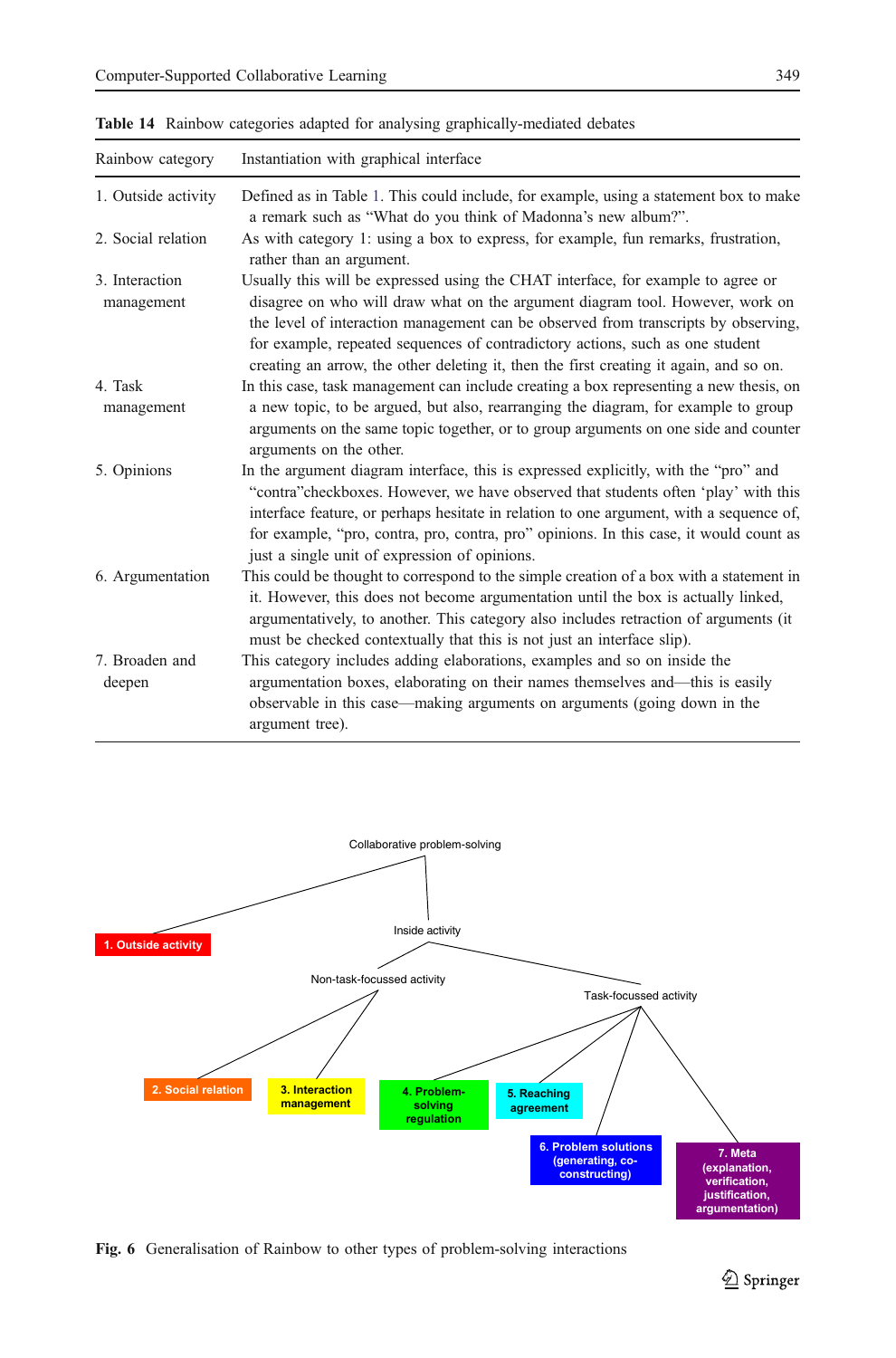solving (discussing strategies). The Opinions category (5) will concern all explicit interaction concerned with establishing agreement. Since in the debating task, "6. Argumentation" concerns the means of solving this type of problem, in a general problem-solving interaction, this would correspond to expression and co-construction of problem solutions. Finally, the category "7. Broaden and deepen" can be seen here as any interaction concerned with knowledge-centred metacognition: providing explanations, verification, arguments, justifications. Figure [6](#page-34-0) shows such a possible generalisation of the Rainbow method. In fact, this corresponds closely to the method described in Baker and Lund [\(1997](#page-40-0)) that was devised for analysing computer-mediated interactions where students drew energy chain diagrams together.

## Conclusion

The Rainbow framework, described in this paper, was designed for analysis of computermediated debates, and the extent to which students are engaged in a specific form of knowledge elaboration: broadening and deepening understanding of a space of debate.

As mentioned in the literature review above, most of Rainbow's analysis categories have been already described in existing research, with the exception of the most important one: "Broaden and deepen." More generally, the strength of the Rainbow framework resides in the fact that these categories are synthesised into a coherent whole, on the basis of broad and explicit theoretical foundations, derived from diverse schools of thought on the nature and structure of interaction, conversation, dialogue and argumentation. Rainbow is termed a "framework" rather than a "method" for analysis here, precisely because it is stated at a sufficiently general level so that new subcategories can be added that are specific to the situation being studied. We have described and illustrated the use of Rainbow in sufficient detail so that it could be used and adapted by other researchers.

Several of the analytical distinctions on which Rainbow is based are difficult to make in theory as well as in practice—for example, between inside and outside the activity, between social-relation oriented interaction and interaction management. We would argue, nevertheless, that these are the main distinctions that need to be made in the analysis of collaborative argumentation-based learning. We described above that above and beyond these difficulties, analysts have been able to attain a significantly high degree of intersubjective agreement, across a variety of collaborative learning tasks and tools (CHAT, spoken interactions, graphically-mediated interactions, computer-supported collaborative writing).

Whilst Rainbow was initially designed as a "code and count" method, to be used in statistical comparisons, the major functional units that it identifies are not incompatible with detailed process-analysis approaches. Once functional units such as argumentation and broaden/deepen have been identified, the analyst can zoom into certain key sequences in more detail. In fact, identification of argumentation itself often requires some degree of process-analysis to be carried out (e.g., identifying to which previous claim a statement relates in order to categorise it as a counter-argument), at least implicitly.

In terms of CSCL re-design (e.g., the DREW interface, shown in Fig. [5](#page-30-0)), Rainbow has not only been useful in determining the extent to which the software, once embedded in a pedagogical task sequence, enables pedagogical objectives to be achieved. It also has been used to focus analysis on potential coordination problems that the collaborating students might have, as represented by the "interaction management" category. Clearly, that interaction management takes place, for example in the form of coordinating who will perform what interface action, is not necessarily a negative thing: the category needs to be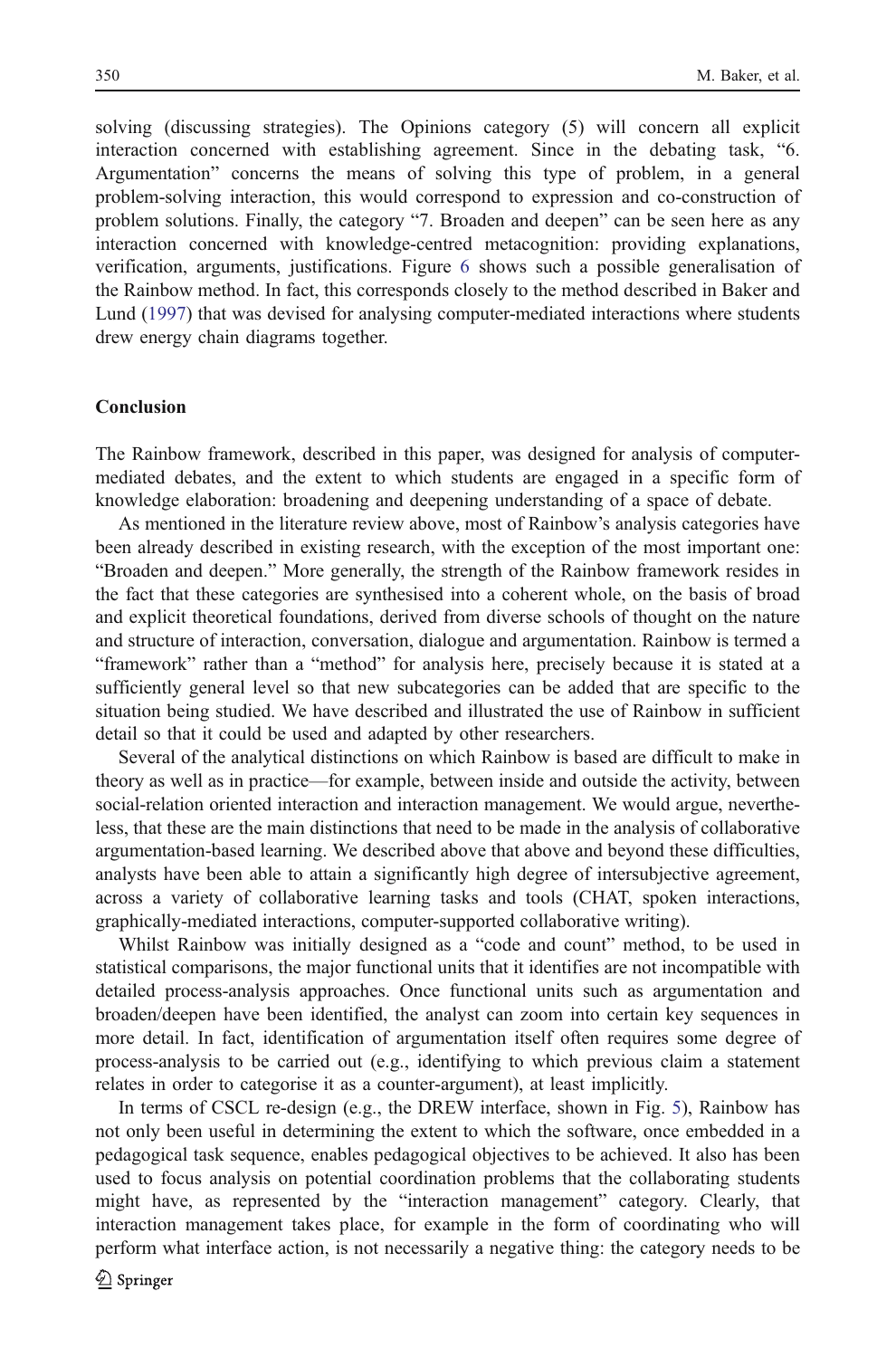<span id="page-36-0"></span>subjected to a deeper analysis. It is only when this is detrimental to achieving the learning goals, that interaction management can be seen in a negative light (e.g., when nearly all the interaction is coloured yellow, for interaction management, rather than violet for knowledge elaboration, it can be hypothesised that the first is carried out at the expense of the second).

The authors of this paper have found Rainbow to be a useful "boundary object" (Star [1989\)](#page-41-0) in research and university-level teaching on the theme of interaction analysis in education. The fact that Rainbow contains a small and determinate number of categories (however easy or difficult they may be to apply), and requires the making of determinate and unique analytical choices (notwithstanding a certain degree of theoretical simplification), has stimulated productive discussions about what is really meant by, for example, "interaction management," "argumentation" and "knowledge elaboration" (especially during Interaction Analysis masters courses given by the authors of this paper, for example at the universities of Lyon, Paris, Utrecht and Stockholm). To that extent, we expect Rainbow to also stimulate the creation of its own 'clone' analysis methods.

Finally, we mentioned earlier that the colour coding of Rainbow could allow interaction data visualisation. At the present stage of our research, this is merely an informal aid for the analyst. In future research, we intend to explore the possibility of data visualisation using semi-automatic pattern matching techniques, with the aim of identifying the types of interactive sequences in which knowledge elaboration most frequently occurs.

Acknowledgements We would like to thank the members of the SCALE project as well as the many students, teachers, school directors and network engineers in Finland, France, Hungary and The Netherlands who participated in or made possible our experiments, thus giving us corpora on which to elaborate the Rainbow analysis framework. Rainbow was first elaborated at a meeting held in Lyon, on 16–17 May 2002, by Jerry Andriessen, Michael Baker, Lia Litosseliti, Kristine Lund, Timo Salminen, Matthieu Quignard and Marije van Amelsvoort. It then benefited from critical discussion with other SCALE colleagues at a meeting held in Jyväskylä, on 6–7 June 2002. This research was financed by the European Union, under contract number IST-1999-10664.

### Appendix A

| Topic  | Subtopic         | Explanation                                                                                                                                               | Examples arguments pro                                                                                                                                               | Examples arguments<br>contra                                                                                                                                                                   |
|--------|------------------|-----------------------------------------------------------------------------------------------------------------------------------------------------------|----------------------------------------------------------------------------------------------------------------------------------------------------------------------|------------------------------------------------------------------------------------------------------------------------------------------------------------------------------------------------|
| Health | <b>Nutrients</b> | Arguments about the<br>effect GM can have<br>on people's health<br>by adjusting, adding<br>and removing certain<br>nutrients.                             | With GM you could add<br>vitamins, so food gets<br>healthier. With GM you<br>could get rid of nutrients<br>that increase the<br>cholesterol level.                   | By adding new<br>proteins, people can<br>get allergic to many<br>kinds of food. It is<br>not necessary to<br>create healthier food,<br>people just need to<br>eat a bigger variety<br>of food. |
|        | <b>Diseases</b>  | Arguments about the<br>effect GM can have<br>on people's health by<br>means of controlling<br>diseases and illnesses.<br>and the use of<br>antibiotics in | Human diseases like<br>diabetes can be cured<br>by means of producing<br>insulin with GM.<br>Genetically modifying<br>genes can prevent the<br>occurrence of genetic | Bacteria will get<br>resistant to<br>antibiotics because<br>antibiotics are used<br>in producing GM-<br>things.<br>New diseases emerge                                                         |

Table 15 More complex analysis of topics for the GMOs debate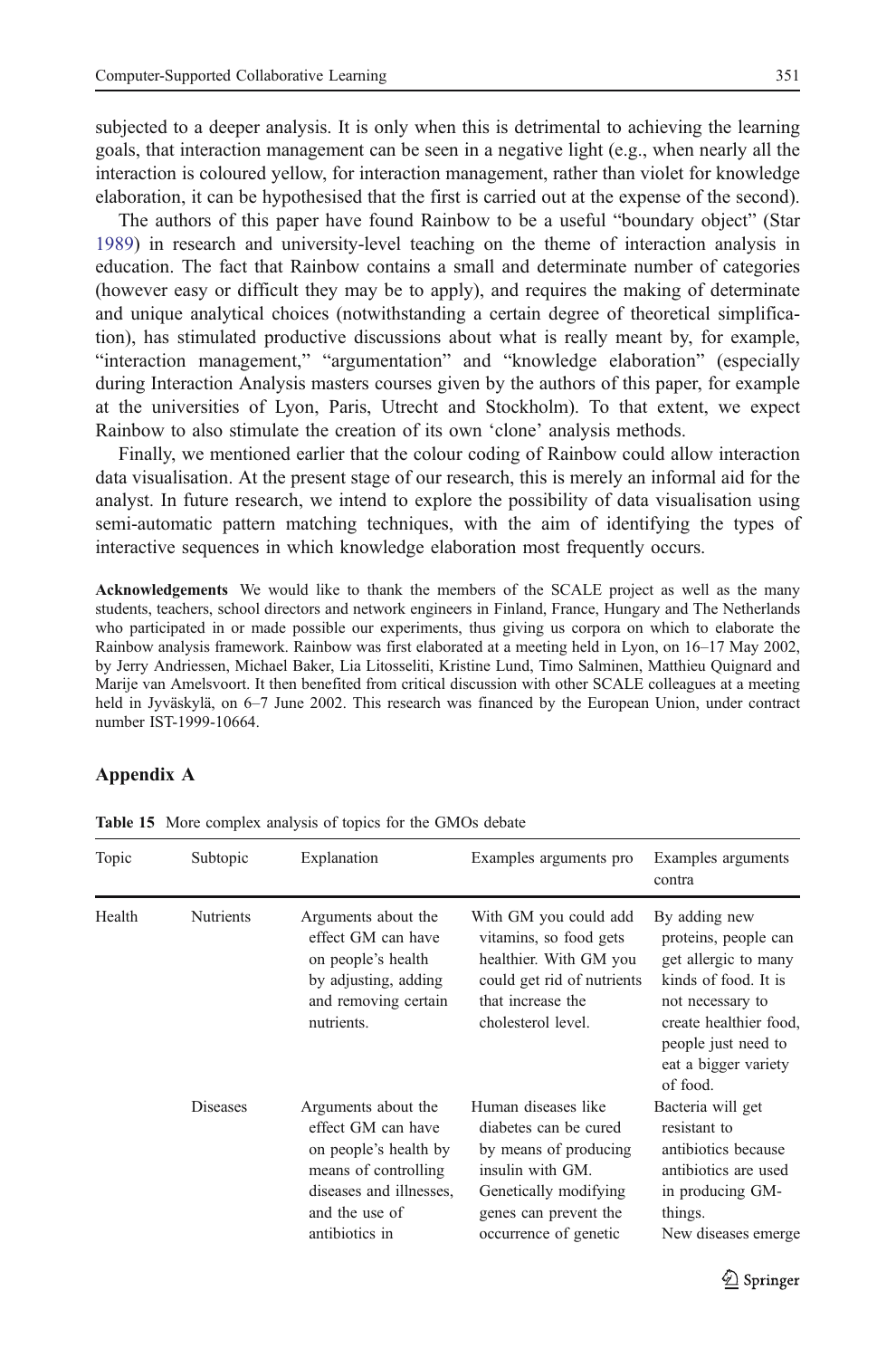| Topic                | Subtopic                 | Explanation                                                                                                                                                    | Examples arguments pro                                                                                                                                                     | Examples arguments<br>contra                                                                                                                                                                                                                                                                                                                                                                              |
|----------------------|--------------------------|----------------------------------------------------------------------------------------------------------------------------------------------------------------|----------------------------------------------------------------------------------------------------------------------------------------------------------------------------|-----------------------------------------------------------------------------------------------------------------------------------------------------------------------------------------------------------------------------------------------------------------------------------------------------------------------------------------------------------------------------------------------------------|
| Affluence/           | Hunger and               | developing GM<br>products.<br>Arguments about the                                                                                                              | disorders like Down's<br>syndrome. Hereditary<br>diseases can be<br>investigated<br>More food production                                                                   | World hunger is not                                                                                                                                                                                                                                                                                                                                                                                       |
| Welfare              | food                     | effect GM can have<br>on people's affluence/<br>welfare, in particular<br>world hunger.                                                                        | with GM diminishes<br>hunger in the Third<br>World.                                                                                                                        | due to a lack of food,<br>but a lack of equal<br>division of food. GM<br>will thus not solve<br>the food problem.                                                                                                                                                                                                                                                                                         |
|                      | Division of<br>affluence | Arguments about the<br>effect GM can have<br>on people's welfare, in<br>particular the unequal<br>division of resources in<br>the West and the Third<br>World. | Farmers in the Third<br>World could produce<br>more food with GM<br>products, and thus make<br>more money. More food<br>production in the Third<br>World creates more work | Farmers will become<br>dependent on<br>multinationals who<br>have the patent right<br>for GM-seed.<br>Farmers in warm<br>countries will lose<br>market when<br>products can be<br>produced<br>everywhere. The<br>developing countries<br>become more<br>dependent on the<br>western countries.<br>Only the western<br>countries benefit<br>from GMO because<br>of the high price,<br>inequality increases |
|                      | Costs and<br>benefits    | Arguments about the<br>effect GM can have on<br>people's welfare<br>regarding costs and<br>benefits of the<br>technique.                                       | GM is an important<br>source of money in a<br>country. If trees grow<br>faster we will make<br>more profit                                                                 | GM is too expensive                                                                                                                                                                                                                                                                                                                                                                                       |
|                      | Consumer                 | Arguments about the<br>consequences of GM<br>for the consumers.                                                                                                | Rules will ensure that<br>consumers still know<br>exactly what they are<br>eating.                                                                                         | Consumers will not<br>know whether they<br>eat GM food or<br>natural food. GM<br>food is not cheaper<br>for the consumers/is<br>expensive. People<br>will become<br>dependent on GMO-<br>food                                                                                                                                                                                                             |
| Environment Diseases | and weeds                | Arguments about the<br>effect GM can have on<br>the environment when<br>talking about control                                                                  | With GM you could<br>protect crop from<br>diseases and insects, so<br>you won't need any                                                                                   | It will be so easy to<br>use pesticides that<br>farmers will use<br>them much more.                                                                                                                                                                                                                                                                                                                       |

|  | Table 15 (continued) |
|--|----------------------|
|  |                      |

 $\mathcal{D}$  Springer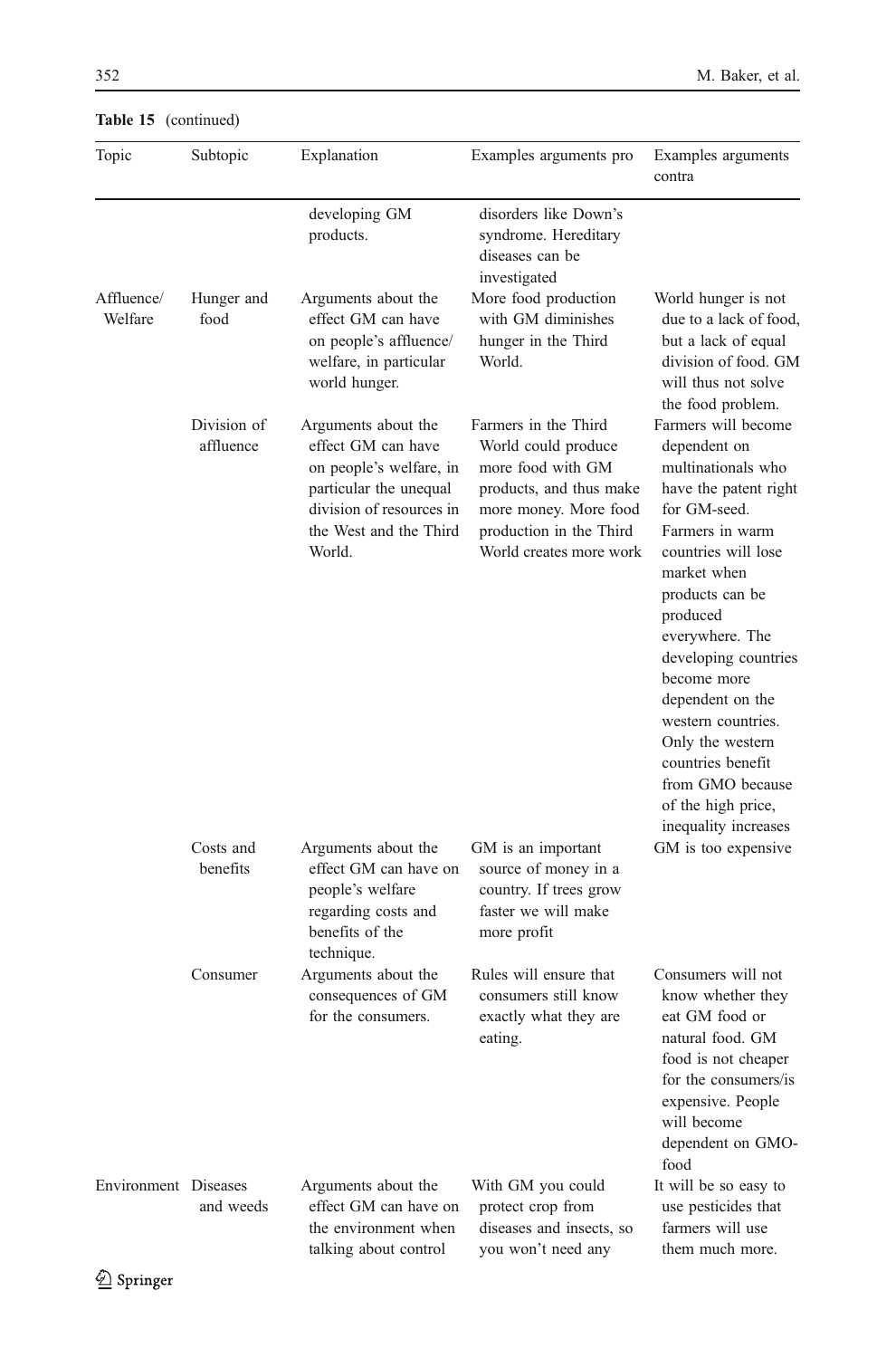| Topic      | Subtopic                 | Explanation                                                                                                                  | Examples arguments pro                                                                                                                                                                                                                                                                                                                                                                                                                                                                                                       | Examples arguments<br>contra                                                                                                                                                                                                                                                                                                                         |
|------------|--------------------------|------------------------------------------------------------------------------------------------------------------------------|------------------------------------------------------------------------------------------------------------------------------------------------------------------------------------------------------------------------------------------------------------------------------------------------------------------------------------------------------------------------------------------------------------------------------------------------------------------------------------------------------------------------------|------------------------------------------------------------------------------------------------------------------------------------------------------------------------------------------------------------------------------------------------------------------------------------------------------------------------------------------------------|
|            |                          | of plant and animal<br>diseases, and weeds.                                                                                  | pesticides anymore. The<br>development of<br>pesticides. With GM you<br>can prevent cows from<br>getting BSE.                                                                                                                                                                                                                                                                                                                                                                                                                |                                                                                                                                                                                                                                                                                                                                                      |
|            | Agriculture              | Arguments about the<br>effect GM can have<br>on the environment<br>when talking about<br>producing agricultural<br>crops     | By means of GM we<br>will get stronger plants,<br>bigger harvests, so we<br>won't need that many<br>acres for agriculture. By<br>means of GM we will<br>get stronger plants that<br>grow more easily, so<br>we won't need that much<br>energy, water, fuel and<br>fertilizer. With GM you<br>could adjust plants in<br>such a way that<br>greenhouses are not<br>necessary, so you need<br>less energy for growing<br>vegetables and fruits.                                                                                 | People won't use less<br>acres. They want to<br>produce more food,<br>so will use all<br>available acres.<br><b>Biological</b><br>agriculture is<br>threatened by GM.<br>Because the pollen<br>of GM plants can<br>mix with the plants<br>of biological<br>agriculture.                                                                              |
|            | Nature                   | Arguments about the<br>effect GM can have<br>on the environment,<br>in particular the<br>quality of natural<br>surroundings. | GM organisms can clean<br>polluted soil. With GM<br>we don't need that many<br>acres to grow food on<br>anymore, so less tropical<br>forest will disappear.                                                                                                                                                                                                                                                                                                                                                                  | GM threatens the<br>diversity and variety<br>of species<br>(biodiversity). The<br>ecosystem will<br>become confused,<br>the balance of nature<br>will be disturbed                                                                                                                                                                                   |
| World view | Progress/<br>development | Arguments about the<br>place of GM in<br>scientific and<br>technological<br>developments.                                    | We have always had<br>crosspollination of<br>plants. GM is more<br>effective than traditional<br>crossing. You cannot<br>stop technological<br>developments like GM.<br>GM stimulates scientific<br>progress and possibilities<br>for mankind. Clarifying<br>what kind of effects<br>genes have. Developing<br>the human genotype to<br>be more adaptable. Gene<br>transfer technique is an<br>excellent tool to do<br>researchBy research it is<br>posssible to foresee the<br>futureChildlessness can<br>be treated by GMO | There are boundaries<br>in human progress.<br>Humans must not<br>want everything. GM<br>is not necessary. We<br>can also use the<br>traditional crossing.<br>GM is not necessary.<br>There are enough.<br>healthy products.<br>Only those who do<br>scientific work<br>benefit from GMO.<br>The development of<br>viruses by GMO<br>"Cloning Hitler" |

# Table 15 (continued)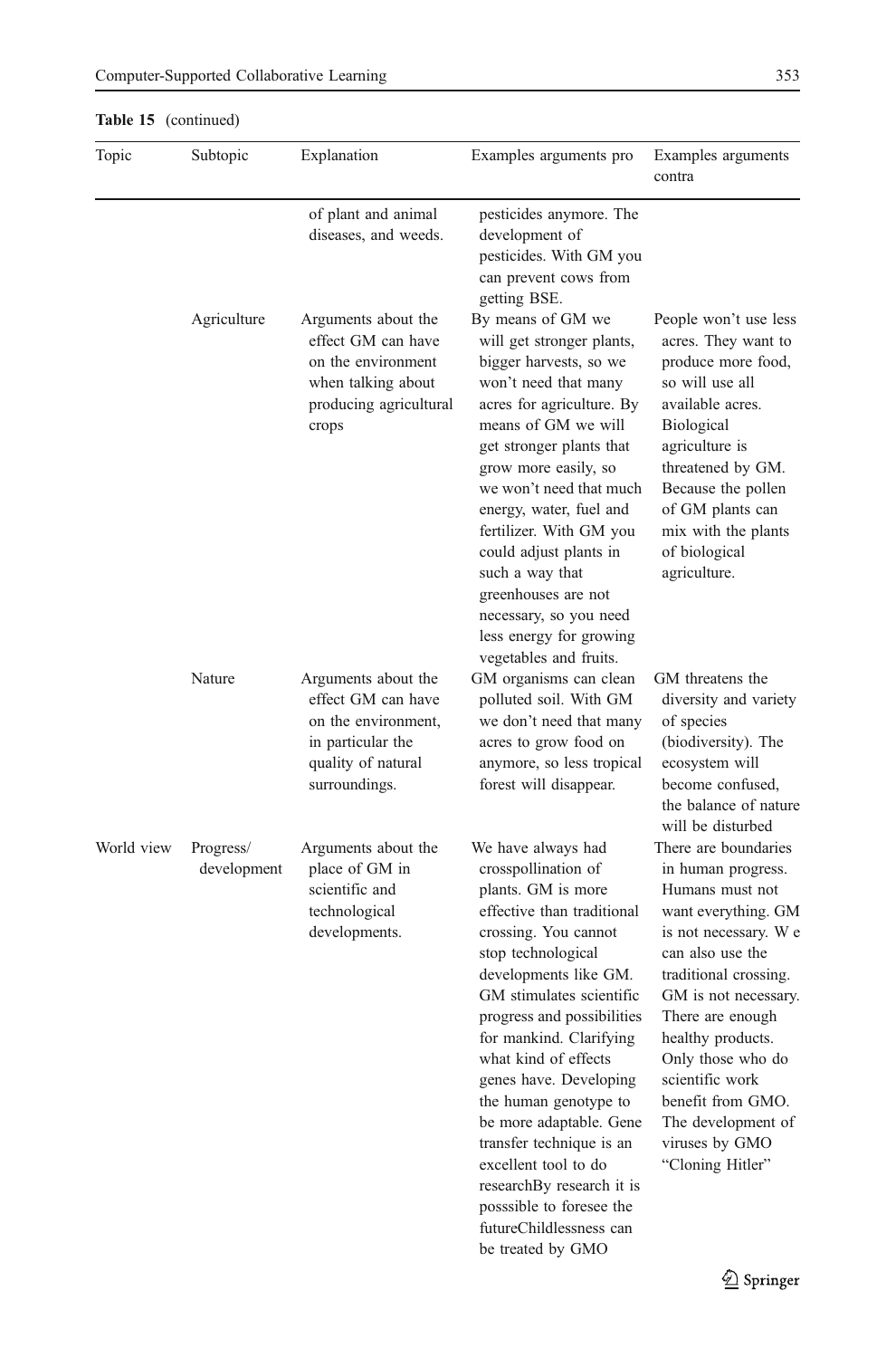| Topic | Subtopic          | Explanation                                                                                                          | Examples arguments pro                                                                                                                                            | Examples arguments<br>contra                                                                                                                                                                                                                                                                      |
|-------|-------------------|----------------------------------------------------------------------------------------------------------------------|-------------------------------------------------------------------------------------------------------------------------------------------------------------------|---------------------------------------------------------------------------------------------------------------------------------------------------------------------------------------------------------------------------------------------------------------------------------------------------|
|       | Human-<br>Nature  | Arguments about the<br>place of GM in<br>the discussion about<br>the relation between<br>mankind and nature/<br>God. | People are always<br>messing with nature, for<br>example crossing plants<br>GM should be possible<br>too.                                                         | GM goes through the<br>barriers of species<br>and that is just a step<br>too much in mixing<br>up nature. Humans<br>are not allowed to<br>change nature. We<br>are not allowed to<br>play God. More<br>testing on animals<br>is needed People<br>should not<br>experiment on<br>animals or humans |
| Other | Safety<br>(vague) | Arguments about the<br>consequences of GM<br>for the safety of people<br>in general.                                 | Normally people don't<br>worry about the safety of<br>all kinds of techniques,<br>so why would they<br>worry now?                                                 | GM is not yet proved<br>to be safe. Gene<br>manipulated species<br>may behave in an<br>unpredictable way                                                                                                                                                                                          |
|       | Conditionals      | Arguments that could be<br>seen as conditional<br>upon opinions,<br>arguments that restrict<br>the opinion           | If by means of GMO<br>things can be done that<br>cannot be done without<br>GM, it should be<br>allowedIf the pro's<br>outweigh the con's, it<br>should be allowed | There need to be more<br>research before it can<br>be allowed                                                                                                                                                                                                                                     |
|       | Rest              | Arguments that do not<br>fall into any of the<br>other categories                                                    |                                                                                                                                                                   | . When it is possible to<br>read our genes as bar<br>codes we won't have<br>privacy anymore                                                                                                                                                                                                       |

<span id="page-39-0"></span>Table 15 (continued)

# **References**

- Allwood, J., Nivre, J., & Ahlsén, E. (1991). On the semantics and pragmatics of linguistic feedback. Gothenburg Papers in Theoretical Linguistics no. 64. University of Gothenburg, Department of Linguistics, Sweden.
- Andriessen, J., Baker, M. J., & Suthers, D. (2003a). Argumentation, computer support, and the educational context of confronting cognitions. In J. Andriessen, M. Baker, & D. Suthers (Eds.), Arguing to learn: Confronting cognitions in computer-supported collaborative learning environments (pp. 1–25). Dordrecht: Kluwer.
- Andriessen, J., Erkens, G., van de Laak, C., Peters, N., & Coirier, P. (2003b). Argumentation as negotiation in electronic collaborative writing. In J. Andriessen, M. Baker, & D. Suthers (Eds.), Arguing to learn: Confronting cognitions in computer-supported collaborative learning environments (pp. 79–115). Dordrecht: Kluwer.
- Baker, M. J. (1999). Argumentation and constructive interaction. In P. Coirier & J. Andriessen (Eds.), Studies in writing: Vol. 5. Foundations of argumentative text processing (pp. 179-202). Amsterdam: University of Amsterdam.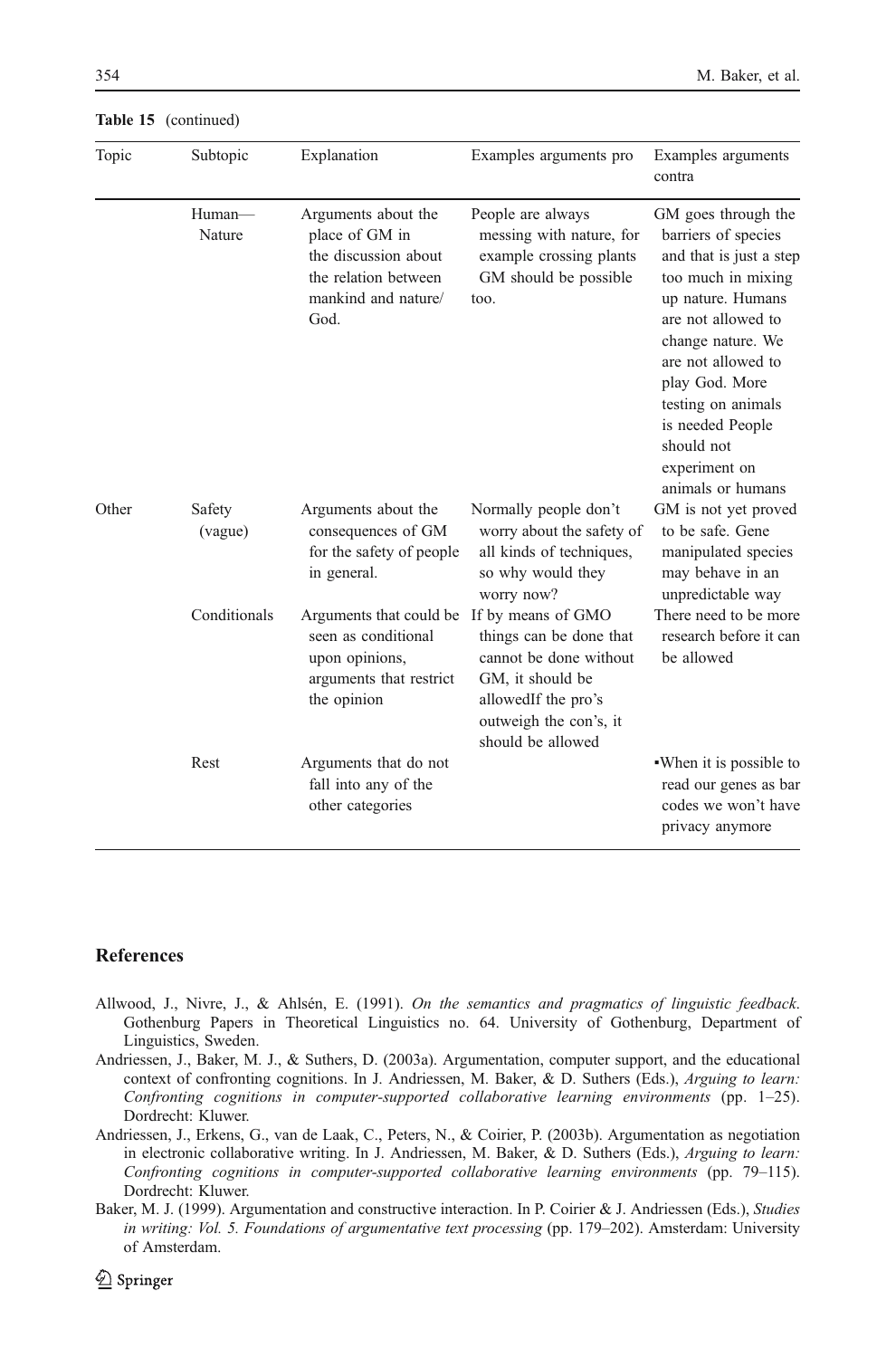- <span id="page-40-0"></span>Baker, M. J. (2002). Argumentative interactions, discursive operations and learning to model in science. In P. Brna, M. Baker, K. Stenning, & A. Tiberghien (Eds.), The role of communication in learning to model (pp. 303–324). Mahwah, NJ: Lawrence Erlbaum.
- Baker, M. J. (2003). Computer-mediated argumentative interactions for the co-elaboration of scientific notions. In J. Andriessen, M. Baker, & D. Suthers (Eds.), Arguing to learn: Confronting cognitions in computer-supported collaborative learning environments (pp. 47–78). Dordrecht: Kluwer.
- Baker, M. J., & Lund, K. (1997). Promoting reflective interactions in a computer-supported collaborative learning environment. Journal of Computer Assisted Learning, 13, 175–193.
- Baker, M. J., Quignard, M., Lund, K., & Séjourné, A. (2003). Computer-supported collaborative learning in the space of debate. In B. Wasson, S. Ludvigsen, & U. Hoppe (Eds.), Designing for change in networked learning environments : Proceedings of the International Conference on Computer Support for Collaborative Learning 2003 (pp. 11–20). Dordrecht: Kluwer.
- Barth, E. M., & Krabbe, E. C. W. (1982). From axiom to dialogue: A philosophical study of logics and argumentation. Berlin: Walter de Gruyter.
- Bunt, H. C. (1989). Information dialogues as communicative action in relation to partner modelling and information processing. In M. M. Taylor, F. Néel, & D. G. Bouwhuis (Eds.), The structure of multimodal dialogue (pp. 47–74). The Netherlands: Elsevier.
- Bunt, H. C. (1995). Dialogue control functions and interaction design. In R. J. Beun, M. J. Baker, & M. Reiner (Eds.), Dialogue and instruction, modeling interaction in intelligent tutoring systems. Proceedings of the NATO Advanced Research Workshop on Natural Dialogue and Interactive Student Modeling (pp. 197–214). Berlin, Germany: Springer.
- Clark, H. H., & Brennan, S. (1991). Grounding in communication. In L. B. Resnick, J. M. Levine, & S. D. Teasley (Eds.), Perspectives on socially shared cognition (pp. 127–149). Washington DC: American Psychological Association.
- Clark, D. B., & Sampson, V. (2006). Characteristics of students' argumentation practices when supported by personally-seeded discussions. Paper presented at the annual meeting of the National Association for Research in Science Teaching, San Francisco, CA.
- Clark, D., Sampson, V., Weinberger, A., & Erkens, G. (2007). Analytic frameworks for assessing dialogic argumentation in online learning environments. Educational Psychology Review (in press).
- Clark, H. H., & Schaefer, E. F. (1989). Contributing to discourse. Cognitive Science, 13, 259–294.
- Cohen, J. (1992). An essay on belief and acceptance. Oxford: Oxford University Press.
- Coirier, P., & Andriessen, J. (Eds.) (1999). Foundations of argumentative text processing. Amsterdam: University of Amsterdam Press.
- Corbel, A., Girardot, J. J., & Jaillon, P. (2002). DREW: A dialogical reasoning web tool, ICTE2002. Int. Conf. on ICT's in Education. Badajoz, Espagne, 13–16 November 2002.
- Corbel, A., Jaillon, P., Serpaggi, X., Baker, M., Quignard, M., Lund, K., et al. (2003). DREW: Un outil Internet pour créer des situations d'apprentissage coopérant [DREW: An internet tool for creating cooperative learning situations]. In C. Desmoulins, C. Marquet, & D. Bouhineau (Eds.), EIAH2003 Environnements Informatiques pour l'Apprentissage Humain, Actes de la conférence EIAH 2003. Strasbourg, 15–17 April 2003 (pp. 109–113). Paris: INRP.
- De Vries, E., Lund, K., & Baker, M. J. (2002). Computer-mediated epistemic dialogue: Explanation and argumentation as vehicles for understanding scientific notions. The Journal of the Learning Sciences, 11 (1), 63–103.
- Dillenbourg, P., Baker, M. J., Blaye, A., & O'Malley, C. (1996). The evolution of research on collaborative learning. In H. Spada & P. Reimann (Eds.), Learning in humans and machines (pp. 189–205). London: Pergamon.
- Edmondson, W. (1981). Spoken discourse: A model for analysis. London: Longman.
- Erduran, S., Simon, S., & Osborne, J. (2004). TAPping into argumentation: Developments in the application of Toulmin's argument pattern for studying science discourse. Science Education, 88, 915–933.
- Grosz, B. J. (1981). Focusing and description in natural language dialogues. In A. Joshi, B. Webber, & I. Sag (Eds.), Elements of discourse understanding (pp. 84–105). Cambridge: Cambridge University Press.
- Grosz, B. J., & Sidner, C. (1986). Attention, intentions and the structure of discourse. Computational Linguistics, 12(3), 175–204.
- Jimenez-Aleixandre, M., Rodriguez, M., & Duschl, R. A. (2000). 'Doing the lesson' or 'doing science': Argument in high school genetics. Science Education, 84(6), 757–792.
- Koschmann, T. (2001). Revisiting the paradigms of instructional technology. Proceedings of the 18th Annual Conference of the Australian Society for Computers in Learning in Tertiary Education (pp. 15–22). Melbourne, Australia, Downloaded from the Internet on 7 December 2005: [http://www.ascilite.org.au/](http://www.ascilite.org.au/conferences/melbourne01/pubs/index.html) [conferences/melbourne01/pubs/index.html](http://www.ascilite.org.au/conferences/melbourne01/pubs/index.html).
- Kuhn, D., & Udell, W. (2003). The development of argument skills. Child Development, 74(5), 1245–1260. Leitão, S. (2000). The potential of argument in knowledge building. *Human Development*, 43, 332–360.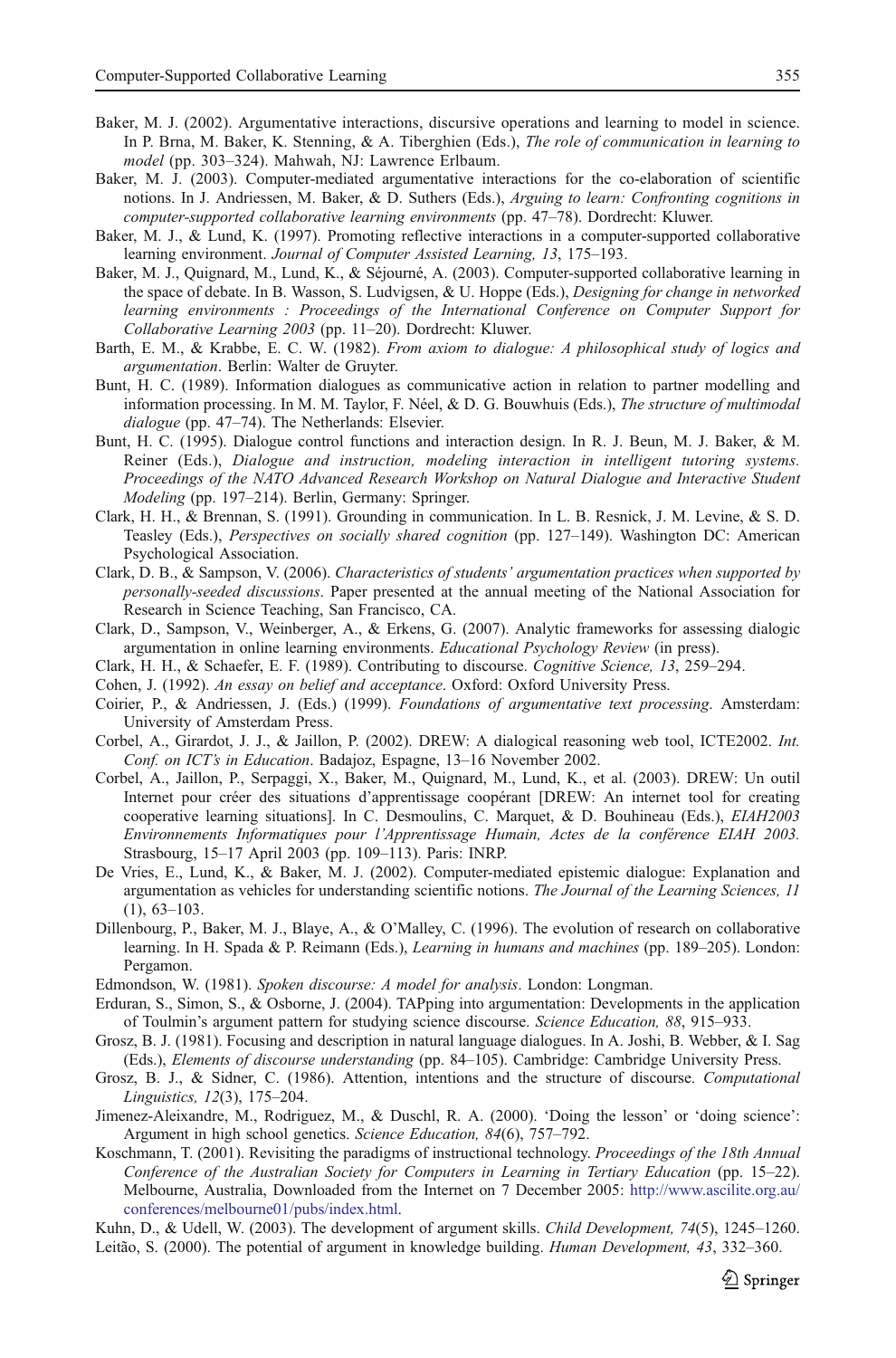- <span id="page-41-0"></span>Litosseliti, L., Marttunen, M., Laurinen, L., & Salminen, T. (2005). Computer-based and face-to-face collaborative argumentation in secondary schools in England and Finland. Education, Communication and Information, 5(2), 131–146.
- Meier, A., Spada, H., & Rummel, N. (2007). A rating scheme for assessing the quality of computersupported collaboration processes. International Journal of Computer-Supported Collaborative Learning, 2, 63–86.
- Moeschler, J. (1985). Argumentation et Conversation : Eléments pour une analyse pragmatique du discours [Argumentation and conversation: Elements for a pragmatic analysis of discourse]. Paris: Crédif-Hatier.
- Naess, A. (1966). Communication and argument: Elements of applied semantics. London: Allen & Unwin. Perelman, C., & Olbrechts-Tyteca, L. (1958). Traité de l'argumentation. La nouvelle rhétorique. [Treatise on argumentation: The new rhetoric]. Paris: Presses Universitaires de France.
- Perret-Clermont, A.-N., Perret, J.-F., & Bell, N. (1991). The social construction of meaning and cognitive activity in elementary school children. In L. B. Resnick, J. M. Levine, & S. D. Teasley (Eds.), Perspectives on socially shared cognition (pp. 41–62). Washington DC: American Psychological Association.
- Pilkington, R. M. (1999). analysing educational discourse: The DISCOUNT scheme. Technical Report no. 99/2. CBLU, University of Leeds, Leeds, UK. Retrieved November 14, 2004, from [http://www.](http://www.education.bham.ac.uk/aboutus/profiles/curped/pilkington/docs/DISCoun99.htm) [education.bham.ac.uk/aboutus/profiles/curped/pilkington/docs/DISCoun99.htm.](http://www.education.bham.ac.uk/aboutus/profiles/curped/pilkington/docs/DISCoun99.htm)
- Quignard, M. (2000). Modélisation cognitive de l'argumentation dialoguée. Etudes de dialogues d'eleves en resolution de probleme de sciences physiques. [Cognitive modelling of argumentation dialogue. Studies of students in physics problem-solving]. Unpublished PhD thesis in Cognitive Science. Grenoble: Université Joseph Fourier.
- Quignard, M. (2005). A collaborative model of argumentation in dyadic problem-solving interactions. In F. H. van Eemeren & P. Houtlosser (Eds.), Argumentation in practice (pp. 69–86). Amsterdam: John Benjamins.
- Roulet, E. (1991). On the structure of conversation as negotiation. In J. R. Searle, et al. (Eds.), *(On) Searle on* conversation (pp. 91–99). Amsterdam: John Benjamins.
- Roulet, E., Auchlin, A., Schelling, M., Moeschler, J., & Rubattel, C. (1991). L'articulation du discours en français contemporain [The articulation of discourse in contemporary French]. Berne: Peter Lang.
- Sinclair, J., & Coulthard, R. M. (1975). Towards and analysis of discourse: The English used by teachers and pupils. London: Oxford University Press.
- Spada, H., Meier, A., Rummel, N., & Hauser, S. (2005). A new method to assess the quality of collaborative process in CSCL. In T. Koschmann, T.-W. Chan, & D. Suthers (Eds.), Computer Supported Collaborative Learning 2005: The next 10 years! (Proceedings of CSCL 2005, Taiwan) (pp. 622– 631). Hillsdale, NJ: Lawrence Erlbaum.
- Stahl, G. (2004). Building collaborative knowing: Elements of a social theory of CSCL. In J. W. Strijbos, P. A. Kirschner, & R. L. Martens (Eds.), What we know about CSCL (pp. 53–85). Dordrecht: Kluwer.
- Star, S. L. (1989). The structure of ill-solutions: Boundary objects and heterogeneous distributed problem solving. In L. Gasser & M. N. Huhns (Eds.), *Distributed artificial intelligence* (vol. II, pp. 37–54). London: Pitman.
- Suthers, D. (2006). A qualitative analysis of collaborative knowledge construction through shared representations. Research and Practice in Technology Enhanced Learning, 1(2), 1–28. [Final draft at [http://lilt.ics.hawaii.edu/lilt/papers/2006/Suthers-2006-RPTEL.pdf\]](http://lilt.ics.hawaii.edu/lilt/papers/2006/Suthers-2006-RPTEL.pdf).
- Suthers, D., Dwyer, N., Vatrapu, R., & Medina, R. (2007). An abstract transcript notation for analysing interactional construction of meaning in online learning. In *Proceedings of the 40th Hawai'i* International Conference on the System Sciences (HICSS-40), January 3-6, 2007, Waikoloa, Hawai`i (CD-ROM): Institute of Electrical and Electronics Engineers, Inc. (IEEE). [Final draft at [http://lilt.ics.](http://lilt.ics.hawaii.edu/lilt/papers/2007/Suthers-et-al-HICSS-2007.pdf) [hawaii.edu/lilt/papers/2007/Suthers-et-al-HICSS-2007.pdf\]](http://lilt.ics.hawaii.edu/lilt/papers/2007/Suthers-et-al-HICSS-2007.pdf).
- Suthers, D., Toth, E., & Weiner, A. (1997). An integrated approach to implementing collaborative inquiry in the classroom. Proceedings of Computer Supported Collaborative Learning (CSCL'97) (pp. 272–279). Toronto, accessed on December 10–14, 1997 at <http://lilt.ics.hawaii.edu/lilt/papers/1997/CSCL97.html>.
- Toulmin, S. E. (1958). The uses of argument. Cambridge: Cambridge University Press.
- Trognon, A. (1990). Relations intersubjectives dans les débats [Intersubjective relations in debates]. In A. Berrendonner & H. Parret (Eds.), *L'interaction communicative* [Communicative interaction] (pp. 195– 213). Berne: Peter Lang.
- Trognon, A. (1993). How does the process of interaction work when two interlocutors try to resolve a logical problem? Cognition and Instruction, 11(3-4), 325-345.
- Trognon, A., & Batt, M. (2003). Comment représenter le passage de l'intersubjectif à l'intrasubjectif ? Essai de Logique Interlocutoire. [How to represent the transition from the intersubjective to the subjective: An essay in interlocutionary logic]. L'Orientation Scolaire et Professionnelle, 32(3), 399–436.
- Van Amelsvoort, M., Andriessen, J., & Kanselaar, G. (2007). Representational tools in computer-supported collaborative argumentation-based learning: How dyads work with constructed and inspected argumentative diagrams. The Journal of the Learning Sciences (in press).